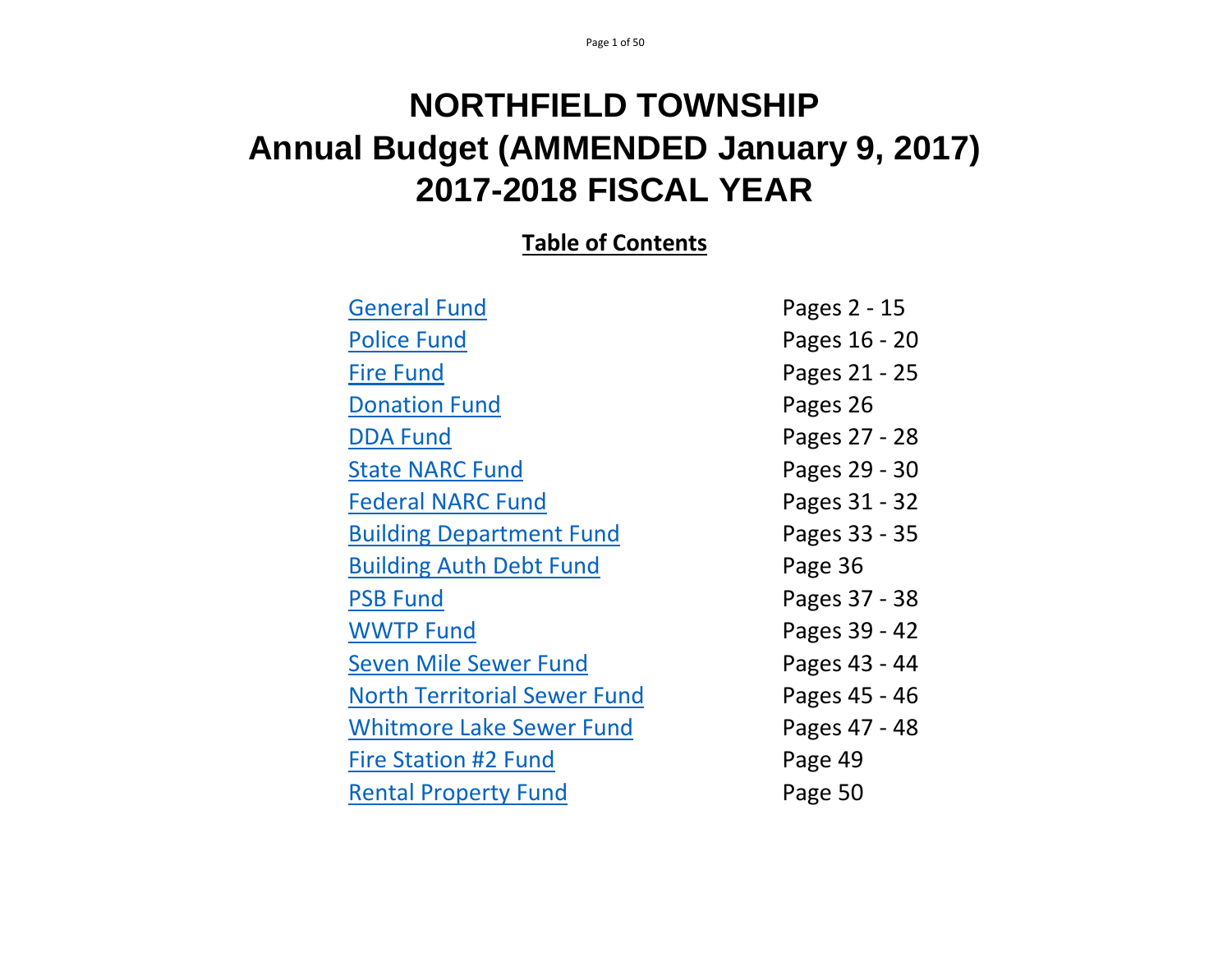#### Page 2 of 50

#### **BUDGET REPORT FOR NORTHFIELD TOWNSHIP Fund 101: GENERAL FUND 2017-2018 FISCAL YEAR AS OF 1/17/18**

|                                       |                                                                                                                                          | 2014-15         | 2015-16         | 2016-17<br>AMENDED | 2016-17<br><b>ACTIVITY</b> | 2017-18<br><b>AMENDED</b> | INC/(DEC) FROM<br>2016-17 AMENDED |             |
|---------------------------------------|------------------------------------------------------------------------------------------------------------------------------------------|-----------------|-----------------|--------------------|----------------------------|---------------------------|-----------------------------------|-------------|
| <b>GL NUMBER</b>                      | <b>DESCRIPTION</b>                                                                                                                       | <b>ACTIVITY</b> | <b>ACTIVITY</b> | <b>BUDGET</b>      | THRU 06/30/17              | <b>BUDGET</b>             | <b>AMT</b>                        | <b>PCT</b>  |
| <b>ESTIMATED REVENUES</b><br>Dept 000 |                                                                                                                                          |                 |                 |                    |                            |                           |                                   |             |
| 101-000-426                           | PRIOR YEAR TAX INTEREST                                                                                                                  | $\Omega$        | 663             | $\Omega$           | 1,764                      | 500                       | 500                               | #DIV/0!     |
| 101-000-452                           | PEDDLER'S LICENSES                                                                                                                       | 340             | 368             | 500                | $\overline{2}$             | 350                       | (150)                             | $-30.00%$   |
| 101-000-453                           | <b>CABLEVISION FRANCHISE FEES</b>                                                                                                        | 97,379          | 99,310          | 97,000             | 97,249                     | 98,000                    | 1,000                             | 1.03%       |
| 101-000-455                           | FIBER FOOTAGE FEES                                                                                                                       | 7,557           | 10,516          | 7,500              | 10,371                     | 10,000                    | 2,500                             | 33.33%      |
| 101-000-573                           | STATE SHARED REVENUE - LCSA                                                                                                              | 0               | 0               | 0                  | 4,573                      | 4,573                     | 4,573                             | #DIV/0!     |
| 101-000-574                           | On-going, but exact amount not available<br>STATE SHARED REVENUE                                                                         | 650,034         | 649,431         | 652,000            | 685,603                    | 690,000                   | 38,000                            | 5.83%       |
| 101-000-590                           | Estimates are showing \$696,383 but may be significantly lower as revenue is actually determined in November 2017<br><b>GRANT INCOME</b> | $\Omega$        | $\Omega$        | $\Omega$           | $\Omega$                   | 221,633                   | 221,633                           | #DIV/0!     |
| 101-000-615                           | <b>County Contribution to Non-Motorized Path</b><br><b>INSURANCE PROCEEDS</b>                                                            | 456             | 0               | $\mathbf 0$        | $\mathbf 0$                | 0                         | 0                                 | #DIV/0!     |
| 101-000-626                           | COPY & FOIA INCOME                                                                                                                       | 55              | 120             | 200                | 26                         | 100                       | (100)                             | $-50.00%$   |
| 101-000-655                           | <b>ORDINANCE FINES</b>                                                                                                                   | $\mathbf 0$     | 200             | $\mathbf 0$        | 2,407                      | $\bf{0}$                  | $\mathbf 0$                       | #DIV/0!     |
| 101-000-665                           | <b>INTEREST INCOME</b>                                                                                                                   | 181             | 1,082           | 1,000              | 2,377                      | 1,000                     | 0                                 | $\mathbf 0$ |
| 101-000-666                           | <b>CDARS Interest</b><br><b>DIVIDENDS</b>                                                                                                | 0               | $\mathbf 0$     | 0                  | 7,577                      | $\bf{0}$                  | $\Omega$                          | #DIV/0!     |
| 101-000-671                           | REIMBURSEMENT/OTHER INCOME                                                                                                               | 2,860           | 6,611           | 150                | 6,947                      | 150                       | $\mathbf 0$                       | $\mathbf 0$ |
| 101-000-673                           | (Farm Lease @ \$150)<br>SALE OF FIXED ASSET                                                                                              | 0               | $\mathbf 0$     | 12,000             | 12,000                     | $\bf{0}$                  | (12,000)                          | $-100.00\%$ |
| 101-000-684                           | <b>CELL TOWER INCOME</b>                                                                                                                 | 0               | 0               | 0                  | 2,800                      | 0                         | $\mathbf 0$                       | #DIV/0!     |
| 101-000-688                           | Cell Tower Income moved to Fire Station #2 Fund<br><b>RENTAL INCOME - BARKER RD</b>                                                      | 11,460          | 10,260          | 9,960              | 9,960                      | 0                         | (9,960)                           | $-100.00\%$ |
| 101-000-690                           | Rental Income moved to Rental Property Fund<br>UNREALIZED GAIN/LOSS                                                                      | 124             | (75)            | 0                  | $\Omega$                   |                           | $\Omega$                          | #DIV/0!     |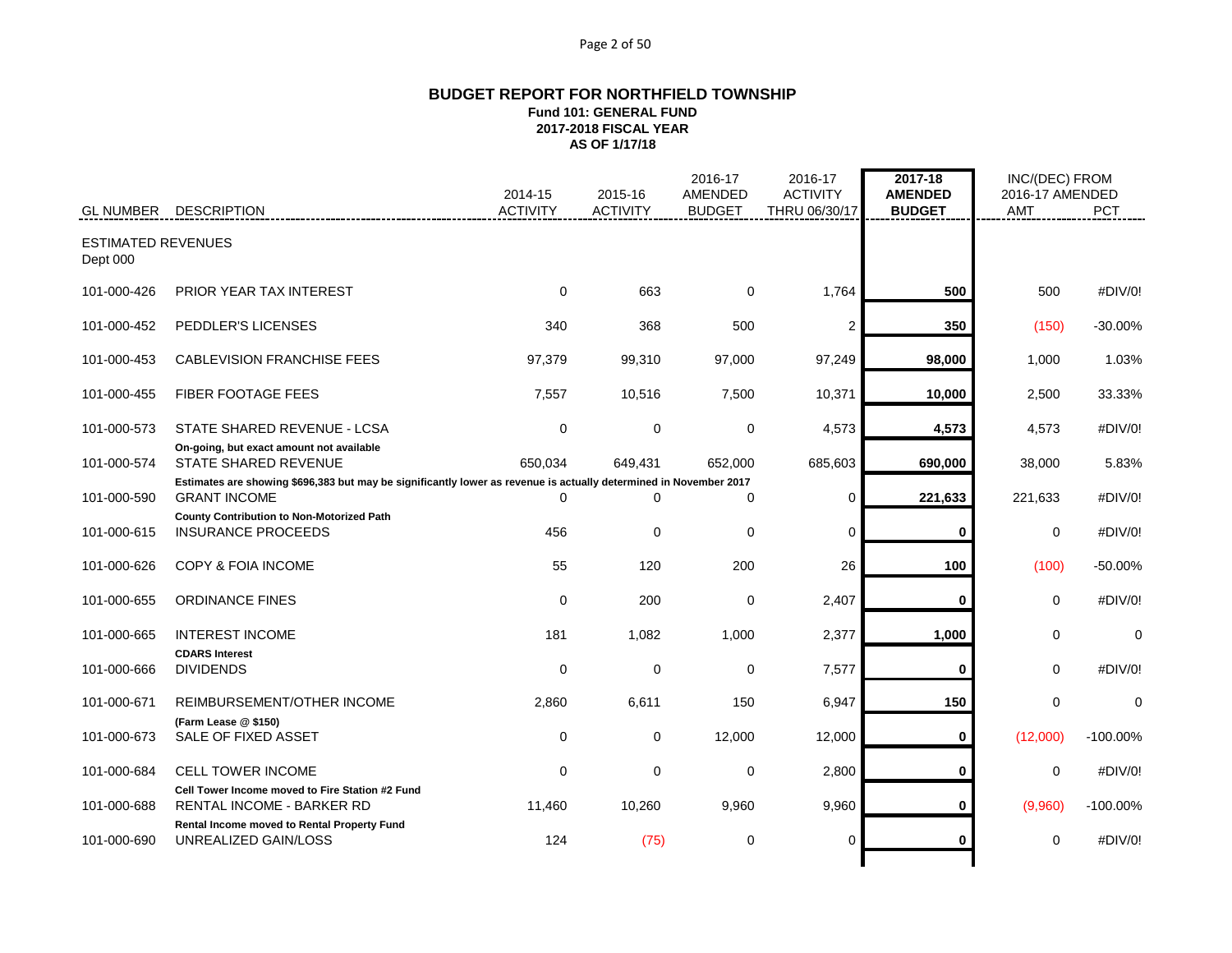Page 3 of 50

| Totals for dept 000-   |                                                                                                      | 770,446     | 778,486     | 780,310     | 843,657 | 1,026,306 | 245,996          | 31.53%      |
|------------------------|------------------------------------------------------------------------------------------------------|-------------|-------------|-------------|---------|-----------|------------------|-------------|
|                        |                                                                                                      |             |             |             |         |           |                  |             |
| Dept 191-ELECTIONS     |                                                                                                      |             |             |             |         |           |                  |             |
| 101-191-671            | REIMBURSEMENT/OTHER INCOME                                                                           | $\mathbf 0$ | 5,741       | 6,500       | 10,356  | 6,500     | $\boldsymbol{0}$ | $\Omega$    |
|                        | Totals for dept 191-ELECTIONS                                                                        | $\mathbf 0$ | 5,741       | 6,500       | 10,356  | 6,500     | $\mathbf 0$      | $\mathbf 0$ |
| Dept 253-TREASURER     |                                                                                                      |             |             |             |         |           |                  |             |
| 101-253-402            | <b>CURRENT PROPERTY TAX</b>                                                                          | 256,344     | 263,030     | 263,500     | 263,055 | 268,000   | 4,500            | 1.71%       |
| 101-253-404            | MOBILE HOME LICENSE FEES                                                                             | 2,900       | 2,851       | 2,820       | 2,874   | 2,850     | 30               | 1.06%       |
| 101-253-445            | (475 Trailers @ \$.50 Ea. X 12 Months)<br>PENALTY & INTEREST ON TAXES                                | 2,826       | 3,596       | 1,500       | 6,104   | 3,500     | 2,000            | 133.33%     |
| 101-253-627            | Increased due to strict guidelines on penalties.<br>SUMMER TAX PREPARATION                           | 13,488      | 13,580      | 13,580      | 13,665  | 14,000    | 420              | 3.09%       |
| 101-253-680            | TAX ADMINISTRATION FEES                                                                              | 136,940     | 144,810     | 140,000     | 150,104 | 150,000   | 10,000           | 7.14%       |
|                        | Increased to better reflect recent activity and tax rate increases.<br>Totals for dept 253-TREASURER | 412,498     | 427,867     | 421,400     | 435,801 | 438,350   | 16,950           | 4.02%       |
|                        |                                                                                                      |             |             |             |         |           |                  |             |
| Dept 336-CONTRIBUTIONS |                                                                                                      |             |             |             |         |           |                  |             |
| 101-336-624            | <b>DDA</b>                                                                                           | 20,000      | $\mathbf 0$ | $\mathbf 0$ | 0       | $\bf{0}$  | $\mathbf 0$      | #DIV/0!     |
| 101-336-625            | SEWER/LIBRARY ADMINISTRATION                                                                         | 43,969      | 48,560      | 48,560      | 48,560  | 48,560    | $\mathbf 0$      | $\mathbf 0$ |
| 101-336-694            | (Admin Fee from Sewer - \$37,500 and Library - \$11,060)<br>NON-MOTORIZED PATH                       | 0           | $\pmb{0}$   | 0           | 4,360   | 2,141     | 2,141            | #DIV/0!     |
|                        | Totals for dept 336-CONTRIBUTIONS                                                                    | 63,969      | 48,560      | 48,560      | 52,920  | 50,701    | 2,141            | 4.41%       |
|                        |                                                                                                      |             |             |             |         |           |                  |             |
|                        | Dept 412-PLANNING/ZONING DEPT                                                                        |             |             |             |         |           |                  |             |
| 101-412-477            | ZONING COMPLIANCE PERMITS                                                                            | 5,500       | 8,600       | 5,880       | 12,505  | 9,500     | 3,620            | 61.56%      |
| 101-412-607            | ZONING ADMINISTRATIVE FEES                                                                           | $\mathbf 0$ | 150         | $\mathbf 0$ | 0       | 0         | 0                | #DIV/0!     |
| 101-412-608            | VARIANCES/APPEALS                                                                                    | 1,420       | 2,855       | 2,700       | 1,430   | 2,000     | (700)            | $-25.93%$   |
| 101-412-612            | <b>TAX ABATEMENT FEES</b>                                                                            | 0           | 1,000       | 0           | 0       | 0         | $\mathbf 0$      | #DIV/0!     |
|                        |                                                                                                      |             |             |             |         |           |                  |             |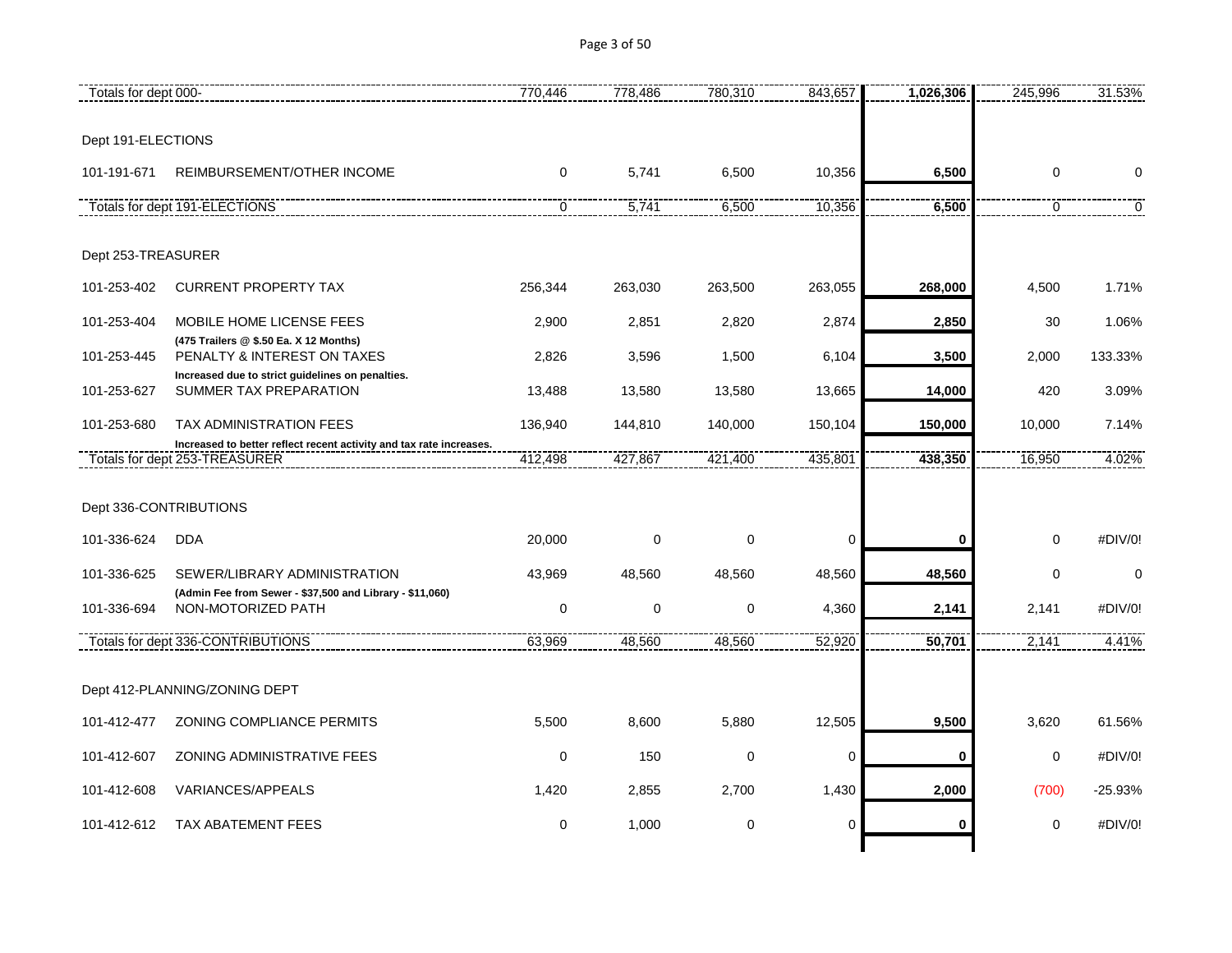Page 4 of 50

| 101-412-614           | <b>PLANNING FEES</b>                                                                                                             | 0           | 6,975       | $\mathbf 0$ | 5,750     | 4,000     | 4,000       | #DIV/0!     |
|-----------------------|----------------------------------------------------------------------------------------------------------------------------------|-------------|-------------|-------------|-----------|-----------|-------------|-------------|
| 101-412-629           | <b>ZONING COPIES</b>                                                                                                             | $\mathbf 0$ | $\mathbf 0$ | 25          | 56        | 25        | $\mathbf 0$ | 0           |
| 101-412-637           | <b>SPLIT APPLICATIONS</b>                                                                                                        | 850         | 1,825       | 2,400       | 2,240     | 2,400     | 0           | $\Omega$    |
| 101-412-671           | REIMBURSEMENT/OTHER INCOME                                                                                                       | $\Omega$    | $\mathbf 0$ | $\mathbf 0$ | $\Omega$  | 845       | 845         | #DIV/0!     |
|                       | Totals for dept 412-PLANNING/ZONING DEPT                                                                                         | 7,770       | 21,405      | 11,005      | 21,981    | 18,770    | 7,765       | 70.56%      |
|                       | Dept 666-COMMUNITY CENTER                                                                                                        |             |             |             |           |           |             |             |
|                       |                                                                                                                                  |             |             |             |           |           |             |             |
| 101-666-590           | <b>GRANT INCOME</b><br>Senior Café Grant                                                                                         | 0           | $\mathbf 0$ | $\mathbf 0$ | 0         | 8,000     | 8,000       | #DIV/0!     |
| 101-666-643           | <b>CC TRIPS</b>                                                                                                                  | 11,657      | 7,543       | 9,000       | 6,311     | 5,000     | (4,000)     | -44.44%     |
|                       | Decreased due to a decline in participation                                                                                      |             |             |             |           |           |             |             |
| 101-666-644           | <b>CC PROGRAMS</b><br>Increased due to increase in participation                                                                 | $\mathbf 0$ | 2,583       | 3,000       | 4,843     | 4,000     | 1,000       | 33.33%      |
| 101-666-671           | REIMBURSEMENT/OTHER INCOME                                                                                                       | 4,817       | 5,500       | 8,500       | 8,500     | 8,500     | 0           | 0           |
| 101-666-676           | Reimbursement received from Washtenaw County<br><b>CONTRIBUTIONS - SCC</b>                                                       | 1,491       | 816         | 1,200       | 2,699     | 1,750     | 550         | 45.83%      |
|                       | <b>Senior Center Donations</b><br>Totals for dept 666-COMMUNITY CENTER                                                           | 17,965      | 16,442      | 21,700      | 22,353    | 27,250    | 5,550       | 25.58%      |
|                       |                                                                                                                                  |             |             |             |           |           |             |             |
|                       | TOTAL ESTIMATED REVENUES                                                                                                         | 1,272,648   | 1,298,501   | 1,289,475   | 1,387,068 | 1,567,877 | 278,402     | 21.59%      |
| <b>APPROPRIATIONS</b> | Dept 101-TOWNSHIP BOARD                                                                                                          |             |             |             |           |           |             |             |
| 101-101-701           | <b>SALARIES</b>                                                                                                                  | 9,892       | 10,000      | 10,000      | 10,000    | 10,000    | 0           |             |
|                       | $($2,500 \times 4)$                                                                                                              |             |             |             |           |           |             |             |
| 101-101-715           | <b>SOCIAL SECURITY</b>                                                                                                           | 757         | 796         | 765         | 765       | 765       | 0           | $\Omega$    |
| 101-101-807           | (\$10,000 x 7.65%)<br><b>MEMBERSHIP DUES</b>                                                                                     | 9.552       | 9.121       | 10,500      | 10,350    | 10,500    | 0           | $\Omega$    |
|                       | (\$5,500 MTA, \$225 Bri C of C, \$1,175 SEMCOG, \$1,100 WATS, \$1,100 Huron River Watershed, \$175 Mich Mun League, \$925 Other) |             |             |             |           |           |             |             |
| 101-101-836           | <b>WELFARE COSTS</b>                                                                                                             | $\Omega$    | 10,000      | 10,000      | 10,000    | 10,000    | 0           | $\Omega$    |
| 101-101-860           | <b>People's Express</b><br><b>FUEL &amp; MILEAGE</b>                                                                             | $\Omega$    | $\mathbf 0$ | $\mathbf 0$ | 0         | 500       | 500         | #DIV/0!     |
| 101-101-900           | Fuel and Mileage reimbursements for Board Members<br>PRINTING & PUBLICATIONS                                                     | 7,073       | 7,606       | 7,500       | 6,511     | 7,500     | 0           | $\mathbf 0$ |
| 101-101-956           | (Publishing of Minutes from Twp Board Mtgs and Ads for Employment - \$5,000; Newsletter - \$2,500)<br><b>MISCELLANEOUS</b>       | $\mathbf 0$ | 0           | 2,500       | 1,050     | 800       | (1,700)     | -68.00%     |
|                       | (Twp. Events, Ribbon Cutting Ceremonies, Etc.)                                                                                   |             |             |             |           |           |             |             |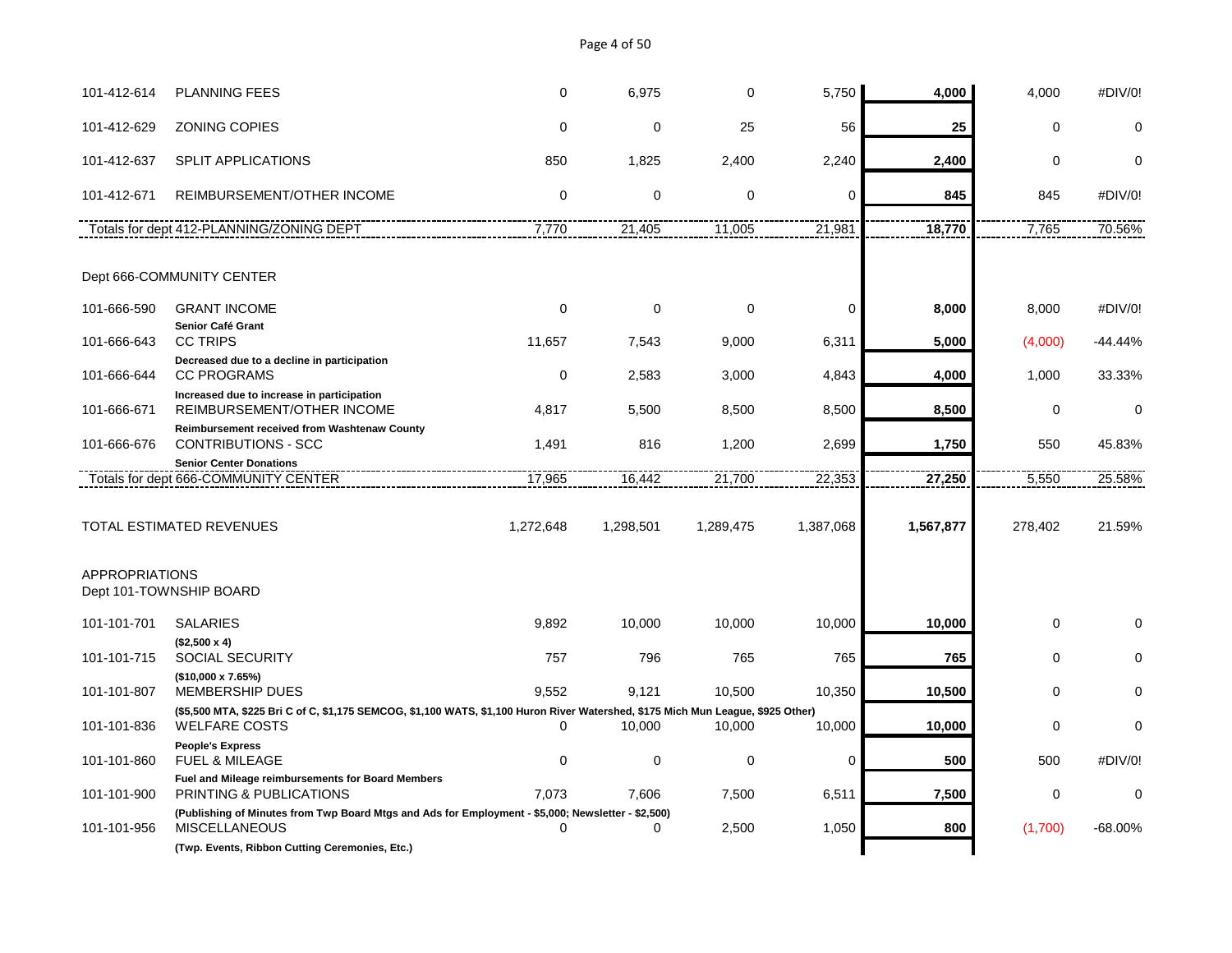| Page 5 of 50 |  |  |  |
|--------------|--|--|--|
|--------------|--|--|--|

| 101-101-957         | <b>TRAINING &amp; DEVELOPMENT</b>                                               | 509         | 0           | 2,000  | 149    | 500      | (1,500)     | -75.00%     |
|---------------------|---------------------------------------------------------------------------------|-------------|-------------|--------|--------|----------|-------------|-------------|
|                     | (Possible Training for New Board Members)                                       |             | 37,523      |        |        |          |             |             |
|                     | Totals for dept 101-TOWNSHIP BOARD                                              | 27,783      |             | 43,265 | 38,825 | 40,565   | (2,700)     | $-6.24%$    |
|                     |                                                                                 |             |             |        |        |          |             |             |
| Dept 171-SUPERVISOR |                                                                                 |             |             |        |        |          |             |             |
| 101-171-701         | <b>SALARIES</b>                                                                 | 12,500      | 12,500      | 12,500 | 12,500 | 12,500   | $\mathbf 0$ | $\Omega$    |
| 101-171-715         | <b>SOCIAL SECURITY</b>                                                          | (661)       | 956         | 957    | 993    | 957      | $\mathbf 0$ | $\Omega$    |
| 101-171-807         | (\$12,500 x 7.65%)<br><b>MEMBERSHIP DUES</b>                                    | 0           | $\mathbf 0$ | 120    | 0      | 120      | $\mathbf 0$ | $\mathbf 0$ |
| 101-171-860         | <b>FUEL &amp; MILEAGE</b>                                                       | 0           | 0           | 200    | 484    | 400      | 200         | 100.00%     |
| 101-171-956         | Increased to reflect projected 2017 activity<br><b>MISCELLANEOUS</b>            | $\mathbf 0$ | 78          | 100    | 61     | $\bf{0}$ | (100)       | $-100.00\%$ |
| 101-171-957         | <b>TRAINING &amp; DEVELOPMENT</b>                                               | 286         | $\pmb{0}$   | 1,000  | 764    | 750      | (250)       | $-25.00%$   |
|                     | Totals for dept 171-SUPERVISOR                                                  | 12,125      | 13,534      | 14,877 | 14,802 | 14,727   | (150)       | $-1.01%$    |
|                     |                                                                                 |             |             |        |        |          |             |             |
|                     | Dept 172-TOWNSHIP MANAGER                                                       |             |             |        |        |          |             |             |
| 101-172-701         | <b>SALARIES</b>                                                                 | 77,000      | 77,000      | 83,000 | 64,939 | 68,750   | (14, 250)   | $-17.17%$   |
| 101-172-704         | Based on annual salary of \$75K for 11 mo.<br>CLERICAL/DEP /SUPER/ELECTION      | 25,326      | 25,487      | 29,137 | 29,044 | 29,640   | 503         | 1.73%       |
| 101-172-715         | (\$18.56 x 30 Hrs/Wk x 52 Wks - 6% Increase)<br>SOCIAL SECURITY                 | 11,995      | 12,244      | 12,990 | 11,360 | 11,107   | (1,883)     | $-14.50%$   |
|                     | (TWP MGR \$55,000 x 7.65%; CONTROLLER 46800 X 7.65%; Clerical \$31,616 x 7.65%) |             |             |        |        |          |             |             |
| 101-172-716         | <b>HOSPITALIZATION</b>                                                          | 6,534       | 1,500       | 1,500  | 1,500  | 15,000   | 13,500      | 900.00%     |
| 101-172-717         | High Estimate for Insurance for new TM<br>LIFE/DISB, INSURANCE                  | 975         | 975         | 1,025  | 569    | 780      | (245)       | $-23.90%$   |
| 101-172-718         | Life/Disability for Township Manager only<br><b>PENSION</b>                     | 7,214       | 7,700       | 8,300  | 5,061  | 6,875    | (1, 425)    | $-17.17%$   |
| 101-172-722         | Base wage of Twp Mgr x 10%<br><b>CONTROLLER</b>                                 | 54,478      | 56,059      | 57,627 | 52,709 | 46,800   | (10, 827)   | $-18.79%$   |
| 101-172-734         | (20 Hrs/Wk x \$45.00 x 52 Wks)<br><b>BONUS</b>                                  | 0           | $\mathbf 0$ | 300    | 300    | 0        | (300)       | $-100.00\%$ |
| 101-172-818         | CONTRACTUAL SERVICES                                                            | 5,859       | 3,516       | 5,000  | 7,076  | 4,000    | (1,000)     | $-20.00%$   |
|                     | (Codification of Ordinance's - \$3,500; Other - \$500)                          |             |             |        |        |          |             |             |
| 101-172-850         | <b>COMMUNICATION</b>                                                            | 606         | 655         | 720    | 306    | 550      | (170)       | $-23.61%$   |
| 101-172-860         | <b>Township Manager Cell Phone</b><br><b>FUEL &amp; MILEAGE</b>                 | $\Omega$    | $\pmb{0}$   | 500    | 186    | 500      | $\mathbf 0$ | $\mathbf 0$ |
|                     |                                                                                 |             |             |        |        |          |             |             |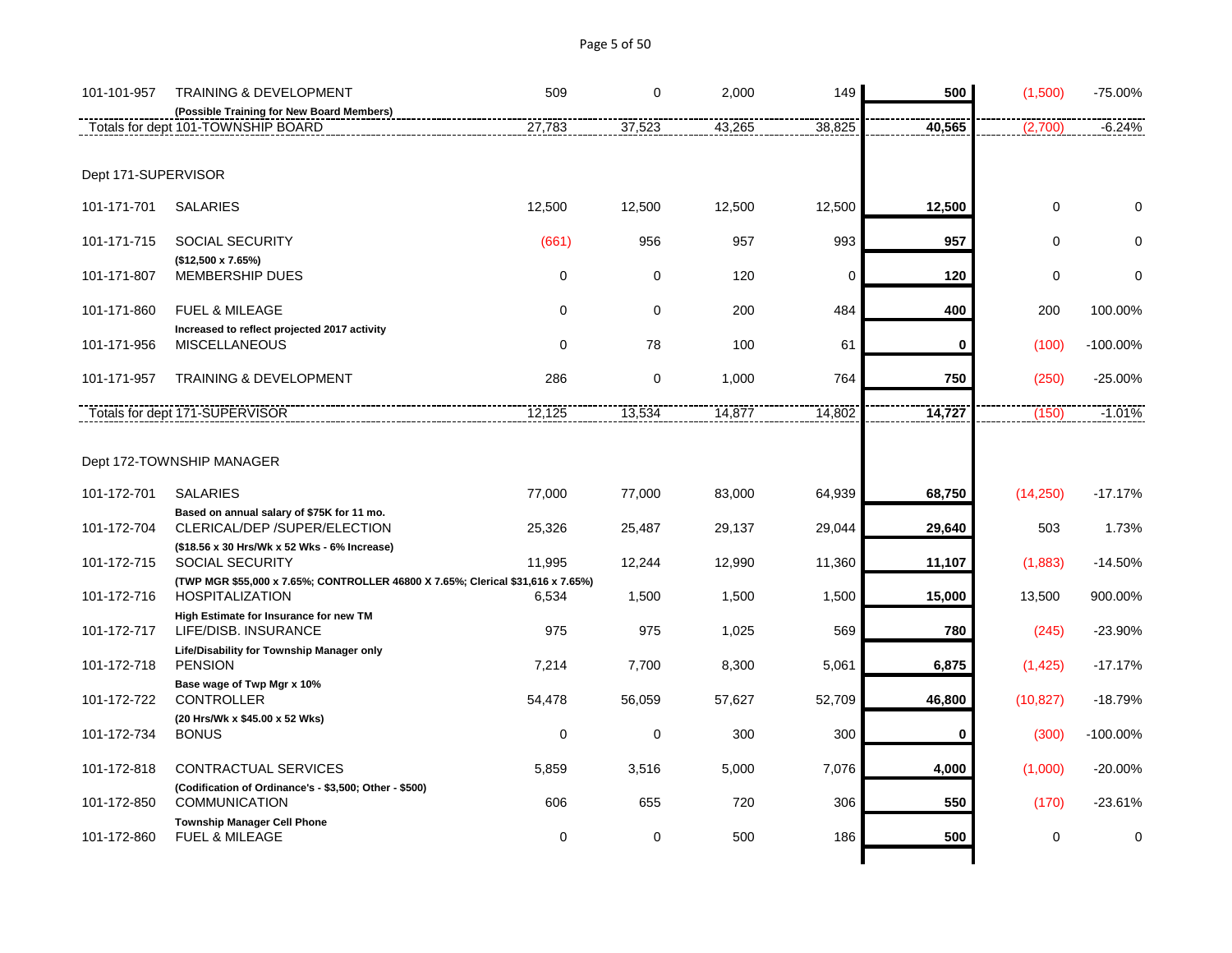# Page 6 of 50

| 101-172-927        | ALLOCATE TO DEPARTMENTS                                                                                                  | (36, 501)   | (41,091)    | (49, 979)   | (41, 964)   | (32, 748) | 17,231   | $-34.48%$   |
|--------------------|--------------------------------------------------------------------------------------------------------------------------|-------------|-------------|-------------|-------------|-----------|----------|-------------|
| 101-172-957        | (Controller Allocation to Police, Fire, Bldg Dept and WWTP - \$32,748)<br><b>TRAINING &amp; DEVELOPMENT</b>              | 745         | 698         | 1,000       | 410         | 500       | (500)    | -50.00%     |
|                    | Totals for dept 172-TOWNSHIP MANAGER                                                                                     | 154,231     | 144,743     | 151,120     | 131,497     | 151,754   | 634      | 0.42%       |
|                    |                                                                                                                          |             |             |             |             |           |          |             |
| Dept 191-ELECTIONS |                                                                                                                          |             |             |             |             |           |          |             |
| 101-191-702        | <b>SALARIES</b>                                                                                                          | $\mathbf 0$ | $\mathbf 0$ | $\mathbf 0$ | $\mathbf 0$ | 8,000     | 8,000    | #DIV/0!     |
| 101-191-704        | Paying stipends to poll workers through PR instead of 101-191-704<br>CLERICAL/DEP /SUPER/ELECTION                        | 9,417       | 7,125       | 13,200      | 10,550      | 0         | (13,200) | $-100.00\%$ |
| 101-191-715        | Move payment of poll workers to Salaries<br><b>SOCIAL SECURITY</b>                                                       | $\Omega$    | $\mathbf 0$ | 0           | 59          | 615       | 615      | #DIV/0!     |
| 101-191-727        | Payroll Taxes on stipends now paid through payroll<br><b>SUPPLIES</b>                                                    | 4,930       | 1,915       | 3,000       | 7,289       | 5,000     | 2,000    | 66.67%      |
| 101-191-818        | Ballots, Food, Equipment for 3 elections<br>CONTRACTUAL SERVICES                                                         | 1,760       | 990         | 2,000       | 675         | 1,000     | (1,000)  | -50.00%     |
| 101-191-851        | (Equipment Inspections)<br><b>POSTAGE</b>                                                                                | $\Omega$    | 895         | 800         | 1,809       | 1,000     | 200      | 25.00%      |
| 101-191-900        | (Mailing of Election Material)<br>PRINTING & PUBLICATIONS                                                                | 2,472       | 1,100       | 2,600       | 1,182       | 1,200     | (1,400)  | -53.85%     |
|                    | (Printed Materials and Newspaper Ads)<br>Totals for dept 191-ELECTIONS                                                   | 18,579      | 12,025      | 21,600      | 21,563      | 16,815    | (4,785)  | $-22.15%$   |
|                    |                                                                                                                          |             |             |             |             |           |          |             |
| Dept 215-CLERK     |                                                                                                                          |             |             |             |             |           |          |             |
| 101-215-701        | <b>SALARIES</b>                                                                                                          | 11,538      | 12,500      | 12,500      | 12,500      | 12,500    | 0        | $\mathbf 0$ |
| 101-215-703        | <b>DEPUTY SALARIES</b>                                                                                                   | 38,508      | 32,979      | 40,600      | 40,600      | 41,892    | 1,292    | 3.18%       |
| 101-215-715        | (\$20.14 x 2080)(Includes a 6% Increase over original 2016-17 Budget)<br><b>SOCIAL SECURITY</b>                          | 3,829       | 3,691       | 5,234       | 4,237       | 4,161     | (1,073)  | -20.50%     |
| 101-215-716        | (\$54,392 x 7.65%)<br><b>HOSPITALIZATION</b>                                                                             | $\Omega$    | 1,125       | 1,500       | 6,863       | 8,650     | 7,150    | 476.67%     |
| 101-215-717        | (\$577.77 x 5 Mths plus (\$577.77 x 1.10) x 7 Mths plus \$1,300 HSA Contribution)<br>LIFE/DISB. INSURANCE                | $\Omega$    | 618         | 525         | 494         | 605       | 80       | 15.24%      |
| 101-215-718        | (\$50.36 x 12 Mths)<br><b>PENSION</b>                                                                                    | 0           | 2,705       | 3,952       | 4,060       | 4,189     | 237      | 6.00%       |
|                    | (Base Pay x 10%)                                                                                                         |             |             |             |             |           |          |             |
| 101-215-723        | <b>RECORD SEC</b>                                                                                                        | 6.148       | 5,945       | 14,775      | 12,855      | 7,720     | (7,055)  | -47.75%     |
| 101-215-734        | (Recording Sec - \$195/Mtg x 24 Mtgs plus \$125/Mtg over 3 Hrs x 8; Video Operator - \$85/Mtg x 24 Mtgs)<br><b>BONUS</b> | $\Omega$    | $\Omega$    | 300         | 300         | 0         | (300)    | $-100.00\%$ |
| 101-215-807        | <b>MEMBERSHIP DUES</b>                                                                                                   | $\mathbf 0$ | $\mathbf 0$ | 100         | $\mathbf 0$ | 100       | $\Omega$ | U           |
|                    |                                                                                                                          |             |             |             |             |           |          |             |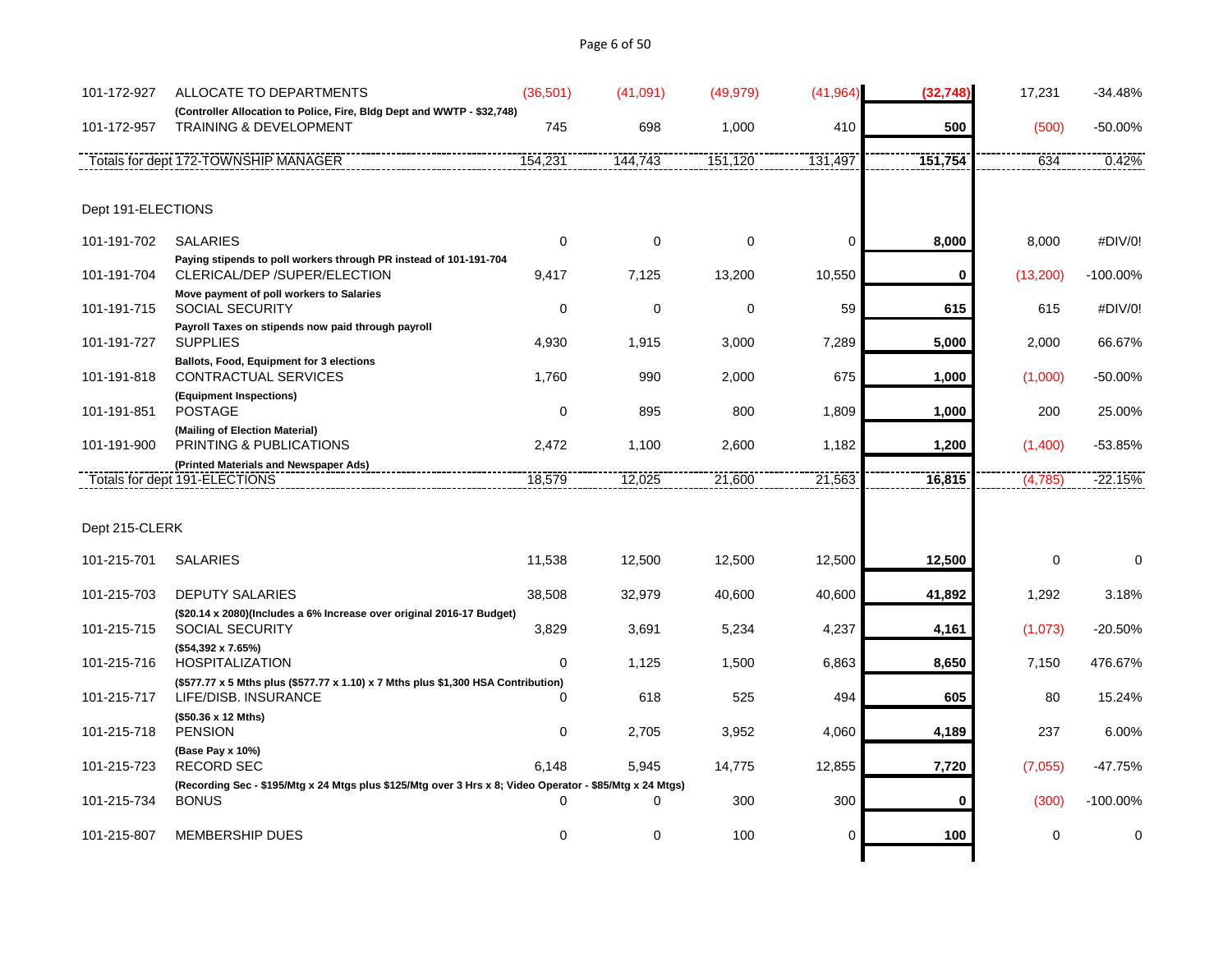Page 7 of 50

| 101-215-860        | <b>FUEL &amp; MILEAGE</b>                                                                                                                                              | 61          | $\Omega$    | 150    | 274            | 150    | $\Omega$    | $\Omega$  |
|--------------------|------------------------------------------------------------------------------------------------------------------------------------------------------------------------|-------------|-------------|--------|----------------|--------|-------------|-----------|
|                    |                                                                                                                                                                        |             |             |        |                |        |             |           |
| 101-215-922        | LATE FEES AND PENALTIES                                                                                                                                                | (26)        | 44          | 0      | $\mathbf 0$    | 5      | 5           | #DIV/0!   |
| 101-215-957        | <b>TRAINING &amp; DEVELOPMENT</b>                                                                                                                                      | $\mathbf 0$ | 0           | 1,000  | 248            | 500    | (500)       | $-50.00%$ |
|                    | Totals for dept 215-CLERK                                                                                                                                              | 60,058      | 59,607      | 80,636 | 82,431         | 80,472 | (164)       | $-0.20%$  |
|                    |                                                                                                                                                                        |             |             |        |                |        |             |           |
|                    | Dept 228-INFORMATION TECHNOLOGY                                                                                                                                        |             |             |        |                |        |             |           |
| 101-228-936        | <b>SOFTWARE</b>                                                                                                                                                        | $\mathbf 0$ | $\mathbf 0$ | 0      | $\mathbf 0$    | 14,220 | 14,220      | #DIV/0!   |
|                    | BS&A Software \$12,000, Anti-Virus Software \$185/month                                                                                                                |             |             |        |                |        |             |           |
| 101-228-948        | <b>COMPUTER SERVICES</b>                                                                                                                                               | $\Omega$    | $\mathbf 0$ | 0      | $\mathbf 0$    | 15,060 | 15,060      | #DIV/0!   |
|                    | Cloud Backup (\$130/month), Website Annual Renewal \$1,000, Email \$3,000, Microsoft 365 \$3,500, Onsite FLEX IT \$6,000<br>Totals for dept 228-INFORMATION TECHNOLOGY | $\mathbf 0$ | $\mathbf 0$ | 0      | $\overline{0}$ | 29,280 | 29,280      | #DIV/0!   |
|                    |                                                                                                                                                                        |             |             |        |                |        |             |           |
|                    |                                                                                                                                                                        |             |             |        |                |        |             |           |
|                    | Dept 247-BOARD OF REVIEW                                                                                                                                               |             |             |        |                |        |             |           |
| 101-247-706        | <b>BOARD OF REVIEW FEE</b>                                                                                                                                             | 1,389       | 969         | 2,000  | 825            | 2,000  | $\mathbf 0$ | 0         |
|                    | March, July and September Meetings                                                                                                                                     |             |             |        |                |        |             |           |
| 101-247-715        | <b>SOCIAL SECURITY</b>                                                                                                                                                 | 106         | 74          | 153    | 63             | 153    | $\mathbf 0$ | $\Omega$  |
|                    | $($2,000 \times 7.65%)$                                                                                                                                                |             |             |        |                |        |             |           |
| 101-247-723        | <b>RECORD SEC</b>                                                                                                                                                      | 1,050       | 1,520       | 1,200  | 1,280          | 1,500  | 300         | 25.00%    |
| 101-247-900        | PRINTING & PUBLICATIONS                                                                                                                                                | 682         | 640         | 800    | 682            | 800    | $\mathbf 0$ | $\Omega$  |
|                    | (BOR Public Notices)                                                                                                                                                   |             |             |        |                |        |             |           |
| 101-247-956        | <b>MISCELLANEOUS</b>                                                                                                                                                   | $\mathbf 0$ | $\mathbf 0$ | 0      | $\mathbf 0$    | 125    | 125         | #DIV/0!   |
| 101-247-959        | Food for March Board of Review Meeting<br>TRIBUNALS AND DRAINS                                                                                                         | 10,497      | 7,580       | 16,080 | 16,114         | 10,000 | (6,080)     | $-37.81%$ |
|                    | (Appraisals, Back Taxes, Drain Pymts)                                                                                                                                  |             |             |        |                |        |             |           |
|                    | Totals for dept 247-BOARD OF REVIEW                                                                                                                                    | 13,724      | 10,783      | 20,233 | 18,964         | 14,578 | (5,655)     | $-27.95%$ |
|                    |                                                                                                                                                                        |             |             |        |                |        |             |           |
| Dept 253-TREASURER |                                                                                                                                                                        |             |             |        |                |        |             |           |
| 101-253-701        | <b>SALARIES</b>                                                                                                                                                        | 12,500      | 12,500      | 12,500 | 12,500         | 12,500 | $\mathbf 0$ | $\Omega$  |
| 101-253-703        | <b>DEPUTY SALARIES</b>                                                                                                                                                 | 42,771      | 43,677      | 33,875 | 33,588         | 39,686 | 5,811       | 17.16%    |
|                    | (\$18 x 2080)(Includes a 6% Increase and full year deputy treasurer salary [see narrative for more information])                                                       |             |             |        |                |        |             |           |
| 101-253-704        | CLERICAL/DEP /SUPER/ELECTION                                                                                                                                           | 21,681      | 14,413      | 24,289 | 22,543         | 23,400 | (889)       | $-3.66%$  |
| 101-253-715        | (\$15 x 30 Hrs x 52 Wks)<br><b>SOCIAL SECURITY</b>                                                                                                                     | 5,887       | 5,281       | 6,095  | 5,221          | 5,954  | (141)       | $-2.31%$  |
|                    | (\$77,818 x 7.65%)                                                                                                                                                     |             |             |        |                |        |             |           |
| 101-253-716        | <b>HOSPITALIZATION</b>                                                                                                                                                 | 10,090      | 4,444       | 9,095  | 11,154         | 13,200 | 4,105       | 45.13%    |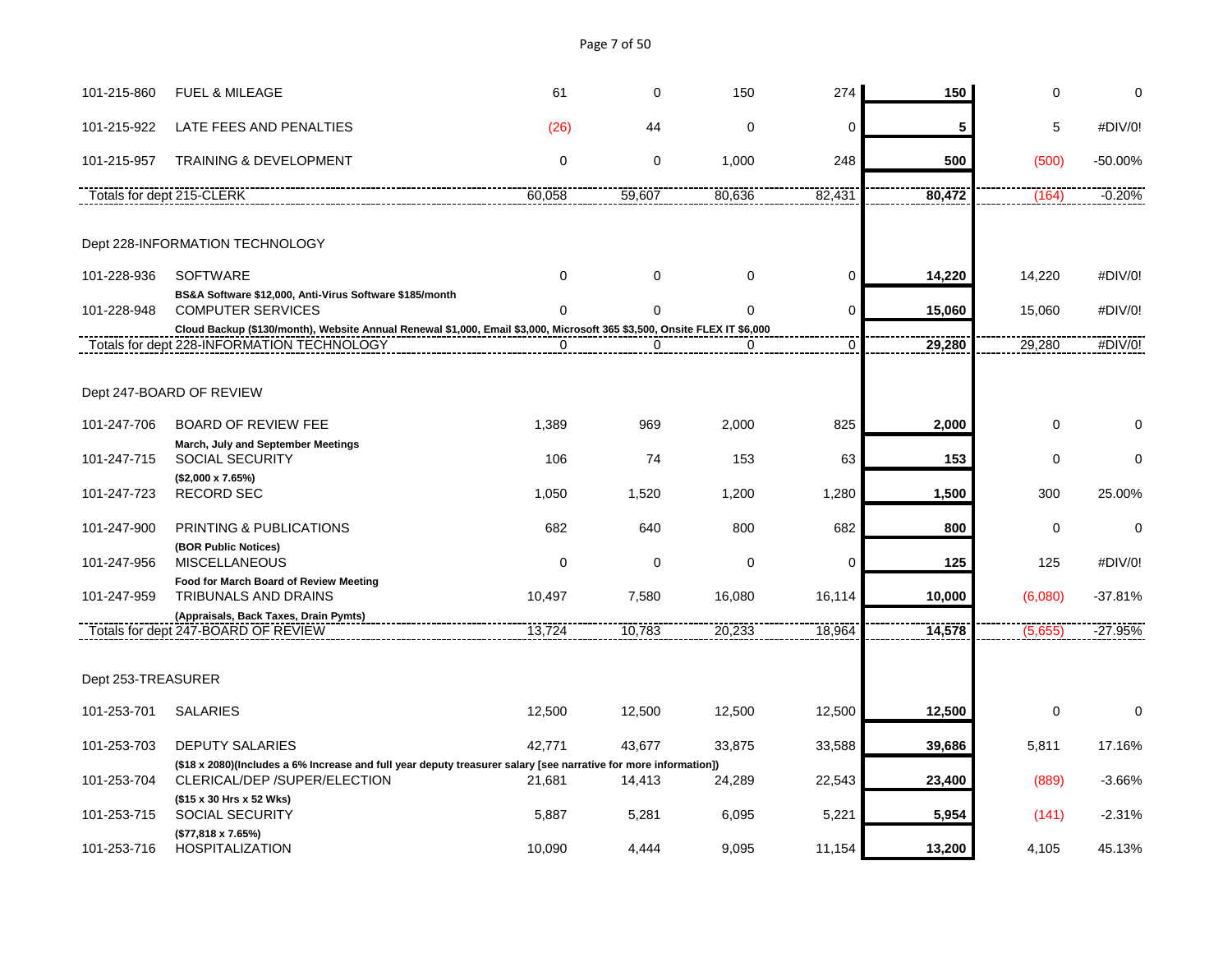# Page 8 of 50

| 101-253-717        | (\$832.39 x 5 Mths plus (\$832.39 x 1.10) x 7 Mths plus \$2,625 HSA Contribution)<br>LIFE/DISB. INSURANCE     | 461         | 461         | 310      | 311             | 668       | 358         | 115.48%     |
|--------------------|---------------------------------------------------------------------------------------------------------------|-------------|-------------|----------|-----------------|-----------|-------------|-------------|
|                    | (\$55.65 x 12 Mths)                                                                                           |             |             |          |                 |           |             |             |
| 101-253-718        | <b>PENSION</b>                                                                                                | 4,213       | 4,368       | 1,841    | 1,685           | 3,969     | 2,128       | 115.59%     |
| 101-253-734        | (Base Salary x 10%)<br><b>BONUS</b>                                                                           | $\mathbf 0$ | $\mathbf 0$ | 300      | 300             | 0         | (300)       | $-100.00\%$ |
|                    |                                                                                                               |             |             |          |                 |           |             |             |
| 101-253-803        | <b>LEGAL</b>                                                                                                  | 6,000       | 6,000       | 6,000    | 6,000           | 6,000     | $\mathsf 0$ | $\mathbf 0$ |
| 101-253-804        | (\$500/Mth)<br>TAX STATEMENT PREPARATION                                                                      | 1,441       | 1,582       | 1,700    | 2,355           | 1,700     | $\mathbf 0$ | $\mathbf 0$ |
| 101-253-807        | (Tax Bill Printing)<br><b>MEMBERSHIP DUES</b>                                                                 | 100         | 100         | 110      | 10 <sup>°</sup> | 120       | 10          | 9.09%       |
| 101-253-818        | (MMTA Dues for Treasurer & Deputy @ \$60 Ea.)<br><b>CONTRACTUAL SERVICES</b>                                  | $\mathbf 0$ | $\mathbf 0$ | 11,025   | 11,025          | 0         | (11, 025)   | $-100.00\%$ |
| 101-253-851        | No need for temporary front desk clerk.<br><b>POSTAGE</b>                                                     | 3,573       | 3,480       | 3,700    | 4,469           | 3,800     | 100         | 2.70%       |
| 101-253-860        | (Tax Bill Mailing)<br>FUEL & MILEAGE                                                                          | 217         | 339         | 225      | 682             | 325       | 100         | 44.44%      |
| 101-253-927        | (Mileage Reimbursement for Bank Trips)<br>ALLOCATE TO DEPARTMENTS                                             | (21,036)    | (16, 490)   | (16,605) | (25, 309)       | (17, 103) | (498)       | 3.00%       |
| 101-253-956        | (Deputy Asst. Allocation to Building & Planning)<br><b>MISCELLANEOUS</b>                                      | 3,138       | 2,775       | 1,000    | 511             | 750       | (250)       | -25.00%     |
| 101-253-957        | (Bank Service Charges)<br><b>TRAINING &amp; DEVELOPMENT</b>                                                   | $\mathbf 0$ | $\mathbf 0$ | 2,000    | 1,481           | 750       | (1,250)     | $-62.50%$   |
|                    | (Training for Treasurer & Deputy)                                                                             |             |             |          |                 |           |             |             |
|                    | Totals for dept 253-TREASURER                                                                                 | 91,036      | 82,930      | 97,460   | 88,525          | 95,719    | (1,741)     | $-1.79%$    |
|                    |                                                                                                               |             |             |          |                 |           |             |             |
| Dept 257-ASSESSING |                                                                                                               |             |             |          |                 |           |             |             |
| 101-257-709        | ASST ASSESSOR                                                                                                 | 23,098      | 38,624      | 40,706   | 42,180          | 43,140    | 2,434       | 5.98%       |
| 101-257-713        | (\$20.74 x 2080)(Includes a 6% Increase)<br><b>ASSESSOR</b>                                                   | 5,598       | $\mathbf 0$ | 0        | 0               | 0         | $\mathbf 0$ | #DIV/0!     |
| 101-257-715        | Paid as contractor - see 101-257-818<br><b>SOCIAL SECURITY</b>                                                | 2,195       | 2,955       | 3,114    | 3,250           | 3,301     | 187         | 6.01%       |
| 101-257-716        | (\$43,140 x 7.65%)<br><b>HOSPITALIZATION</b>                                                                  | 5,770       | 22,488      | 24,750   | 18,387          | 17,830    | (6,920)     | -27.96%     |
| 101-257-717        | (\$1,077.16 x 5 Mths plus (\$1,077.16 x 1.10) x 7 Mths plus \$4,150 HSA Contribution)<br>LIFE/DISB. INSURANCE | 0           | 682         | 575      | 545             | 668       | 93          | 16.17%      |
| 101-257-718        | (\$55.65 x 12 Mths)<br><b>PENSION</b>                                                                         | 236         | 3,718       | 4,071    | 4,218           | 4,314     | 243         | 5.97%       |
|                    | (Base Salary x 10%)                                                                                           |             |             |          |                 |           |             |             |
| 101-257-720        | <b>BANKED PTO</b>                                                                                             | (3,235)     | $\mathbf 0$ | 0        | 0               | 0         | $\mathbf 0$ | #DIV/0!     |
| 101-257-727        | <b>SUPPLIES</b>                                                                                               | 1,186       | 843         | 1,500    | 778             | 1,000     | (500)       | -33.33%     |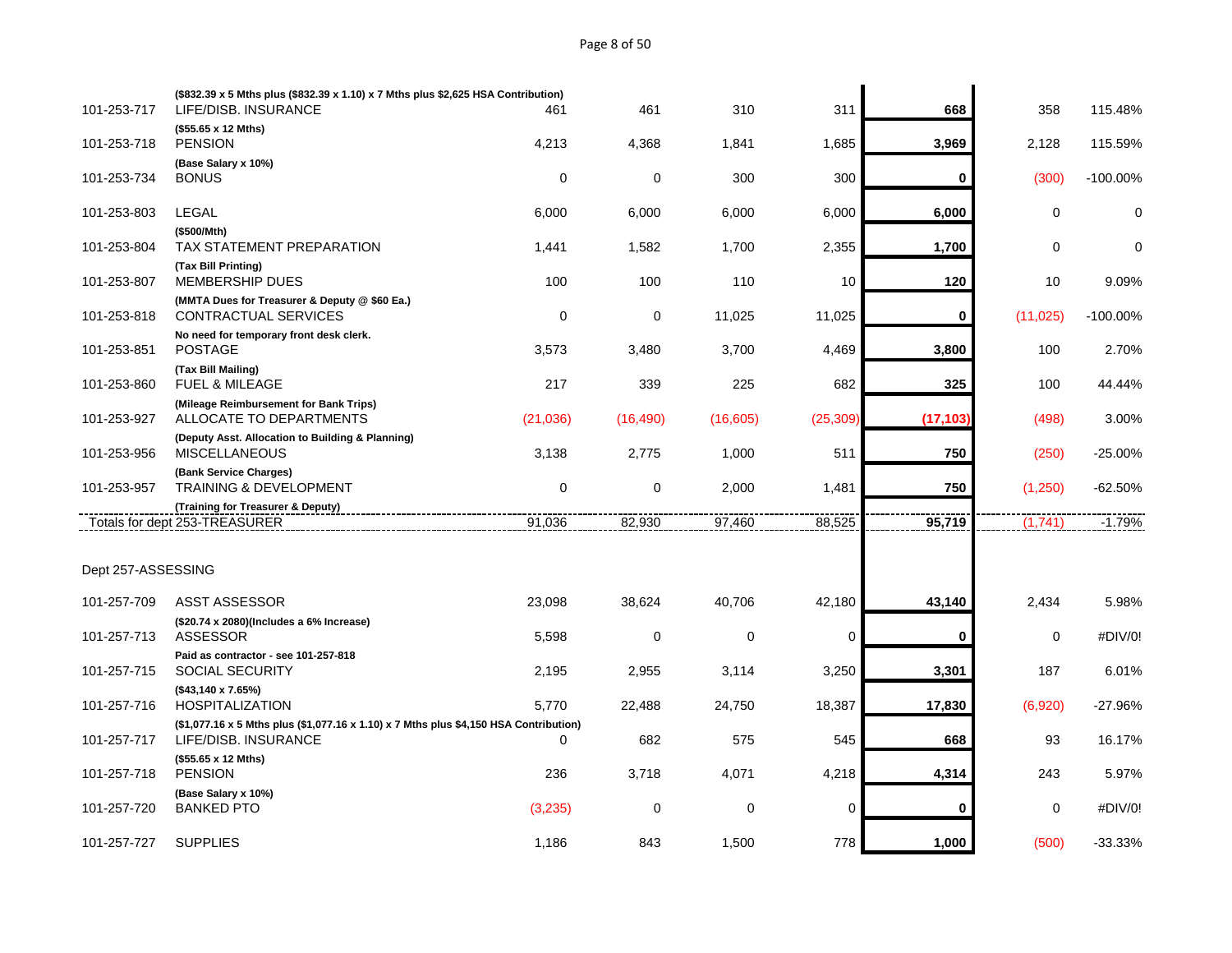# Page 9 of 50

| 101-257-734 | <b>BONUS</b>                                                                                                                       | $\Omega$    | $\mathbf 0$ | 300       | 300         | 0         | (300)    | $-100.00\%$ |
|-------------|------------------------------------------------------------------------------------------------------------------------------------|-------------|-------------|-----------|-------------|-----------|----------|-------------|
| 101-257-807 | <b>MEMBERSHIP DUES</b>                                                                                                             | $\Omega$    | 13          | 250       | 13          | 250       | $\Omega$ | $\mathbf 0$ |
| 101-257-818 | CONTRACTUAL SERVICES                                                                                                               | 59,848      | 58,705      | 64,380    | 63,705      | 64,640    | 260      | 0.40%       |
| 101-257-851 | (\$64,000 Annual thru December, 2017 then 2% Increase to \$65,280)<br><b>POSTAGE</b>                                               | 2,203       | 2,373       | 2,500     | 1,870       | 2,500     | $\Omega$ | $\Omega$    |
| 101-257-860 | <b>Assessment Notices</b><br><b>FUEL &amp; MILEAGE</b>                                                                             | $\mathbf 0$ | 113         | 500       | 154         | 200       | (300)    | $-60.00\%$  |
| 101-257-900 | <b>PRINTING &amp; PUBLICATIONS</b>                                                                                                 | $\mathbf 0$ | 956         | 1,000     | 1,251       | 1,500     | 500      | 50.00%      |
| 101-257-927 | (Assessing Notices)<br>ALLOCATE TO DEPARTMENTS                                                                                     | $\Omega$    | $\mathbf 0$ | (36, 828) | (34, 280)   | (37, 933) | (1, 105) | 3.00%       |
| 101-257-957 | (Assessor Allocation to Building & Zoning - 3% Increase)<br><b>TRAINING &amp; DEVELOPMENT</b>                                      | 1,050       | $\mathbf 0$ | 1,500     | 25          | 500       | (1,000)  | -66.67%     |
|             | Totals for dept 257-ASSESSING                                                                                                      | 97,949      | 131,470     | 108,318   | 102,396     | 101,910   | (6, 408) | $-5.92%$    |
|             |                                                                                                                                    |             |             |           |             |           |          |             |
|             | Dept 265-HALL AND GROUNDS                                                                                                          |             |             |           |             |           |          |             |
| 101-265-710 | <b>JANITORIAL SALARIES</b>                                                                                                         | 5,240       | 5,730       | 6,006     | 5,895       | 6,435     | 429      | 7.14%       |
| 101-265-715 | (\$45/Hr x 2.75 Hrs/Wk x 52 Wks)<br><b>SOCIAL SECURITY</b>                                                                         | 456         | 438         | 460       | 451         | 493       | 33       | 7.17%       |
| 101-265-716 | $($6,435 \times 7.65%)$<br><b>HOSPITALIZATION</b>                                                                                  | (146)       | 0           | 0         | $\mathbf 0$ | 0         | 0        | #DIV/0!     |
| 101-265-727 | <b>SUPPLIES</b>                                                                                                                    | 9,976       | 10,724      | 10,000    | 10,251      | 11,000    | 1,000    | 10.00%      |
| 101-265-731 | <b>WORKERS COMP INSURANCE</b>                                                                                                      | 1,896       | 2,108       | 2,740     | 2,380       | 3,178     | 438      | 15.99%      |
| 101-265-816 | From Invoice for 2017-2018<br>GROUNDS/CLEANG/JANITORL SERVIC                                                                       | 5,295       | 8,285       | 8,250     | 12,825      | 12,500    | 4,250    | 51.52%      |
| 101-265-821 | (Center Island Flower Beds - \$1,100; Lawn Maintenance - \$1,400; Snow Removal & Salting - \$10,000)<br>PSB MAINT & OPS ALLOCATION | 44,890      | 37,850      | 44,990    | 33,403      | 46,667    | 1,677    | 3.73%       |
| 101-265-850 | <b>COMMUNICATION</b>                                                                                                               | 8,917       | 7,776       | 6,000     | 6,464       | 2,700     | (3,300)  | $-55.00%$   |
| 101-265-851 | (Phone & Internet Service - \$125/Mth; PEG Station @ \$55/Mth)<br><b>POSTAGE</b>                                                   | 4,597       | 4,746       | 5,500     | 2,673       | 5,000     | (500)    | $-9.09%$    |
| 101-265-910 | (Township Mailings; Newsletter Mailing - \$850; Extra Misc - \$150)<br><b>INSURANCE &amp; BONDS</b>                                | 23,453      | 24,488      | 25,042    | 23,875      | 24,068    | (974)    | $-3.89%$    |
| 101-265-920 | <b>UTILITIES</b>                                                                                                                   | 218         | 197         | 200       | 198         | 205       | 5        | 2.50%       |
| 101-265-927 | (Siren Electric @ \$17.00/Mth)<br>ALLOCATE TO DEPARTMENTS                                                                          | $\Omega$    | $\mathbf 0$ | (4,070)   | (3,690)     | (4,000)   | 70       | $-1.72%$    |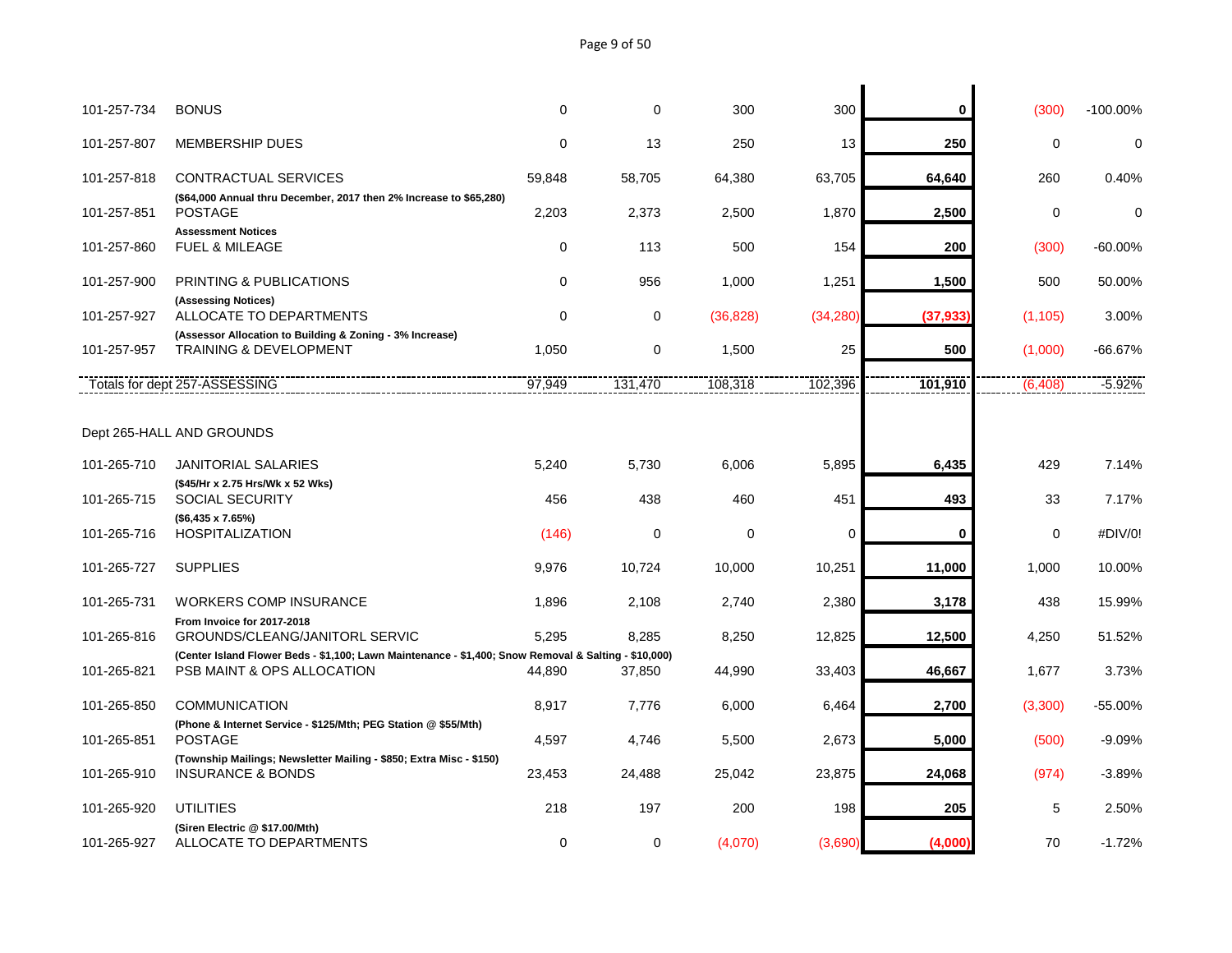# Page 10 of 50

| 101-265-929            | (H & G and PSB Maint & Ops. Allocation to Bldg Dept)<br><b>GRANT EXPENSE</b>                                               | 0        | 0                | 0              | 0           | 440       | 440         | #DIV/0!     |
|------------------------|----------------------------------------------------------------------------------------------------------------------------|----------|------------------|----------------|-------------|-----------|-------------|-------------|
|                        | <b>Picnic Tables</b>                                                                                                       |          |                  |                |             |           |             |             |
| 101-265-930            | <b>REPAIRS &amp; MAINTENANCE</b>                                                                                           | 20,029   | 25,202           | 20,000         | 20,066      | 4,800     | (15, 200)   | $-76.00%$   |
|                        | (\$1,100 Siren & Extingusher Maint, \$3,800 Misc)                                                                          |          |                  |                |             |           |             |             |
| 101-265-938            | <b>CHARGEBACKS - PRIOR TAX YEARS</b>                                                                                       | 4.048    | 666              | 2.500          | 1,050       | 1,801     | (699)       | $-27.96%$   |
| 101-265-940            | <b>RENTAL EQUIPMENT</b>                                                                                                    | 3.676    | 3,906            | 4,585          | 5,756       | 5,400     | 815         | 17.78%      |
|                        | (\$3,300 Copier Lease, \$100 P.O. Box Rental, \$168 Water Cooler, \$1,685 (\$421.00/Qtr) Postage Meter Rental, \$147 Misc) |          |                  |                |             |           |             |             |
| 101-265-956            | <b>MISCELLANEOUS</b>                                                                                                       | 264      | 42               | 300            | 10          | 300       | $\Omega$    | $\mathbf 0$ |
|                        | Totals for dept 265-HALL AND GROUNDS                                                                                       | 132,809  | 132,158          | 132,503        | 121,606     | 120,987   | (11, 516)   | $-8.69%$    |
|                        |                                                                                                                            |          |                  |                |             |           |             |             |
|                        | Dept 270-LEGAL/PROFESSIONAL                                                                                                |          |                  |                |             |           |             |             |
| 101-270-800            | OTHER PROFESSIONAL FEES                                                                                                    | 925      | $\mathbf 0$      | 5,500          | 5,000       | 0         | (5,500)     | $-100.00\%$ |
|                        |                                                                                                                            |          |                  |                |             |           |             |             |
| 101-270-802            | <b>AUDIT FEES</b>                                                                                                          | 4,500    | 6,300            | 6,300          | 6,300       | 6,300     | $\mathbf 0$ | $\mathbf 0$ |
|                        | (Per Signed Agreement)                                                                                                     |          |                  |                |             |           |             |             |
| 101-270-803            | <b>LEGAL</b>                                                                                                               | 100,997  | 96,091           | 96,000         | 123,495     | 96,000    | $\mathbf 0$ | $\Omega$    |
| 101-270-806            | (\$66,000 P. Burns Retainer + \$30,000 Other)<br><b>ENGINEER</b>                                                           | 12,214   | 9,583            | 51,000         | 32,944      | 10,000    | (41,000)    | $-80.39%$   |
| 101-270-927            | ALLOCATE TO DEPARTMENTS                                                                                                    | (45,600) | (45,600)         | (45,600)       | (45,600)    | (45, 600) | $\mathbf 0$ | $\mathbf 0$ |
|                        |                                                                                                                            |          |                  |                |             |           |             |             |
|                        | Totals for dept 270-LEGAL/PROFESSIONAL                                                                                     | 73,036   | 66,374           | 113,200        | 122,138     | 66,700    | (46,500)    | $-41.08%$   |
|                        |                                                                                                                            |          |                  |                |             |           |             |             |
| Dept 336-CONTRIBUTIONS |                                                                                                                            |          |                  |                |             |           |             |             |
| 101-336-933            | CONTRIBUTION - INDEPENDENCE DAY CELEBR/                                                                                    | 2,500    | 2,500            | 2,500          | 2,500       | 2,500     | $\mathbf 0$ | $\Omega$    |
|                        |                                                                                                                            |          |                  |                |             |           |             |             |
| 101-336-963            | <b>CONTRIBUTION - WWTP</b>                                                                                                 | 15,000   | 0                | 0              | $\mathbf 0$ | 0         | 0           | #DIV/0!     |
| 101-336-964            | <b>CONTRIBUTION-FIRE &amp; MED RES</b>                                                                                     | 30,890   | 25,000           | 25,000         | 25,000      | 13,718    | (11, 282)   | $-45.13%$   |
| 101-336-967            | CONTRIBUTION-LAW ENFORCEMENT                                                                                               | 5,000    | $\boldsymbol{0}$ | $\overline{0}$ | $\mathbf 0$ | 0         | $\mathbf 0$ | #DIV/0!     |
|                        | Totals for dept 336-CONTRIBUTIONS                                                                                          | 53,390   | 27,500           | 27,500         | 27,500      | 16,218    | (11, 282)   | $-41.03%$   |
|                        |                                                                                                                            |          |                  |                |             |           |             |             |
|                        |                                                                                                                            |          |                  |                |             |           |             |             |
|                        | Dept 412-PLANNING/ZONING DEPT                                                                                              |          |                  |                |             |           |             |             |
|                        |                                                                                                                            |          |                  |                |             |           |             | $\Omega$    |
| 101-412-707            | <b>ZBA SALARIES</b>                                                                                                        | 3,100    | 2,700            | 3,000          | 6,306       | 3,000     | $\mathbf 0$ |             |
|                        |                                                                                                                            |          |                  |                |             |           |             |             |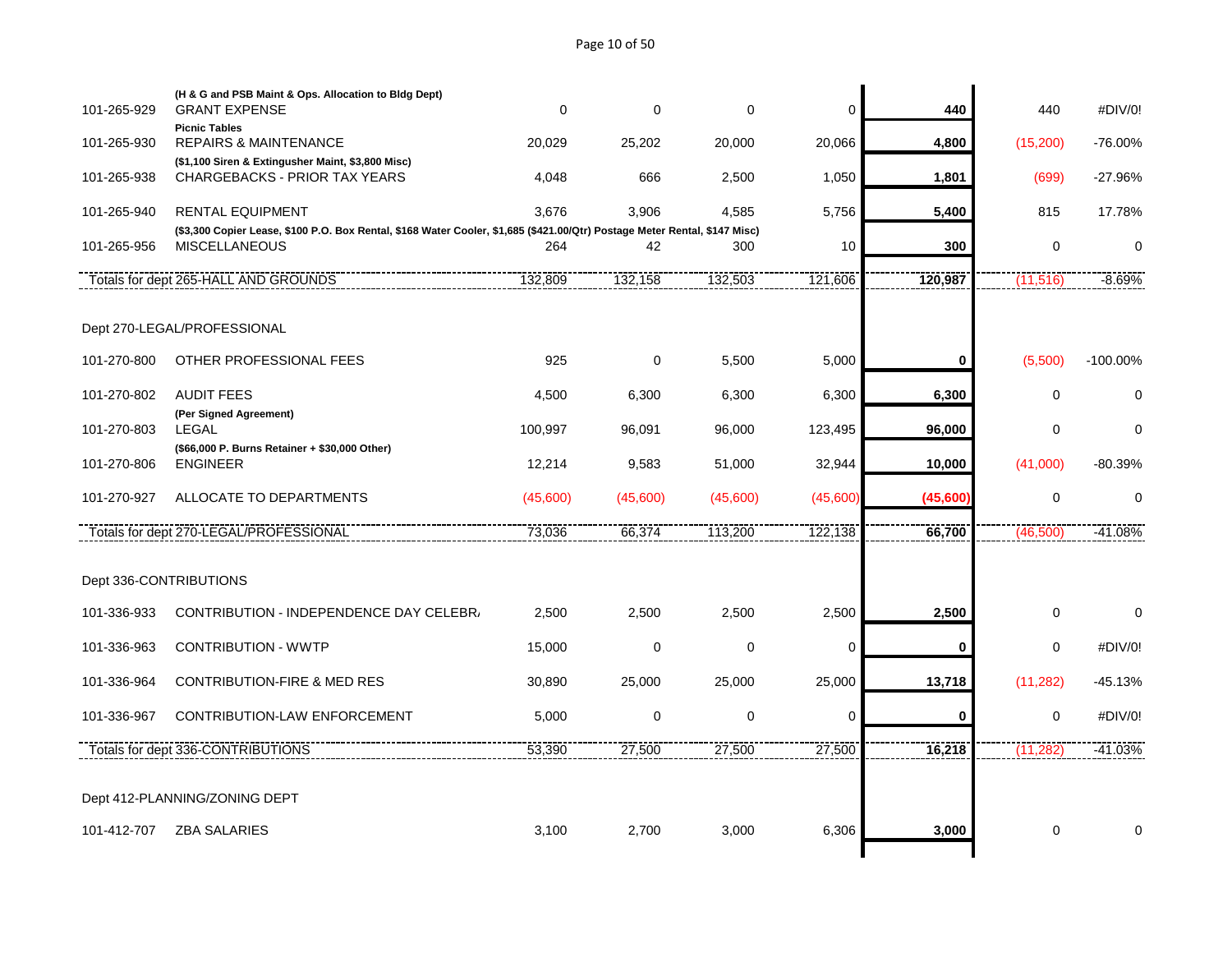| 101-412-715            | <b>SOCIAL SECURITY</b>                                                                                          | 1,140    | 1,193       | 1,148   | 1,309   | 1,148   | 0           | $\mathbf 0$ |
|------------------------|-----------------------------------------------------------------------------------------------------------------|----------|-------------|---------|---------|---------|-------------|-------------|
| 101-412-723            | (\$15,000 x 7.65%)<br><b>RECORD SEC</b>                                                                         | 5,598    | 4,925       | 6,720   | 9,620   | 7,020   | 300         | 4.46%       |
| 101-412-726            | (Recording Sec - \$195/Mtg x 36 Mtgs)<br><b>PLANN COMM</b>                                                      | 11,800   | 13,300      | 12,000  | 10,800  | 12,000  | 0           | $\mathbf 0$ |
| 101-412-727            | Seven members of planning commission paid \$100 per mtg; 24 mtgs per year<br><b>SUPPLIES</b>                    | 172      | 65          | 200     | 0       | 200     | $\mathbf 0$ | $\Omega$    |
| 101-412-800            | OTHER PROFESSIONAL FEES                                                                                         | 4,098    | 0           | 5,000   | 10      | 1,000   | (4,000)     | $-80.00\%$  |
| 101-412-801            | <b>PLANNER FEES</b>                                                                                             | 29,932   | 50,443      | 40,000  | 35,051  | 47,250  | 7,250       | 18.13%      |
| 101-412-809            | <b>CODE ENFORCEMENT</b>                                                                                         | 16,641   | 14,043      | 10,400  | 4,100   | 0       | (10, 400)   | $-100.00\%$ |
| 101-412-818            | (C.E. Officer \$25/Hr x 16 Hrs/Wk=\$20,800)<br>CONTRACTUAL SERVICES                                             | 8,416    | $\mathbf 0$ | 0       | 0       | 0       | 0           | #DIV/0!     |
| 101-412-823            | ZONING ADMINISTRATION                                                                                           | $\Omega$ | 2,779       | 15,000  | 10,938  | 12,000  | (3,000)     | $-20.00%$   |
| 101-412-851            | (4 Hrs. Every Weeks @ \$60/Hr. 50 weeks)<br><b>POSTAGE</b>                                                      | 14       | 111         | 250     | 190     | 250     | $\mathbf 0$ | $\mathbf 0$ |
| 101-412-860            | <b>FUEL &amp; MILEAGE</b>                                                                                       | 611      | 517         | 600     | 570     | 500     | (100)       | $-16.67%$   |
| 101-412-900            | PRINTING & PUBLICATIONS                                                                                         | 3,070    | 2,655       | 1,800   | 2,753   | 2,500   | 700         | 38.89%      |
| 101-412-927            | Increase to reflect the actual need<br>ALLOCATE TO DEPARTMENTS                                                  | 7,600    | 5,530       | 29,101  | 23,467  | 29,974  | 873         | 3.00%       |
| 101-412-957            | <b>TRAINING &amp; DEVELOPMENT</b>                                                                               | 1,429    | 164         | 1,500   | 1,530   | 1,500   | $\mathbf 0$ | $\mathbf 0$ |
|                        | Totals for dept 412-PLANNING/ZONING DEPT                                                                        | 93,621   | 98,425      | 126,719 | 106,643 | 118,342 | (8,377)     | $-6.61%$    |
| Dept 448-STREET LIGHTS |                                                                                                                 |          |             |         |         |         |             |             |
| 101-448-920            | <b>UTILITIES</b>                                                                                                | 35,029   | 35,419      | 35,520  | 38,072  | 38,000  | 2,480       | 6.98%       |
|                        | Totals for dept 448-STREET LIGHTS                                                                               | 35,029   | 35,419      | 35,520  | 38,072  | 38,000  | 2,480       | 6.98%       |
| Dept 449-ROAD WORK     |                                                                                                                 |          |             |         |         |         |             |             |
| 101-449-805            | PATHWAYS AND SIDEWALKS                                                                                          | $\Omega$ | 0           | 72,000  | 259,691 | 0       | (72,000)    | $-100.00\%$ |
| 101-449-813            | Non-Motorized Path Construction not covered by grant<br><b>ROADWORK</b>                                         | 17,358   | 24,772      | 30,000  | 28,460  | 37,000  | 7,000       | 23.33%      |
| 101-449-814            | (Brine Applications) - Contracted for 3 applications<br><b>ROAD IMPROVEMENTS</b>                                | 101,978  | 103,635     | 170,950 | 93,465  | 122,530 | (48, 420)   | -28.32%     |
|                        | (Drainage \$27,500, Limestone and \$11,000 County Drains, \$30,000 for 6 Mile Culvert Replacement over 3 Years) |          |             |         |         |         |             |             |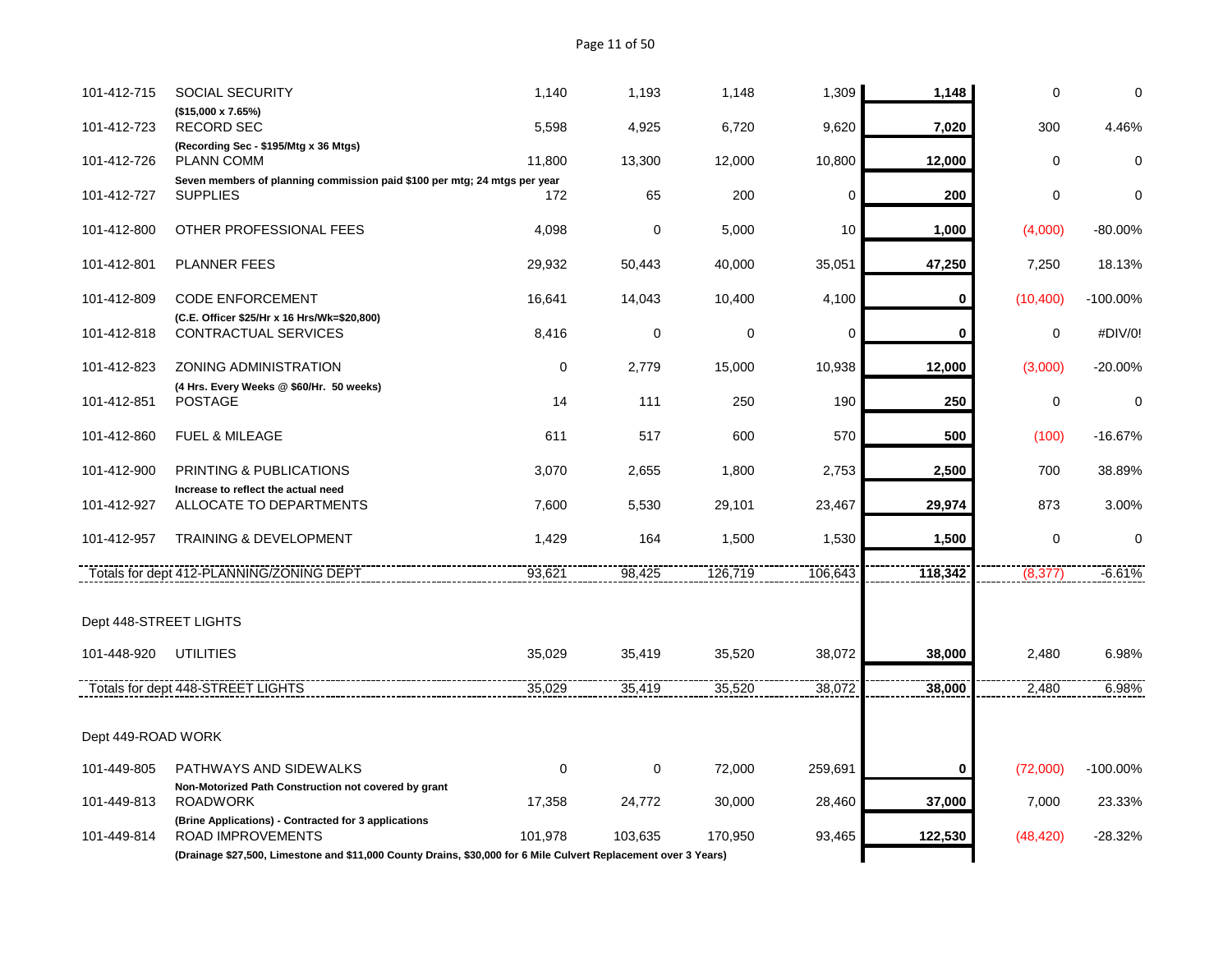| 101-449-929 | <b>GRANT EXPENSE</b>                                                                                        | 0        | 3,748   | 0       | 76,511      | 75,897      | 75,897   | #DIV/0!     |
|-------------|-------------------------------------------------------------------------------------------------------------|----------|---------|---------|-------------|-------------|----------|-------------|
|             | (Construction Costs)<br>Totals for dept 449-ROAD WORK                                                       | 119,336  | 132,155 | 200,950 | 458,127     | 235,427     | 34,477   | 17.16%      |
|             |                                                                                                             |          |         |         |             |             |          |             |
|             | Dept 523-SOLID WASTE MANAGEMENT                                                                             |          |         |         |             |             |          |             |
| 101-523-880 | MAY/OCT CLEAN UP PROGRAM                                                                                    | $\Omega$ | 4,000   | 2,000   | $\mathbf 0$ | 0           | (2,000)  | $-100.00\%$ |
|             | Totals for dept 523-SOLID WASTE MANAGEMENT                                                                  | $\Omega$ | 4,000   | 2,000   | 0           | $\mathbf 0$ | (2,000)  | $-100.00\%$ |
|             | Dept 666-COMMUNITY CENTER                                                                                   |          |         |         |             |             |          |             |
| 101-666-701 | <b>SALARIES</b>                                                                                             | 37,423   | 40,462  | 43,385  | 44,960      | 45,989      | 2,604    | 6.00%       |
| 101-666-702 | (\$22.11 x 2080)(Includes a 6% Increase)<br><b>SALARIES</b>                                                 | 0        | 4,917   | 4,830   | 1,253       | 4,830       | 0        | $\mathbf 0$ |
| 101-666-710 | (Assistant for Meals on Wheels - 6 hrs/wk Get Quarterly Payments from County)<br><b>JANITORIAL SALARIES</b> | 0        | 2,480   | 4,160   | 4,160       | 4,420       | 260      | 6.25%       |
| 101-666-715 | (\$85/Wk. x 52 Wks)<br><b>SOCIAL SECURITY</b>                                                               | 2,863    | 3,571   | 4,010   | 4,015       | 4,226       | 216      | 5.39%       |
| 101-666-716 | (\$55,239 x 7.65%)<br><b>HOSPITALIZATION</b>                                                                | 8,611    | 8,430   | 9,515   | 9,126       | 9,300       | (215)    | $-2.26%$    |
| 101-666-717 | (\$629.93 x 5 Mths plus (\$629.93 x 1.10) x 7 Mths plus \$1,300 HSA Contribution)<br>LIFE/DISB. INSURANCE   | 524      | 524     | 550     | 524         | 642         | 92       | 16.73%      |
| 101-666-718 | (\$53.46 x 12 Mths)<br><b>PENSION</b>                                                                       | 3,734    | 4,046   | 4,339   | 4,496       | 4,599       | 260      | 5.99%       |
| 101-666-727 | (Base Salary x 10%)<br><b>SUPPLIES</b>                                                                      | 2,531    | 1,945   | 2,800   | 1,723       | 2,000       | (800)    | $-28.57%$   |
| 101-666-731 | (Paper Towels, Toilet Paper, Office Supplies)<br><b>WORKERS COMP INSURANCE</b>                              | 315      | 348     | 535     | 469         | 549         | 14       | 2.62%       |
| 101-666-807 | From Invoice for 2017-2018<br><b>MEMBERSHIP DUES</b>                                                        | 110      | 255     | 250     | 110         | 125         | (125)    | $-50.00%$   |
| 101-666-812 | (Costco Memberships 1 @ \$125 Ea.)<br><b>CC TRIPS</b>                                                       | 20,281   | 5,739   | 8,500   | 4,461       | 3,600       | (4,900)  | $-57.65%$   |
| 101-666-815 | (Peoples Express)<br><b>CC PROGRAMS</b>                                                                     | 163      | 12,411  | 15,500  | 9,311       | 10,000      | (5,500)  | $-35.48%$   |
| 101-666-816 | (Instructors, Art Class, Movies on the Lake, Events)<br>GROUNDS/CLEANG/JANITORL SERVIC                      | 4,435    | 3,190   | 3,425   | 2,142       | 3,425       | $\Omega$ | $\Omega$    |
| 101-666-822 | (\$800 Grass, \$125 Beds, \$2,500 Snow)<br><b>SENIOR NUTRITION</b>                                          | 129      | 1,628   | 2,000   | 2,415       | 2,000       | 0        | $\Omega$    |
| 101-666-836 | <b>COMMUNITY EXPENSE</b><br>(Donation Spend)                                                                | 0        | 0       | 1,200   | 1,004       | 1,750       | 550      | 45.83%      |

101-666-850 COMMUNICATION 3,523 2,027 2,220 2,492 **2,760** 540 24.32%

**(Charter for Phones, Internet & TV @ \$230/Mth)**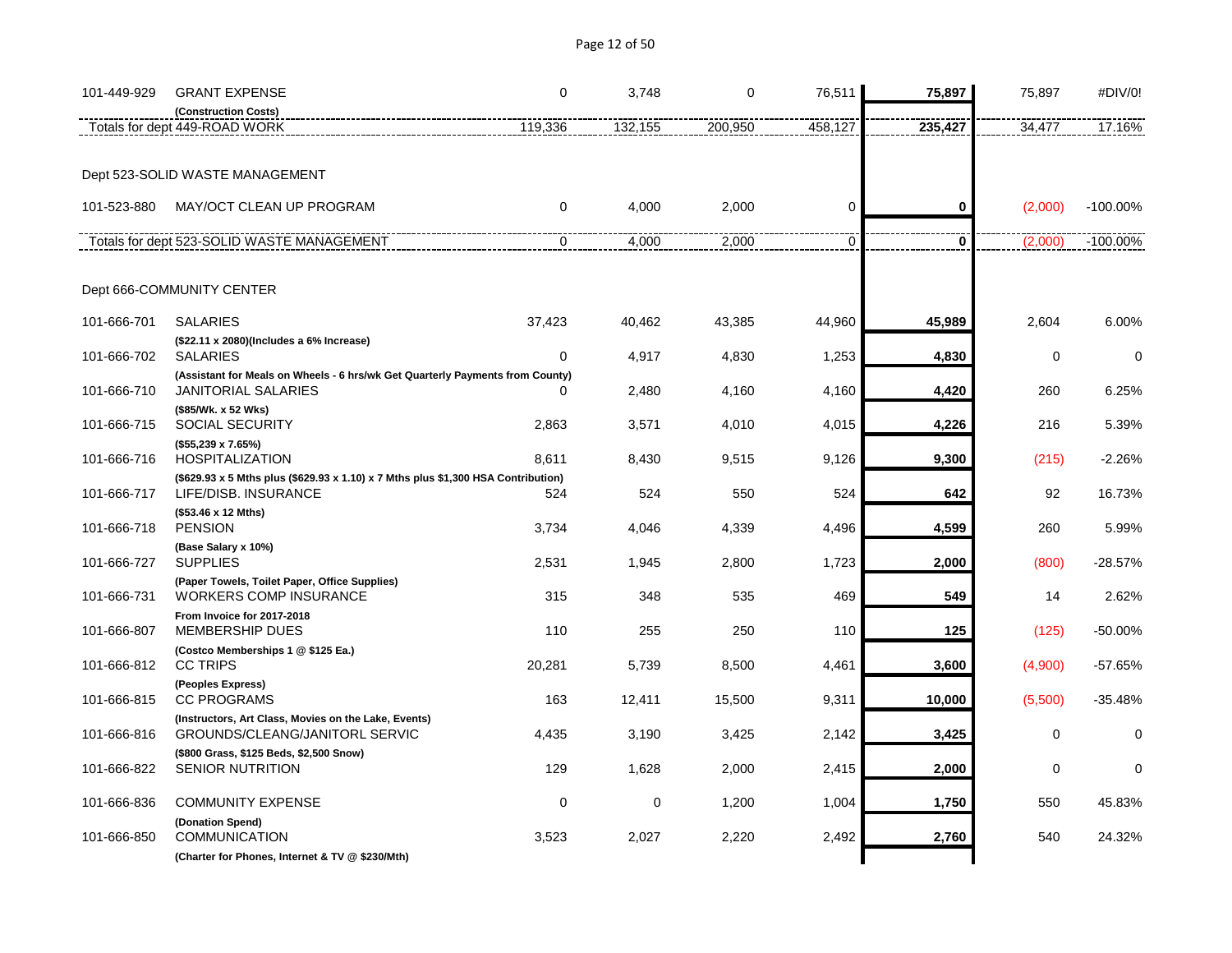# Page 13 of 50

| 101-666-851 | <b>POSTAGE</b>                                                                                      | 617         | 586            | 1,010          | 858            | 800                     | (210)          | -20.79%     |
|-------------|-----------------------------------------------------------------------------------------------------|-------------|----------------|----------------|----------------|-------------------------|----------------|-------------|
| 101-666-860 | (Mailing = $$.47x275x6$ )+(4 rolls of stamps @ \$47 Ea.) + 45 Extra)<br><b>FUEL &amp; MILEAGE</b>   | $\mathbf 0$ | $\mathbf 0$    | 1,000          | $\mathbf 0$    | 200                     | (800)          | $-80.00%$   |
| 101-666-900 | (Mileage for Workers Transporting Meals from Dexter)<br><b>PRINTING &amp; PUBLICATIONS</b>          | 1,252       | 1,200          | 1,300          | 630            | 1,300                   | 0              | $\mathbf 0$ |
| 101-666-910 | $($200 \text{ per mailing x } 6 + $100 \text{ Extra})$<br><b>INSURANCE &amp; BONDS</b>              | 903         | 997            | 1,020          | 1,083          | 1,131                   | 111            | 10.88%      |
| 101-666-920 | <b>UTILITIES</b>                                                                                    | 2,903       | 2,648          | 3,036          | 2,874          | 3,036                   | 0              | $\mathbf 0$ |
|             | (Sewer @ \$84/Qtr; Con Pow @ \$62.50/Mth; DTE @ \$75/Mth and Constellation @ \$87.50/Mth)           |             |                |                |                |                         |                |             |
| 101-666-922 | LATE FEES AND PENALTIES                                                                             | $\Omega$    | $\mathbf 0$    | 0              | $\Omega$       | 125                     | 125            | #DIV/0!     |
| 101-666-929 | <b>GRANT EXPENSE</b>                                                                                | 519         | $\mathbf 0$    | 0              | $\mathbf 0$    | 7,560                   | 7,560          | #DIV/0!     |
| 101-666-930 | Senior Café Expense<br><b>REPAIRS &amp; MAINTENANCE</b>                                             | 4,944       | 2,744          | 4,500          | 7,961          | 3,500                   | (1,000)        | $-22.22%$   |
| 101-666-940 | (Misc. Repairs at the Community Center Building)<br><b>RENTAL EQUIPMENT</b>                         | $\Omega$    | $\mathbf 0$    | 0              | 832            | 2,400                   | 2,400          | #DIV/0!     |
| 101-666-970 | Copier Lease @ \$200/Mth)<br><b>EQUIPMENT</b>                                                       | 6           | 62             | 250            | 219            | 0                       | (250)          | $-100.00\%$ |
|             | Totals for dept 666-COMMUNITY CENTER                                                                | 95,786      | 100,210        | 119,335        | 107,119        | 120,267                 | 932            | 0.78%       |
| 101-753-727 | Dept 753-RECREATION BOARD<br><b>SUPPLIES</b>                                                        | $\mathbf 0$ | $\mathbf 0$    | 10,000         | 4,059          | 4,800                   | (5,200)        | $-52.00%$   |
| 101-753-767 | <b>PARKS LIGHTING</b>                                                                               | $\mathbf 0$ | $\mathbf 0$    | 0              | 0              | O                       | 0              | #DIV/0!     |
| 101-753-931 | PARKS MAINTENANCE                                                                                   | 0           | $\mathbf 0$    | 0              | $\Omega$       | 200                     | 200            | #DIV/0!     |
|             | <b>Bark Park Waste Pickup</b>                                                                       |             |                |                |                |                         |                |             |
|             | Totals for dept 753-RECREATION BOARD                                                                | 0           | 0              | 10,000         | 4,059          | 5,000                   | (5,000)        | $-50.00%$   |
|             | Dept 754-LAND PRESERVATION                                                                          |             |                |                |                |                         |                |             |
| 101-754-727 | <b>SUPPLIES</b>                                                                                     | $\mathbf 0$ | $\mathbf 0$    | 0              | 0              | 0                       | $\mathbf 0$    | #DIV/0!     |
| 101-754-810 | <b>CONSULTANTS</b>                                                                                  | $\Omega$    | 0              | 0              | 0              | 0                       | 0              | #DIV/0!     |
|             | Identifying key properties and researching grants to be used toward the purchase of said properties |             |                |                |                |                         |                |             |
| 101-754-851 | <b>POSTAGE</b>                                                                                      | $\Omega$    | $\Omega$       | 0              | $\mathbf 0$    | 0                       | 0              | #DIV/0!     |
| 101-754-900 | <b>Public Education</b><br>PRINTING AND PUBLICATIONS                                                | $\mathbf 0$ | $\mathbf 0$    | 0              | $\mathbf 0$    | 0                       | 0              | #DIV/0!     |
|             | <b>Public Education</b>                                                                             |             |                |                |                |                         | $\overline{0}$ |             |
|             | Totals for dept 754 - LAND PRESERVATION                                                             | 0           | $\overline{0}$ | $\overline{0}$ | $\overline{0}$ | $\overline{\mathbf{0}}$ |                | #DIV/0!     |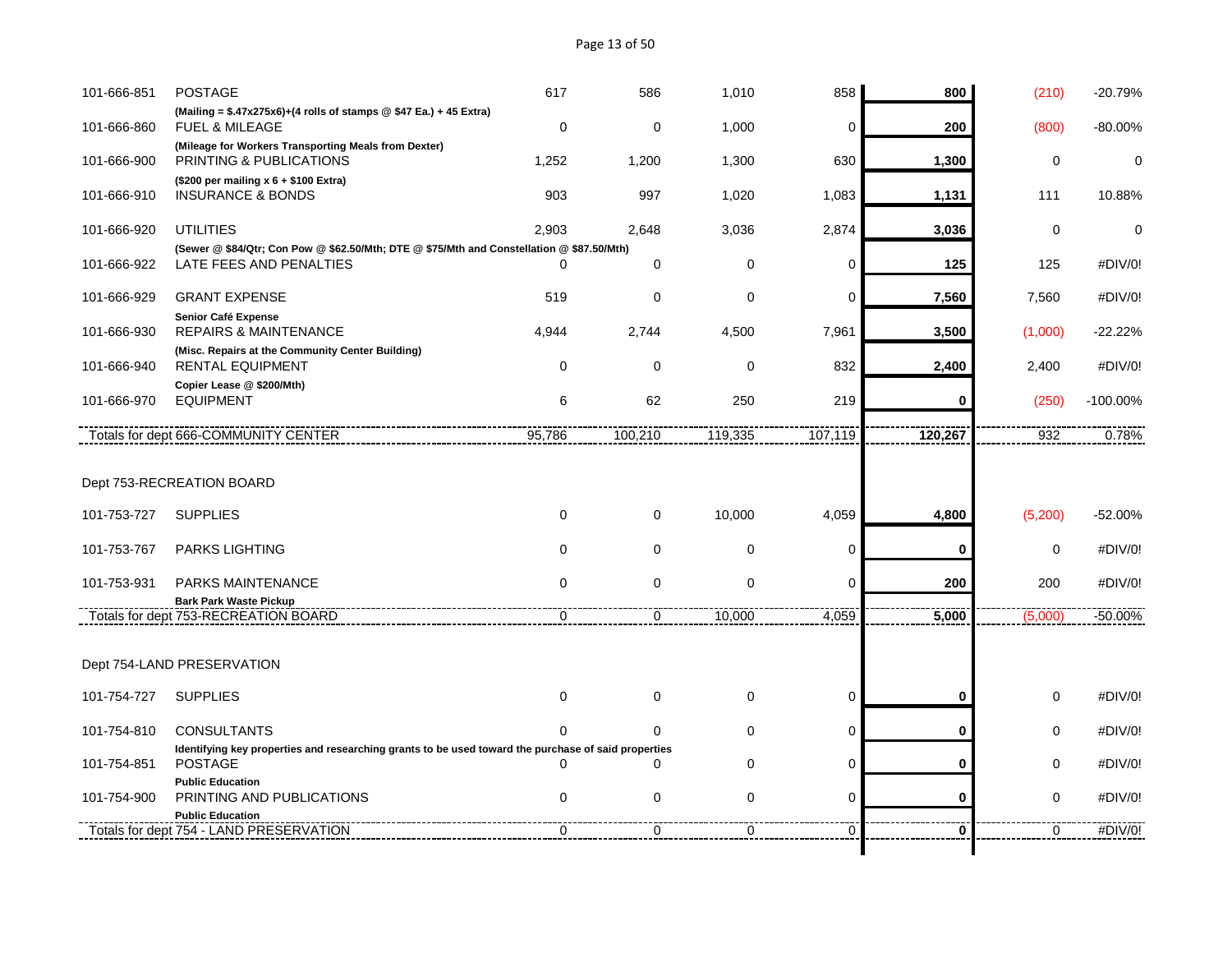Dept 757-PARKS 101-757-801 PLANNER FEES 0 0 16,684 16,500 **0** (16,684) -100.00% Totals for dept 757-PARKS 0 0 16,684 16,500 **0** (16,684) -100.00% Dept 850-TOWNSHIP CONTINGENCY 101-850-905 CONTINGENCY FUNDS 645 (18) 5,000 3,041 **5,000** 0 0 Totals for dept 850-TOWNSHIP CONTINGENCY 645 (18) 5,000 3,041 **5,000** 0 0 Dept 900-CAPITAL OUTLAY 101-900-972 COMPUTER 8,926 15,545 4,000 1,985 **2,000** (2,000) -50.00% 101-900-974 VEHICLES 0 0 0 **0** 0 #DIV/0! **Township Vehicle purchase from Police/Fire** 101-900-975 CONSTRUCTION 0 52,096 0 0 **0** 0 #DIV/0! **PSB improvements. Flooring at Community Center. Barker Rd. Improvements.** 101-900-978 LAND ACQUISITION 98,583 865 360,940 360,728 **15** (360,925) -100.00% **Property Taxes on land purchase** Totals for dept 900-CAPITAL OUTLAY 107,509 68,506 364,940 362,713 **2,015** (362,925) -99.45% Dept 905-DEBT SERVICE 101-905-985 PSB SHARE OF BOND PMT 85,221 87,822 84,696 84,695 **83,334** (1,362) -1.61% Totals for dept 905-DEBT SERVICE 85,221 87,822 84,696 84,695 **83,334** (1,362) -1.61% Dept 999 TRANSFERS OUT 101-999-999 TRANSFER OUT 0 0 250,000 250,000 **0** (250,000) -100.00% Totals for dept 999- 0 0 250,000 250,000 **0** (250,000) -100.00% TOTAL APPROPRIATIONS 1,271,867 1,245,166 2,026,556 2,201,218 **1,357,111** (669,445) -33.03% NET OF REVENUES/APPROPRIATIONS - FUND 10 781 53,335 (737,081) (814,150) **210,766** 947,847 -128.59%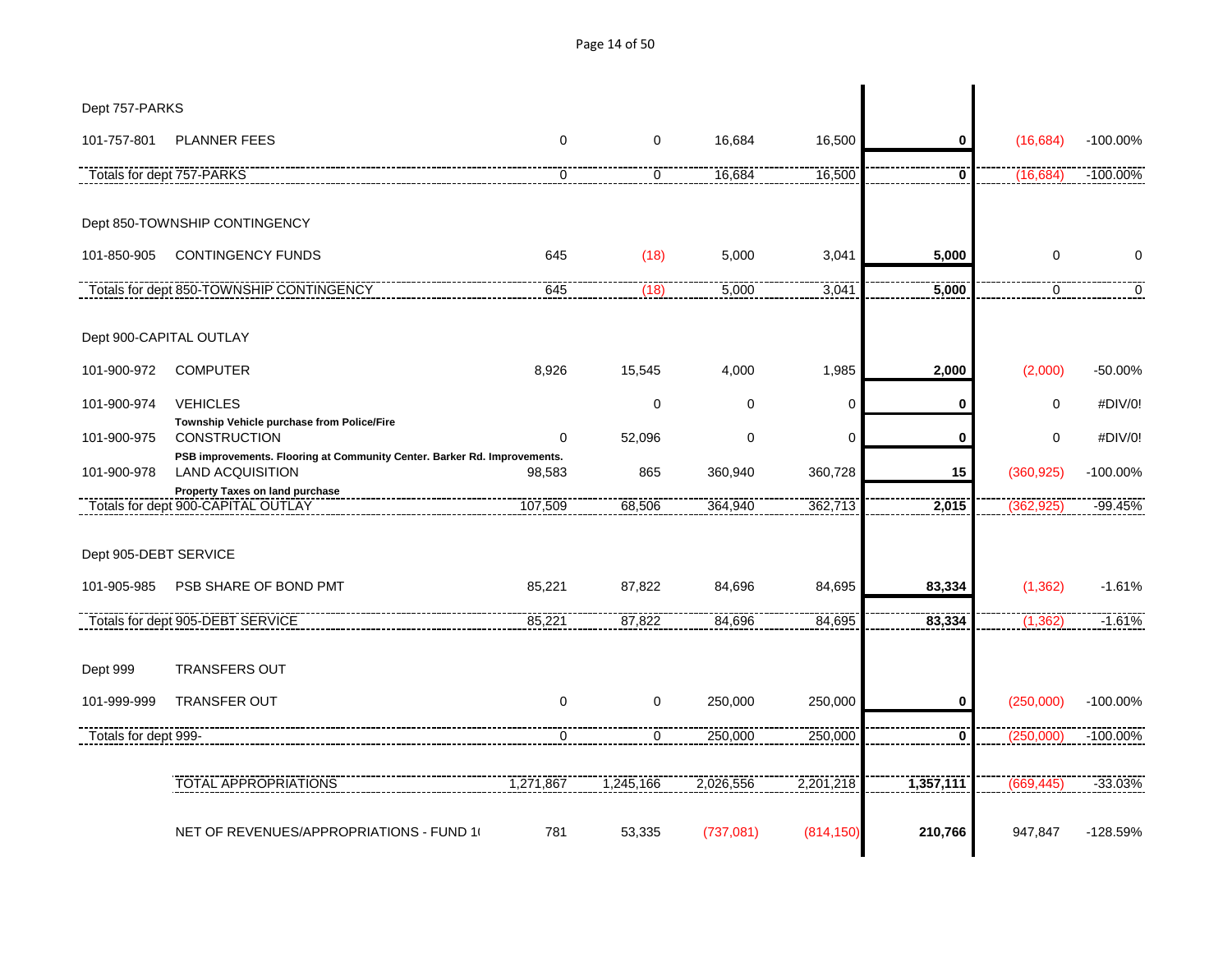Page 15 of 50

| <b>BEGINNING FUND BALANCE</b> | 1.549.378 | .550.163 | 1,603,499         | 1,603,499         | 789,349           |
|-------------------------------|-----------|----------|-------------------|-------------------|-------------------|
| <b>ENDING FUND BALANCE</b>    | 1.550.159 | .603.498 | 866.418           | 789.349           | 1,000,115         |
|                               |           |          | Fund Bal %<br>43% | Fund Bal %<br>36% | Fund Bal %<br>74% |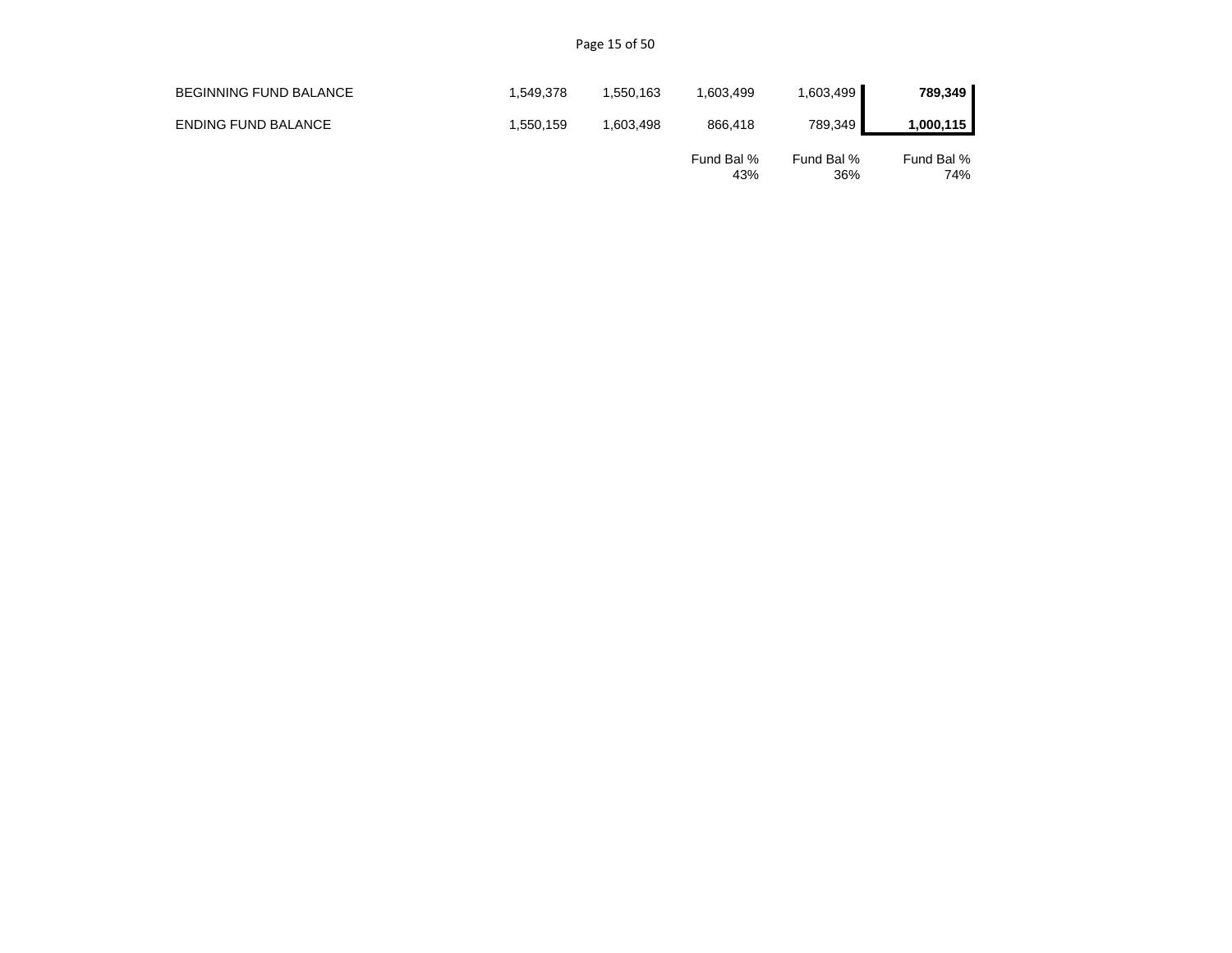#### Page 16 of 50

# **BUDGET REPORT FOR NORTHFIELD TOWNSHIP Fund 207: POLICE FUND 2017-2018 FISCAL YEAR AS OF 1/17/18**

|                                       |                                                                       | 2014-15         | 2015-16         | 2016-17<br>AMENDED | 2016-17<br><b>ACTIVITY</b> | 2017-18<br><b>REQUESTED</b> | INC/(DEC) FROM<br>2016-17 AMENDED |             |
|---------------------------------------|-----------------------------------------------------------------------|-----------------|-----------------|--------------------|----------------------------|-----------------------------|-----------------------------------|-------------|
| <b>GL NUMBER</b>                      | <b>DESCRIPTION</b>                                                    | <b>ACTIVITY</b> | <b>ACTIVITY</b> | <b>BUDGET</b>      | THRU 6/30/17               | <b>BUDGET</b>               | AMT                               | PCT         |
| <b>ESTIMATED REVENUES</b><br>Dept 000 |                                                                       |                 |                 |                    |                            |                             |                                   |             |
| 207-000-402                           | <b>CURRENT PROPERTY TAX</b>                                           | 1,379,181       | 1,415,162       | 1,483,156          | 1,480,666                  | 1,514,980                   | 31,824                            | 2.15%       |
| 207-000-441                           | (Based on 2017 Millage Rates)<br>STATE REVENUE SHARING - LCSA         | $\mathbf 0$     | $\mathbf 0$     | $\mathbf 0$        | 25,228                     | 25,228                      | 25,228                            | #DIV/0!     |
| 207-000-445                           | PENALTY & INTEREST ON TAXES                                           | 2,112           | 491             | 500                | 473                        | 500                         | $\mathbf 0$                       | $\mathbf 0$ |
| 207-000-570                           | LIQUOR LICENSE & PERMITS                                              | 2,635           | 3,165           | 3,000              | 3,386                      | 3,000                       | $\mathbf 0$                       | $\mathbf 0$ |
| 207-000-626                           | COPY & FOIA INCOME                                                    | 2,284           | 1,562           | 1,600              | 1,225                      | 1,300                       | (300)                             | $-18.75%$   |
| 207-000-635                           | <b>EMERGENCY COST RECOVERY</b>                                        | 0               | $\mathbf 0$     | 0                  | 7,595                      | 1,000                       | 1,000                             | #DIV/0!     |
| 207-000-656                           | <b>FINES &amp; COURT FEES</b>                                         | 25,063          | 19,740          | 30,000             | 17,730                     | 22,000                      | (8,000)                           | $-26.67%$   |
| 207-000-658                           | <b>IMPOUND FEES</b>                                                   | 2,140           | 2,320           | 2,500              | 4,240                      | 3,000                       | 500                               | 20.00%      |
| 207-000-664                           | FEES PAID FOR OFFICER WAGES                                           | 6,298           | 6,160           | 6,650              | 3,909                      | 6,500                       | (150)                             | $-2.26%$    |
| 207-000-671                           | (German Park Reimbursement of Overtime)<br>REIMBURSEMENT/OTHER INCOME | 3,400           | 4,516           | 3,000              | 4,652                      | 3,000                       | 0                                 | 0           |
| 207-000-673                           | SALE OF FIXED ASSET                                                   | 605             | 15,658          | 15,000             | 0                          | 9,000                       | (6,000)                           | $-40.00%$   |
| 207-000-681                           | Vehicles sold at auction.<br>OT REIMBURSEMENT                         | 17,110          | 17,734          | 17,000             | 12,356                     | 17,000                      | $\mathbf 0$                       | $\mathbf 0$ |
| Totals for dept 000-                  |                                                                       | 1,440,828       | 1,486,508       | 1,562,406          | 1,561,459                  | 1,606,508                   | 44,102                            | 2.82%       |
|                                       |                                                                       |                 |                 |                    |                            |                             |                                   |             |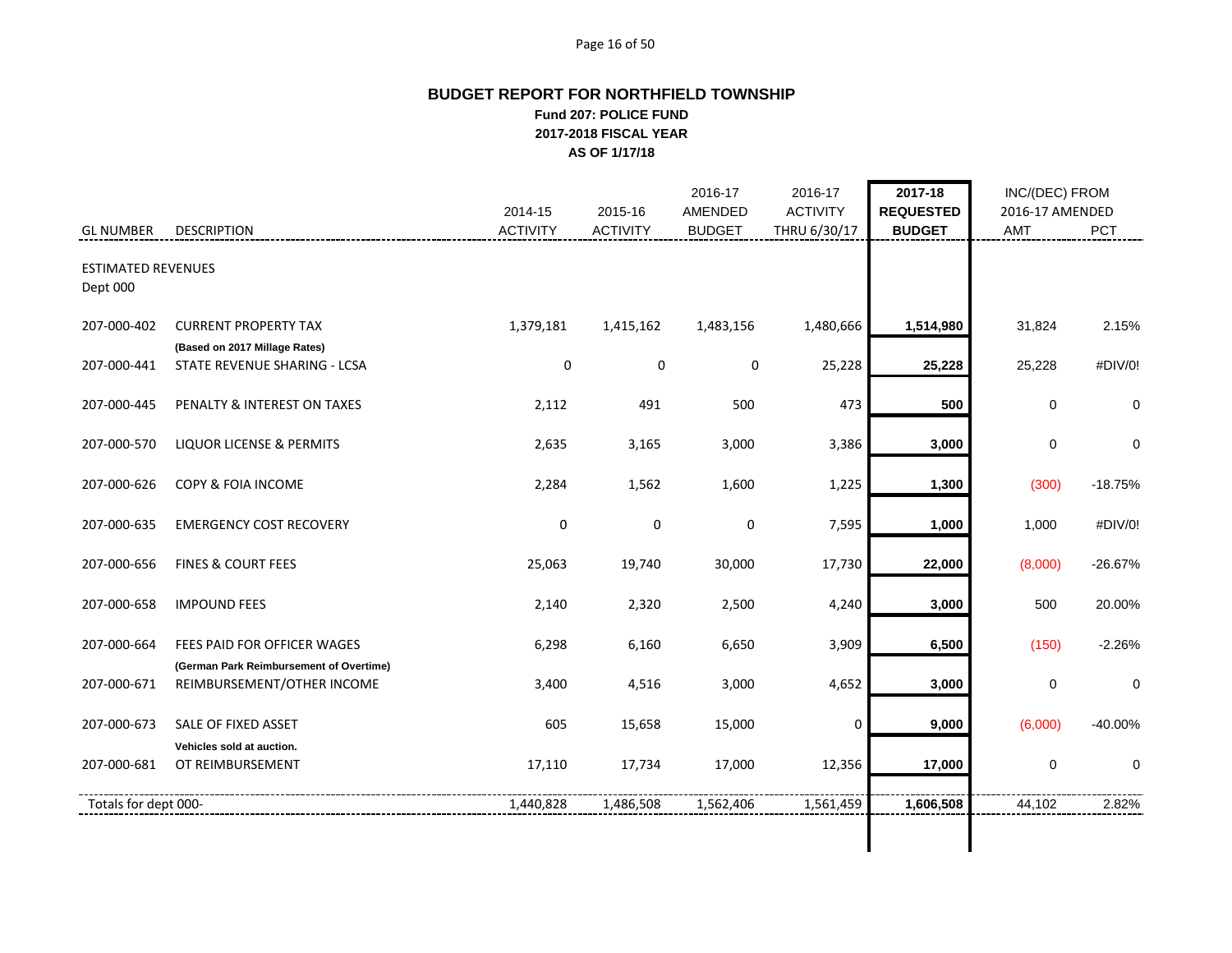Page 17 of 50

| Dept 336-CONTRIBUTIONS                      |                                                                                                                |           |           |           |           |           |           |             |
|---------------------------------------------|----------------------------------------------------------------------------------------------------------------|-----------|-----------|-----------|-----------|-----------|-----------|-------------|
| 207-336-588                                 | <b>CONTRIBUTION OTHER FUND(S)</b>                                                                              | 41,000    | 35,000    | 35,000    | 35,000    | 35,000    | $\pmb{0}$ | $\mathbf 0$ |
|                                             | (From the Fed. NARC Fund to Cover a Portion of the PSB Bond Payment - \$45,000)                                |           |           |           |           |           |           |             |
| 207-336-683                                 | CONTRIBUTION - INDEPENDENCE DAY CELEBRAT                                                                       | 1,500     | 1,500     | 1,500     | 1,500     | 1,500     | 0         | $\mathbf 0$ |
|                                             | Totals for dept 336-CONTRIBUTIONS                                                                              | 42,500    | 36,500    | 36,500    | 36,500    | 36,500    | 0         | 0           |
|                                             | TOTAL ESTIMATED REVENUES                                                                                       | 1,483,328 | 1,523,008 | 1,598,906 | 1,597,959 | 1,643,008 | 44,102    | 2.76%       |
| <b>APPROPRIATIONS</b><br>Dept 226-PERSONNEL |                                                                                                                |           |           |           |           |           |           |             |
| 207-226-701                                 | <b>SALARIES</b>                                                                                                | 195,514   | 182,393   | 202,947   | 192,939   | 207,984   | 5,037     | 2.48%       |
| 207-226-702                                 | 2.5% increase for Police Chief<br>SALARIES                                                                     | 386,642   | 399,017   | 406,384   | 454,605   | 436,916   | 30,532    | 7.51%       |
| 207-226-704                                 | CLERICAL/DEP /SUPER/ELECTION                                                                                   | 63,952    | 72,810    | 71,508    | 69,204    | 73,653    | 2,145     | 3.00%       |
| 207-226-708                                 | SALARIES-PART TIME                                                                                             | 30,632    | 30,135    | 50,000    | 42,107    | 40,000    | (10,000)  | $-20.00\%$  |
| 207-226-710                                 | <b>JANITORIAL SALARIES</b>                                                                                     | 8,240     | 8,725     | 8,840     | 8,925     | 9,061     | 221       | 2.50%       |
| 207-226-711                                 | (Twice/Wk - 104 x \$85/Cleaning)<br>SALARIES-OVERTIME                                                          | 52,947    | 44,771    | 50,000    | 48,071    | 40,000    | (10,000)  | $-20.00%$   |
| 207-226-714                                 | <b>HOLIDAY</b>                                                                                                 | 34,215    | 35,064    | 36,306    | 36,306    | 39,654    | 3,348     | 9.22%       |
| 207-226-715                                 | (Additional Pay for Holidays Paid Annually in December)<br><b>SOCIAL SECURITY</b>                              | 60,958    | 60,767    | 64,121    | 67,007    | 68,000    | 3,879     | 6.05%       |
| 207-226-716                                 | <b>HOSPITALIZATION</b>                                                                                         | 159,261   | 144,256   | 158,000   | 139,023   | 114,915   | (43,085)  | $-27.27%$   |
| 207-226-717                                 | (\$6,888.84 x 5 Mths plus (\$6,888.84 x 1.10) x 7 Mths plus \$27,425 HSA Contribution)<br>LIFE/DISB. INSURANCE | 7,673     | 7,646     | 8,028     | 7,879     | 9,605     | 1,577     | 19.64%      |
| 207-226-718                                 | (\$800.38 x 12 Mths)<br><b>PENSION</b>                                                                         | 60,782    | 61,937    | 65,104    | 67,587    | 70,000    | 4,896     | 7.52%       |
| 207-226-719                                 | (Base Salary x 10%)<br><b>EMPLOYEE FRINGE-LONGEVITY</b>                                                        | 5,400     | 5,700     | 6,000     | 6,000     | 6,000     | 0         | $\mathbf 0$ |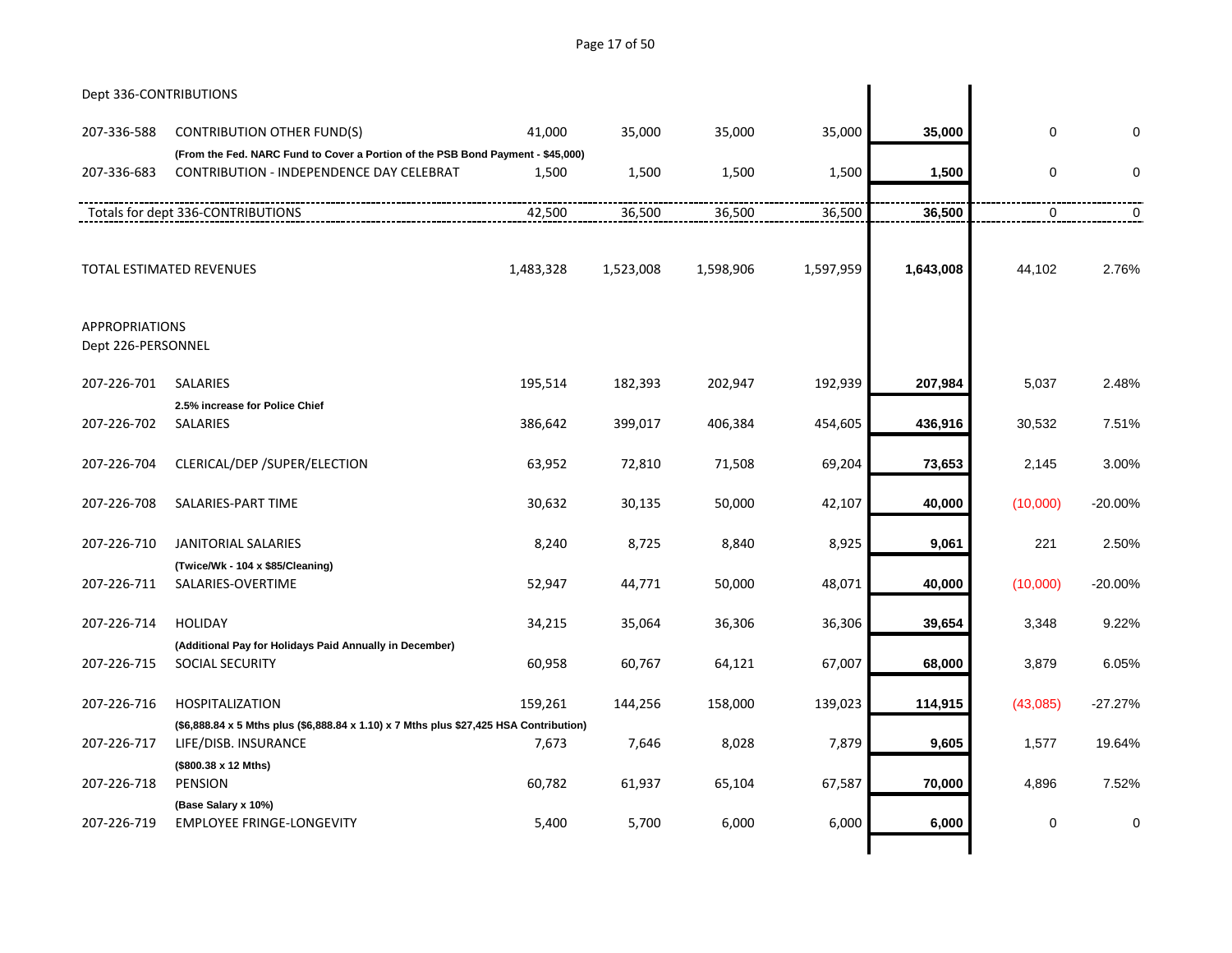Page 18 of 50

| 207-226-721 | <b>UNEMPLOYMENT BENEFITS</b>                                               | $\mathbf 0$ | 78        | $\mathbf 0$ | $\pmb{0}$ | $\mathbf 0$ | $\mathsf 0$ | #DIV/0!     |
|-------------|----------------------------------------------------------------------------|-------------|-----------|-------------|-----------|-------------|-------------|-------------|
| 207-226-730 | <b>MEDICAL TESTING</b>                                                     | 146         | 307       | 500         | 0         | 500         | $\mathbf 0$ | 0           |
| 207-226-731 | <b>WORKERS COMP INSURANCE</b>                                              | 15,023      | 16,470    | 25,225      | 22,216    | 25,640      | 415         | 1.65%       |
| 207-226-741 | UNIFORMS/GEAR & ALLOWANCE                                                  | 6,200       | 5,900     | 6,200       | 5,991     | 7,000       | 800         | 12.90%      |
| 207-226-927 | (Per Union Contract)<br>ALLOCATE TO DEPARTMENTS                            | 59,485      | 59,072    | 64,016      | 64,949    | 64,000      | (16)        | $-0.02%$    |
|             | (PSB Director @ 50% of Total Salary & Benefit Package Allocated from Fire) |             |           |             |           |             |             |             |
| 207-226-957 | <b>TRAINING &amp; DEVELOPMENT</b>                                          | 50          | $\pmb{0}$ | 1,000       | 225       | 1,000       | $\mathbf 0$ | 0           |
|             | Totals for dept 226-PERSONNEL                                              | 1,147,120   | 1,135,048 | 1,224,179   | 1,233,034 | 1,213,928   | (10, 251)   | $-0.84%$    |
|             | Dept 265-HALL AND GROUNDS                                                  |             |           |             |           |             |             |             |
| 207-265-721 | UNEMPLOYMENT BENEFITS                                                      | $\pmb{0}$   | 0         | $\pmb{0}$   | $\Omega$  | 1121        | 1,121       | #DIV/0!     |
| 207-265-821 | PSB MAINT & OPS ALLOCATION                                                 | 44,889      | 37,848    | 45,000      | 33,311    | 46,667      | 1,667       | 3.70%       |
|             | Totals for dept 265-HALL AND GROUNDS                                       | 44,889      | 37,848    | 45,000      | 33,311    | 47,788      | 2,788       | 6.20%       |
|             | Dept 270-LEGAL/PROFESSIONAL                                                |             |           |             |           |             |             |             |
| 207-270-722 | <b>CONTROLLER</b>                                                          | 8,171       | 7,007     | 7,203       | 6,589     | 6,298       | (905)       | $-12.56%$   |
|             | (12.5% of Total Cost)                                                      |             |           |             |           |             |             |             |
| 207-270-802 | <b>AUDIT FEES</b>                                                          | 3,060       | 2,250     | 2,250       | 2,250     | 2,250       | $\mathbf 0$ | $\mathbf 0$ |
| 207-270-803 | (12.5% of Total Cost)<br>LEGAL                                             | 39,600      | 40,600    | 40,000      | 42,000    | 40,000      | $\mathbf 0$ | 0           |
|             | (\$39,600 Allocated from General; \$400 Other)                             |             |           |             |           |             |             |             |
|             | Totals for dept 270-LEGAL/PROFESSIONAL                                     | 50,831      | 49,857    | 49,453      | 50,839    | 48,548      | (905)       | $-1.83%$    |
|             |                                                                            |             |           |             |           |             |             |             |
|             | Dept 301-OPERATING COSTS                                                   |             |           |             |           |             |             |             |
| 207-301-727 | <b>SUPPLIES</b>                                                            | 6,090       | 4,732     | 5,000       | 5,983     | 7,000       | 2,000       | 40.00%      |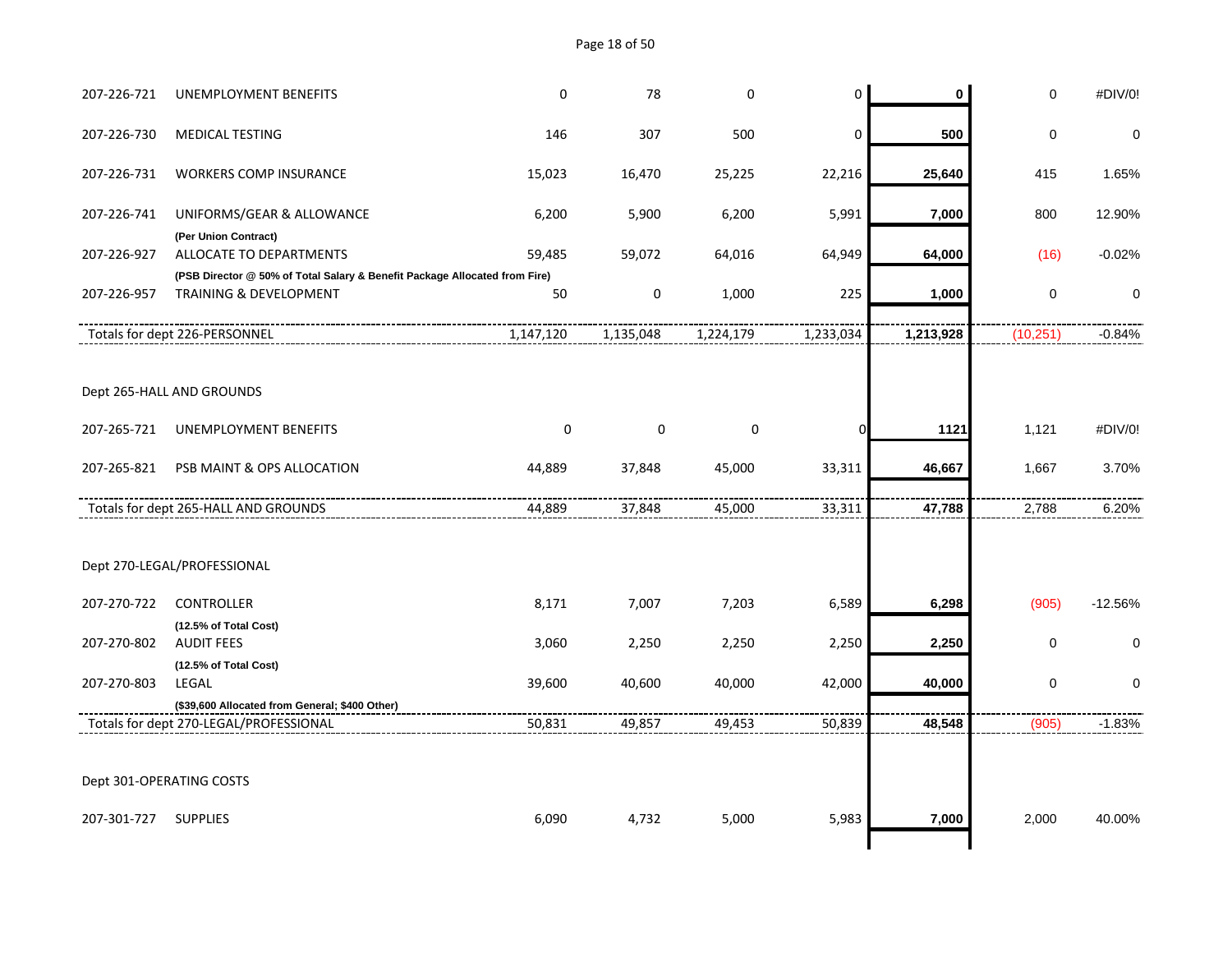Page 19 of 50

| 207-301-741             | UNIFORMS/GEAR & ALLOWANCE                                                                                        | 58      | 0         | 0       | 0       | 1,000   | 1,000       | #DIV/0!     |
|-------------------------|------------------------------------------------------------------------------------------------------------------|---------|-----------|---------|---------|---------|-------------|-------------|
| 207-301-807             | <b>MEMBERSHIP DUES</b>                                                                                           | 760     | 745       | 1,000   | 636     | 1,000   | $\pmb{0}$   | $\mathbf 0$ |
| 207-301-818             | <b>Police Chief Association</b><br><b>CONTRACTUAL SERVICES</b>                                                   | 13,914  | 18,273    | 18,000  | 13,646  | 20,000  | 2,000       | 11.11%      |
| 207-301-820             | <b>DISPATCH SERVICES</b>                                                                                         | 63,347  | 63,347    | 68,000  | 63,347  | 70,040  | 2,040       | 3.00%       |
| 207-301-850             | <b>COMMUNICATION</b>                                                                                             | 13,547  | 14,390    | 20,000  | 16,153  | 20,000  | $\mathbf 0$ | 0           |
| 207-301-851             | POSTAGE                                                                                                          | 321     | 206       | 250     | 227     | 250     | $\mathbf 0$ | 0           |
| 207-301-900             | PRINTING & PUBLICATIONS                                                                                          | 100     | 461       | 500     | 101     | 500     | $\pmb{0}$   | 0           |
| 207-301-910             | <b>INSURANCE &amp; BONDS</b>                                                                                     | 17,226  | 28,267    | 28,870  | 32,882  | 34,222  | 5,352       | 18.54%      |
| 207-301-930             | <b>REPAIRS &amp; MAINTENANCE</b>                                                                                 | 1,589   | 1,977     | 4,000   | 2,408   | 7,000   | 3,000       | 75.00%      |
| 207-301-932             | Projected increase in IT support<br>RADIO REPAIR                                                                 | 1,100   | 880       | 1,100   | 0       | 1,100   | $\pmb{0}$   | $\pmb{0}$   |
| 207-301-938             | <b>CHARGEBACKS - PRIOR TAX YEARS</b>                                                                             | 12,347  | 2,043     | 0       | 1,097   | 681     | 681         | #DIV/0!     |
| 207-301-940             | RENTAL EQUIPMENT                                                                                                 | 1,568   | 1,379     | 3,000   | 2,608   | 3,000   | $\mathbf 0$ | $\mathbf 0$ |
| 207-301-972             | <b>COMPUTER</b>                                                                                                  | 2,400   | $\pmb{0}$ | 0       | 450     | 15,000  | 15,000      | #DIV/0!     |
|                         | Leasing Computers - No longer utilizing funds from Fed NARC for this line<br>Totals for dept 301-OPERATING COSTS | 134,367 | 136,700   | 149,720 | 139,538 | 180,793 | 31,073      | 20.75%      |
| Dept 333-TRANSPORTATION |                                                                                                                  |         |           |         |         |         |             |             |
|                         |                                                                                                                  |         |           |         |         |         |             |             |
| 207-333-860             | <b>FUEL &amp; MILEAGE</b>                                                                                        | 21,948  | 17,347    | 16,000  | 20,029  | 18,000  | 2,000       | 12.50%      |
|                         | (Gas for Police Vehicles - Includes increase for higher gas prices)                                              |         |           |         |         |         |             |             |
| 207-333-930             | <b>REPAIRS &amp; MAINTENANCE</b>                                                                                 | 13,727  | 13,793    | 11,000  | 10,425  | 11,000  | $\pmb{0}$   | 0           |
|                         | (Repairs to Police Vehicles)                                                                                     | 35,675  | 31,140    | 27,000  | 30,454  | 29,000  | 2,000       | 7.41%       |
|                         | Totals for dept 333-TRANSPORTATION                                                                               |         |           |         |         |         |             |             |
| Dept 900-CAPITAL OUTLAY |                                                                                                                  |         |           |         |         |         |             |             |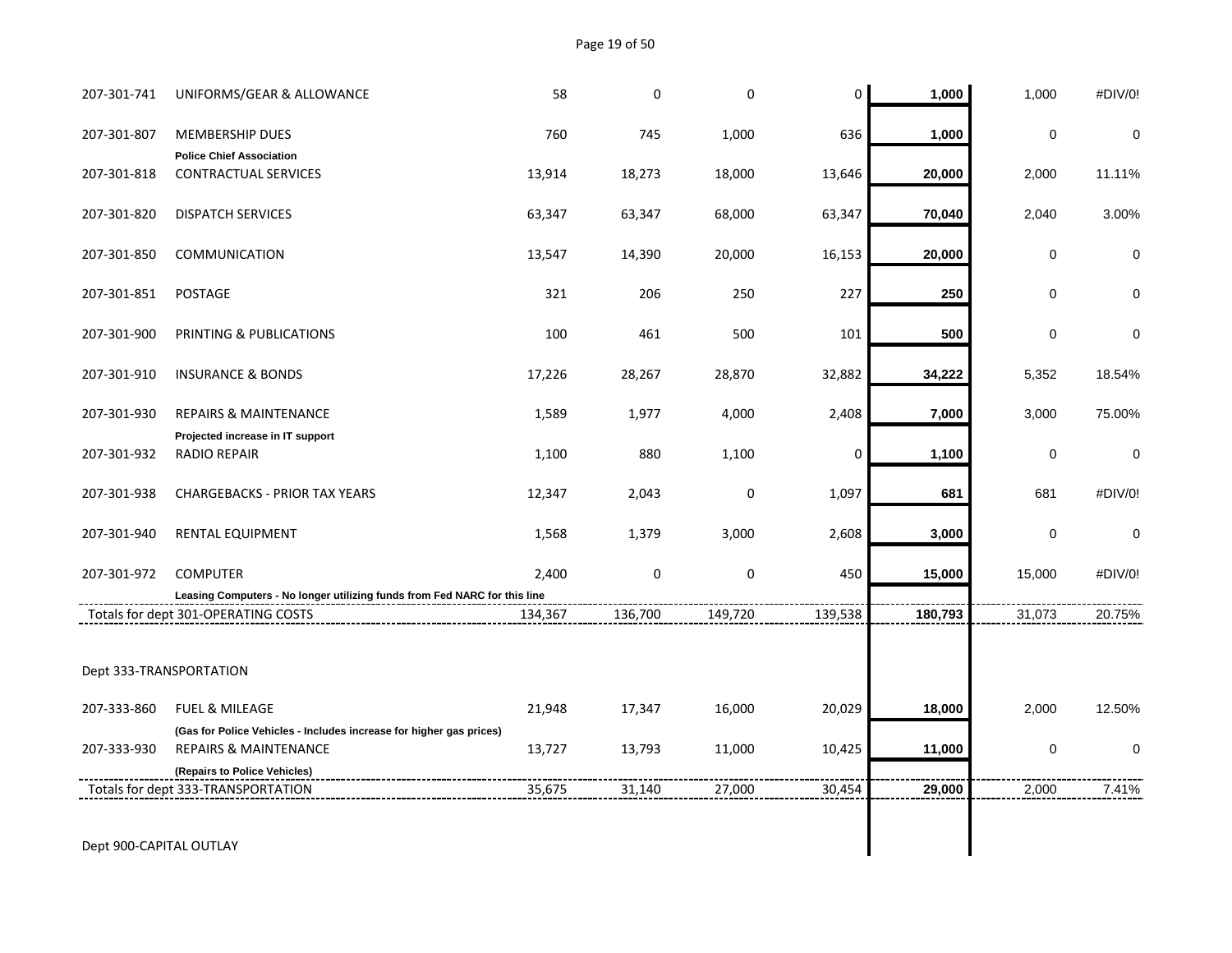Page 20 of 50

| 207-900-972           | <b>COMPUTER</b>                           | 73        | $\mathbf 0$ | $\mathbf 0$                | 0                          | ŋ                          | 0        | #DIV/0!  |
|-----------------------|-------------------------------------------|-----------|-------------|----------------------------|----------------------------|----------------------------|----------|----------|
|                       | Totals for dept 900-CAPITAL OUTLAY        | 73        |             |                            | 0                          | 0                          | 0        | #DIV/0!  |
|                       |                                           |           |             |                            |                            |                            |          |          |
| Dept 905-DEBT SERVICE |                                           |           |             |                            |                            |                            |          |          |
| 207-905-985           | PSB SHARE OF BOND PMT                     | 85,221    | 87,822      | 84,696                     | 84,695                     | 83,334                     | (1, 362) | $-1.61%$ |
|                       | (1/3 of Total Pymt - Final Pymt in 2023)  |           |             |                            |                            |                            |          |          |
|                       | Totals for dept 905-DEBT SERVICE          | 85,221    | 87,822      | 84,696                     | 84,695                     | 83,334                     | (1, 362) | $-1.61%$ |
|                       |                                           |           |             |                            |                            |                            |          |          |
|                       | <b>TOTAL APPROPRIATIONS</b>               | 1,498,176 | 1,478,415   | 1,580,048                  | 1,571,870                  | 1,603,391                  | 23,343   | 1.48%    |
|                       |                                           |           |             |                            |                            |                            |          |          |
|                       | NET OF REVENUES/APPROPRIATIONS - FUND 207 | (14, 848) | 44,593      | 18,858                     | 26,090                     | 39,617                     | 20,759   | 110.08%  |
|                       | BEGINNING FUND BALANCE                    | 470,378   | 455,531     | 500,126                    | 500,126                    | 526,216                    |          |          |
|                       | <b>ENDING FUND BALANCE</b>                | 455,530   | 500,124     | 518,984                    | 526,216                    | 565,832                    |          |          |
|                       |                                           |           |             | <b>Fund Balance</b><br>33% | <b>Fund Balance</b><br>33% | <b>Fund Balance</b><br>35% |          |          |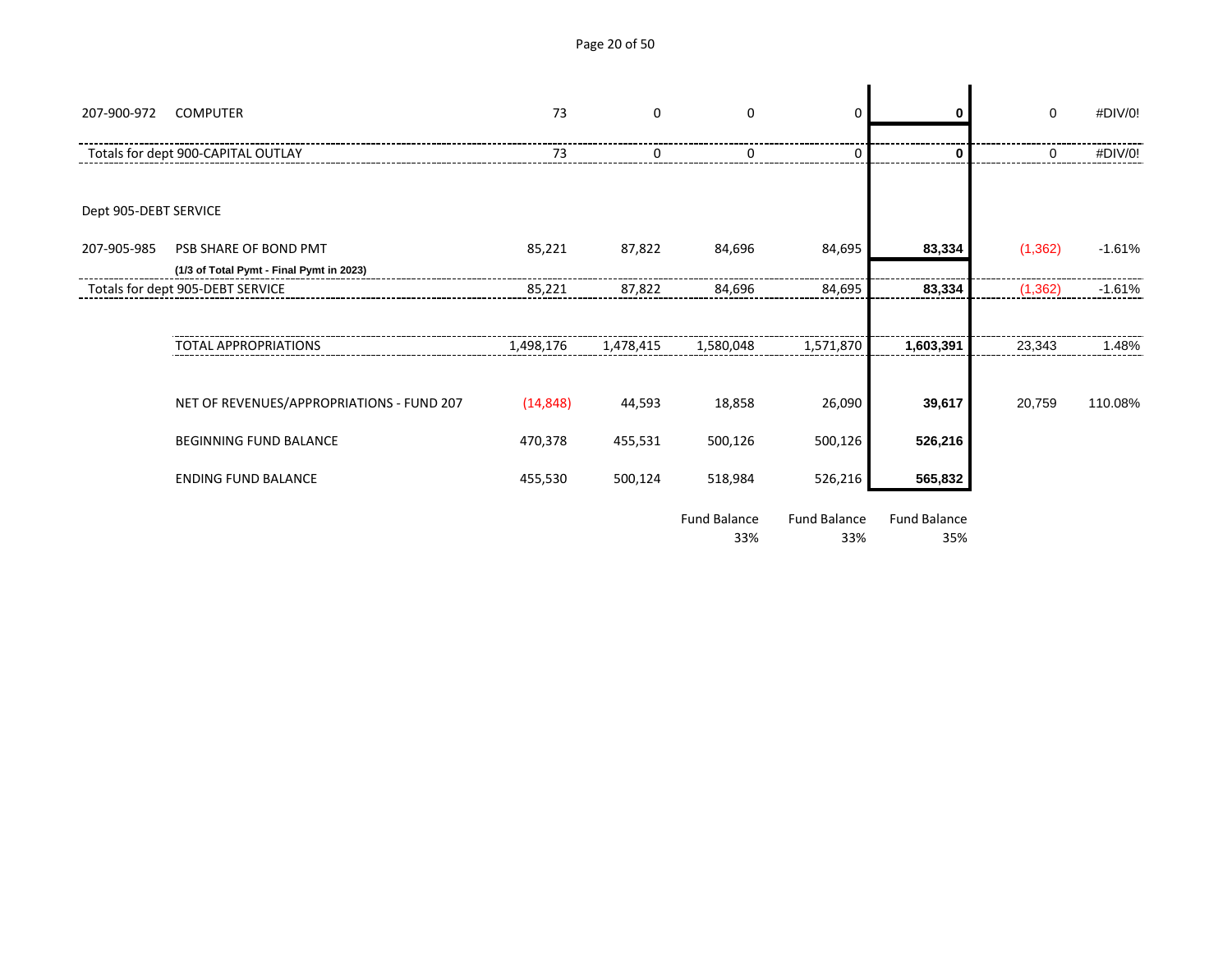#### Page 21 of 50

# **BUDGET REPORT FOR NORTHFIELD TOWNSHIP Fund 216: FIRE FUND 2017-2018 FISCAL YEAR AS OF 1/17/18**

|                                       |                                                                            |                            |                            | 2016-17                         | 2016-17                         | 2017-18                           | INC/(DEC) FROM         |             |
|---------------------------------------|----------------------------------------------------------------------------|----------------------------|----------------------------|---------------------------------|---------------------------------|-----------------------------------|------------------------|-------------|
| <b>GL NUMBER</b>                      | <b>DESCRIPTION</b>                                                         | 2014-15<br><b>ACTIVITY</b> | 2015-16<br><b>ACTIVITY</b> | <b>AMENDED</b><br><b>BUDGET</b> | <b>ACTIVITY</b><br>THRU 6/30/17 | <b>REQUESTED</b><br><b>BUDGET</b> | 2016-17 AMENDED<br>AMT | PCT         |
|                                       |                                                                            |                            |                            |                                 |                                 |                                   |                        |             |
| <b>ESTIMATED REVENUES</b><br>Dept 000 |                                                                            |                            |                            |                                 |                                 |                                   |                        |             |
| 216-000-402                           | <b>CURRENT PROPERTY TAX</b>                                                | 616,776                    | 632,874                    | 634,062                         | 632,987                         | 682,654                           | 48,592                 | 7.66%       |
|                                       | (Based on 2018 New Millage Proposal at 2% )--NOTE: THE MILLAGE HAS EXPIRED |                            |                            |                                 |                                 |                                   |                        |             |
| 216-000-441                           | STATE REVENUE SHARING - LCSA                                               | 0                          | $\mathbf 0$                | 0                               | 11,282                          | 11,282                            | 11,282                 | #DIV/0!     |
| 216-000-445                           | PENALTY & INTEREST ON TAXES                                                | 944                        | 220                        | 200                             | 203                             | 200                               | $\mathbf 0$            | $\mathbf 0$ |
| 216-000-482                           | <b>HOUSE NUMBERS</b>                                                       | 800                        | 240                        | 300                             | 560                             | 500                               | 200                    | 66.67%      |
| 216-000-588                           | <b>CONTRIBUTION OTHER FUND(S)</b>                                          | 25,000                     | 25,000                     | 25,000                          | 25,000                          | 13,718                            | (11, 282)              | $-45.13%$   |
| 216-000-590                           | (Annual Contribution from General Fund)<br><b>GRANT INCOME</b>             | 4,841                      | 0                          | 306,800                         | 284,357                         | 0                                 | (306, 800)             | $-100.00\%$ |
| 216-000-626                           | <b>COPY &amp; FOIA INCOME</b>                                              | 25                         | 31                         | 50                              | 29                              | 50                                | $\mathbf 0$            | 0           |
| 216-000-635                           | <b>EMERGENCY COST RECOVERY</b>                                             | 9,568                      | 16,190                     | 20,000                          | 19,249                          | 20,000                            | 0                      | 0           |
| 216-000-639                           | <b>DRIVEWAY INSPECTIONS</b>                                                | 750                        | 680                        | 600                             | 590                             | 600                               | 0                      | 0           |
| 216-000-671                           | REIMBURSEMENT/OTHER INCOME                                                 | 2,583                      | 7,296                      | 2,000                           | 1,282                           | 2,000                             | 0                      | 0           |
| 216-000-673                           | (Football Standby and German Park EMS)<br>SALE OF FIXED ASSET              | 980                        | 409                        | 52,000                          | 0                               | 90,000                            | 38,000                 | 73.08%      |
| 216-000-675                           | <b>CONTRIBUTION-PRIVATE SOURCES</b>                                        | $\mathbf 0$                | $\mathbf 0$                | 0                               | 200                             | 0                                 | 0                      | #DIV/0!     |
| 216-000-684                           | <b>CELL TOWER INCOME</b>                                                   | $\mathbf 0$                | $\pmb{0}$                  | $\mathbf 0$                     | 8,400                           | 0                                 | $\mathbf 0$            | #DIV/0!     |
|                                       | Cell Tower Income Moved to Fire Station #2 Fund                            |                            |                            |                                 |                                 |                                   |                        |             |
| Totals for dept 000-                  |                                                                            | 662,267                    | 682,940                    | 1,041,012                       | 984,139                         | 821,004                           | (220,008)              | $-21.13%$   |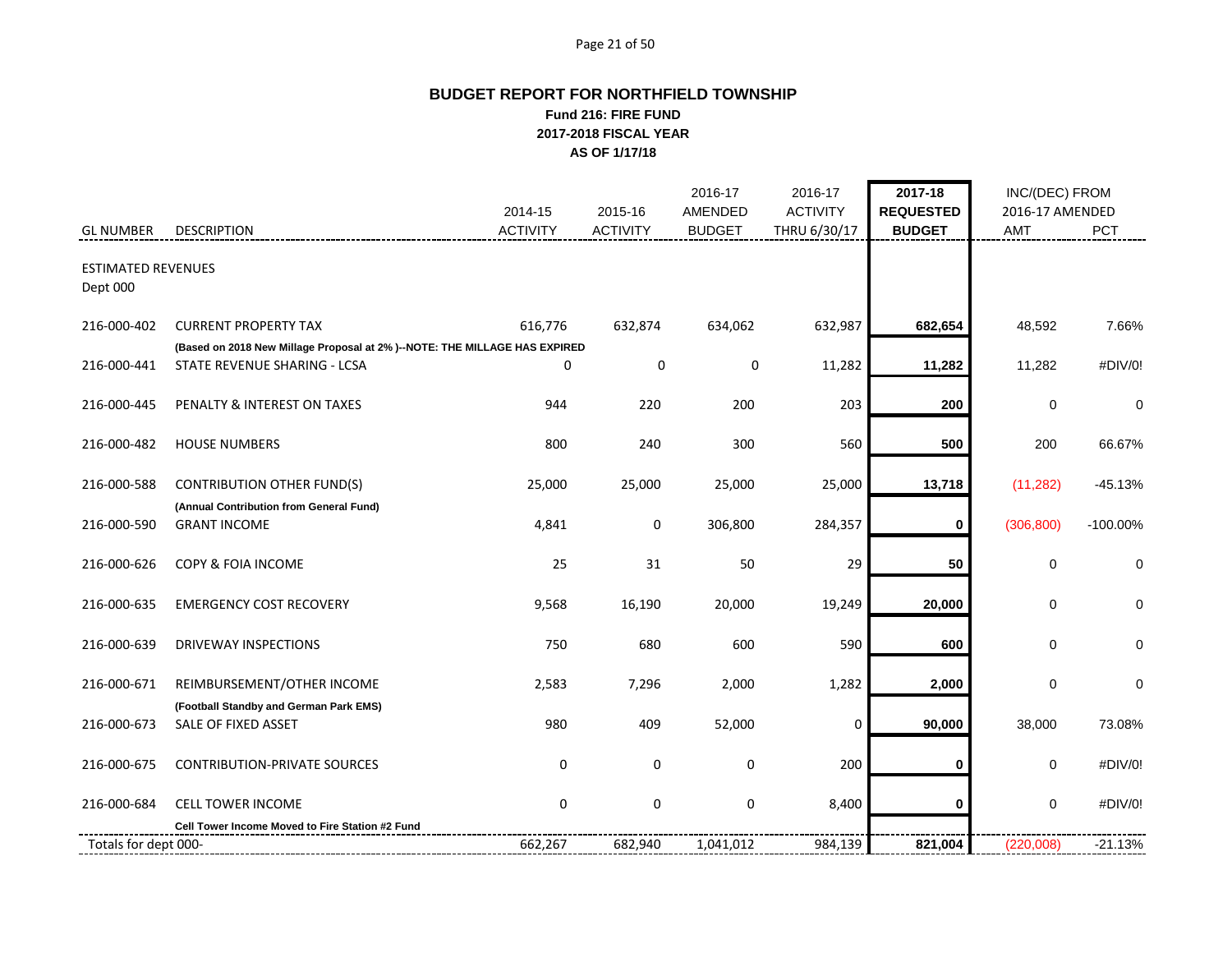Page 22 of 50

| Dept 336-CONTRIBUTIONS                      |                                                                                                                                      |             |             |             |             |             |             |             |
|---------------------------------------------|--------------------------------------------------------------------------------------------------------------------------------------|-------------|-------------|-------------|-------------|-------------|-------------|-------------|
| 216-336-588                                 | <b>CONTRIBUTION OTHER FUND(S)</b>                                                                                                    | 5,890       | 0           | $\mathbf 0$ | $\mathbf 0$ | 0           | $\mathbf 0$ | #DIV/0!     |
| 216-336-683                                 | CONTRIBUTION - INDEPENDENCE DAY CELEBRAT                                                                                             | 1,000       | 1,000       | 1,000       | 1,000       | 1,000       | $\mathbf 0$ | 0           |
|                                             | Totals for dept 336-CONTRIBUTIONS                                                                                                    | 6,890       | 1,000       | 1,000       | 1,000       | 1,000       | $\mathbf 0$ | $\Omega$    |
| Dept 960                                    |                                                                                                                                      |             |             |             |             |             |             |             |
| 216-960-935                                 | <b>TRANSFER IN</b>                                                                                                                   | $\mathbf 0$ | $\mathbf 0$ | 250,000     | 250,000     | $\mathbf 0$ | (250,000)   | $-100.00\%$ |
| Totals for dept 960-                        |                                                                                                                                      | 0           | 0           | 250,000     | 250,000     | $\bf{0}$    | (250,000)   | $-100.00\%$ |
|                                             | <b>TOTAL ESTIMATED REVENUES</b>                                                                                                      | 669,157     | 683,940     | 1,292,012   | 1,235,139   | 822,004     | (470,008)   | $-36.38%$   |
| <b>APPROPRIATIONS</b><br>Dept 226-PERSONNEL |                                                                                                                                      |             |             |             |             |             |             |             |
| 216-226-701                                 | <b>SALARIES</b>                                                                                                                      | 79,221      | 79,310      | 85,310      | 88,130      | 87,016      | 1,706       | 2.00%       |
| 216-226-702                                 | 2% Pay Increase<br><b>SALARIES</b>                                                                                                   | 123,046     | 128,291     | 160,000     | 146,461     | 160,000     | $\mathbf 0$ | $\mathbf 0$ |
| 216-226-705                                 | ADMINISTRATIVE ASSISTANT                                                                                                             | 5,758       | 3,998       | 8,000       | 2,340       | 5,000       | (3,000)     | $-37.50%$   |
| 216-226-708                                 | SALARIES-PART TIME                                                                                                                   | 52,991      | 38,735      | 60,000      | 43,824      | 55,000      | (5,000)     | $-8.33%$    |
| 216-226-712                                 | (Paid-on-Call)<br><b>SALARIES - OFFICERS</b>                                                                                         | 8,925       | 8,500       | 12,000      | 7,175       | 11,000      | (1,000)     | $-8.33%$    |
| 216-226-715                                 | <b>SOCIAL SECURITY</b>                                                                                                               | 21,627      | 20,262      | 25,806      | 22,797      | 24,328      | (1,478)     | $-5.73%$    |
| 216-226-716                                 | <b>HOSPITALIZATION</b>                                                                                                               | 24,931      | 23,991      | 26,720      | 25,369      | 24,755      | (1,965)     | $-7.35%$    |
| 216-226-717                                 | (\$1,638.19 x 5 Mths plus (\$1,638.19 x 1.10) x 7 Mths plus \$3,950 HSA Contribution)<br>LIFE/DISB. INSURANCE<br>(\$86.69 x 12 Mths) | 845         | 845         | 945         | 845         | 1,041       | 96          | 10.16%      |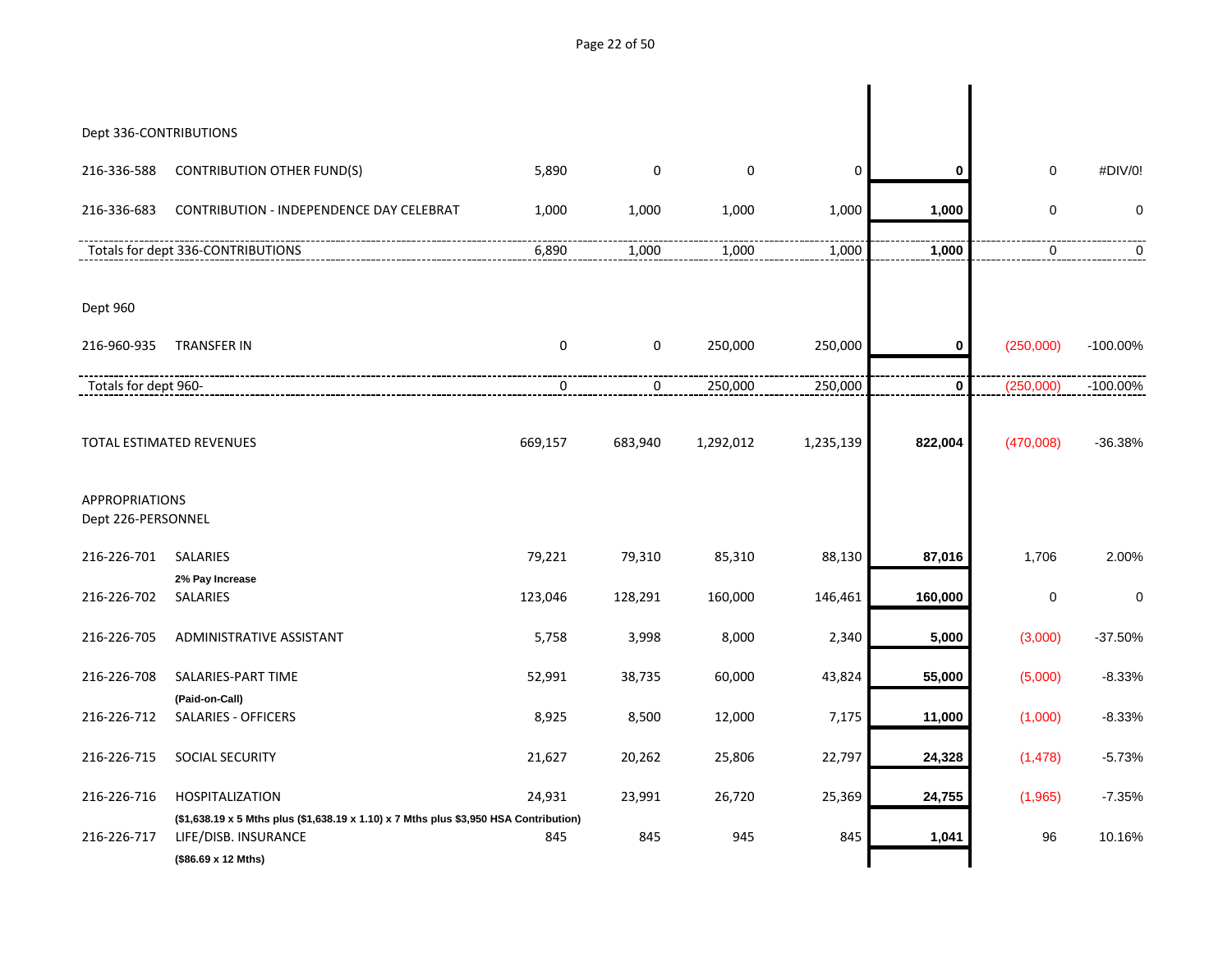| 216-226-718 | <b>PENSION</b>                                                                                                  | 7,913       | 7,931     | 8,531     | 8,813       | 8,701    | 170      | 1.99%       |
|-------------|-----------------------------------------------------------------------------------------------------------------|-------------|-----------|-----------|-------------|----------|----------|-------------|
| 216-226-730 | (Base Pay x 10%)<br><b>MEDICAL TESTING</b>                                                                      | 585         | 949       | 3,500     | 885         | 8,000    | 4,500    | 128.57%     |
|             |                                                                                                                 |             |           |           |             |          |          |             |
|             | All employees need physicals this year                                                                          |             |           |           |             |          |          |             |
| 216-226-731 | <b>WORKERS COMP INSURANCE</b>                                                                                   | 9,600       | 10,574    | 16,149    | 14,227      | 16,943   | 794      | 4.92%       |
| 216-226-927 | <b>From Invoice</b><br>ALLOCATE TO DEPARTMENTS                                                                  | (59, 485)   | (59,072)  |           | (64, 949)   | (64,000) | 16       | $-0.02%$    |
|             |                                                                                                                 |             |           | (64, 016) |             |          |          |             |
| 216-226-957 | (PSB Director @ 50% of Total Salary & Benefit Package Allocated to Police)<br><b>TRAINING &amp; DEVELOPMENT</b> | 4,567       | 9,202     | 12,000    | 6,649       | 12,000   | 0        | $\mathbf 0$ |
|             |                                                                                                                 |             |           |           |             |          |          |             |
| 216-226-958 | <b>TRAINING WAGES</b>                                                                                           | 12,739      | 8,054     | 12,000    | 12,864      | 12,000   | 0        | 0           |
|             |                                                                                                                 |             |           |           |             |          |          |             |
|             | Totals for dept 226-PERSONNEL                                                                                   | 293,263     | 281,570   | 366,945   | 315,429     | 361,784  | (5, 161) | $-1.41%$    |
|             |                                                                                                                 |             |           |           |             |          |          |             |
|             |                                                                                                                 |             |           |           |             |          |          |             |
|             | Dept 265-HALL AND GROUNDS                                                                                       |             |           |           |             |          |          |             |
| 216-265-816 | GROUNDS/CLEANG/JANITORL SERVIC                                                                                  | 1,610       | 1,140     | 2,000     | 814         | 0        | (2,000)  | $-100.00\%$ |
|             | Moved to Fire Station # 2 Fund (Station #2 Snow Plowing)                                                        |             |           |           |             |          |          |             |
| 216-265-821 | PSB MAINT & OPS ALLOCATION                                                                                      | 44,889      | 37,848    | 45,000    | 33,311      | 47,000   | 2,000    | 4.44%       |
|             |                                                                                                                 |             |           |           |             |          |          |             |
|             | Totals for dept 265-HALL AND GROUNDS                                                                            | 46,499      | 38,988    | 47,000    | 34,125      | 47,000   | 0        | 0           |
|             |                                                                                                                 |             |           |           |             |          |          |             |
|             |                                                                                                                 |             |           |           |             |          |          |             |
|             | Dept 270-LEGAL/PROFESSIONAL                                                                                     |             |           |           |             |          |          |             |
| 216-270-722 | <b>CONTROLLER</b>                                                                                               | 8,171       | 7,007     | 7,203     | 6,589       | 6,298    | (905)    | $-12.56%$   |
|             | (12.5% of Total Cost)                                                                                           |             |           |           |             |          |          |             |
| 216-270-802 | <b>AUDIT FEES</b>                                                                                               | 3,060       | 2,250     | 2,250     | 2,250       | 2,250    | 0        | 0           |
|             | (12.5% of Total Cost)                                                                                           |             |           |           |             |          |          |             |
| 216-270-803 | LEGAL                                                                                                           | $\mathbf 0$ | $\pmb{0}$ | 2,000     | $\mathbf 0$ | 2,000    | 0        | $\mathbf 0$ |
|             |                                                                                                                 |             |           |           |             |          |          |             |
|             | Totals for dept 270-LEGAL/PROFESSIONAL                                                                          | 11,231      | 9,257     | 11,453    | 8,839       | 10,548   | (905)    | $-7.90%$    |
|             |                                                                                                                 |             |           |           |             |          |          |             |
|             |                                                                                                                 |             |           |           |             |          |          |             |
|             | Dept 301-OPERATING COSTS                                                                                        |             |           |           |             |          |          |             |
| 216-301-727 | <b>SUPPLIES</b>                                                                                                 | 6,530       | 8,682     | 8,000     | 7,364       | 10,000   | 2,000    | 25.00%      |
|             | Medical Supplies, including oxygen                                                                              |             |           |           |             |          |          |             |
|             |                                                                                                                 |             |           |           |             |          |          |             |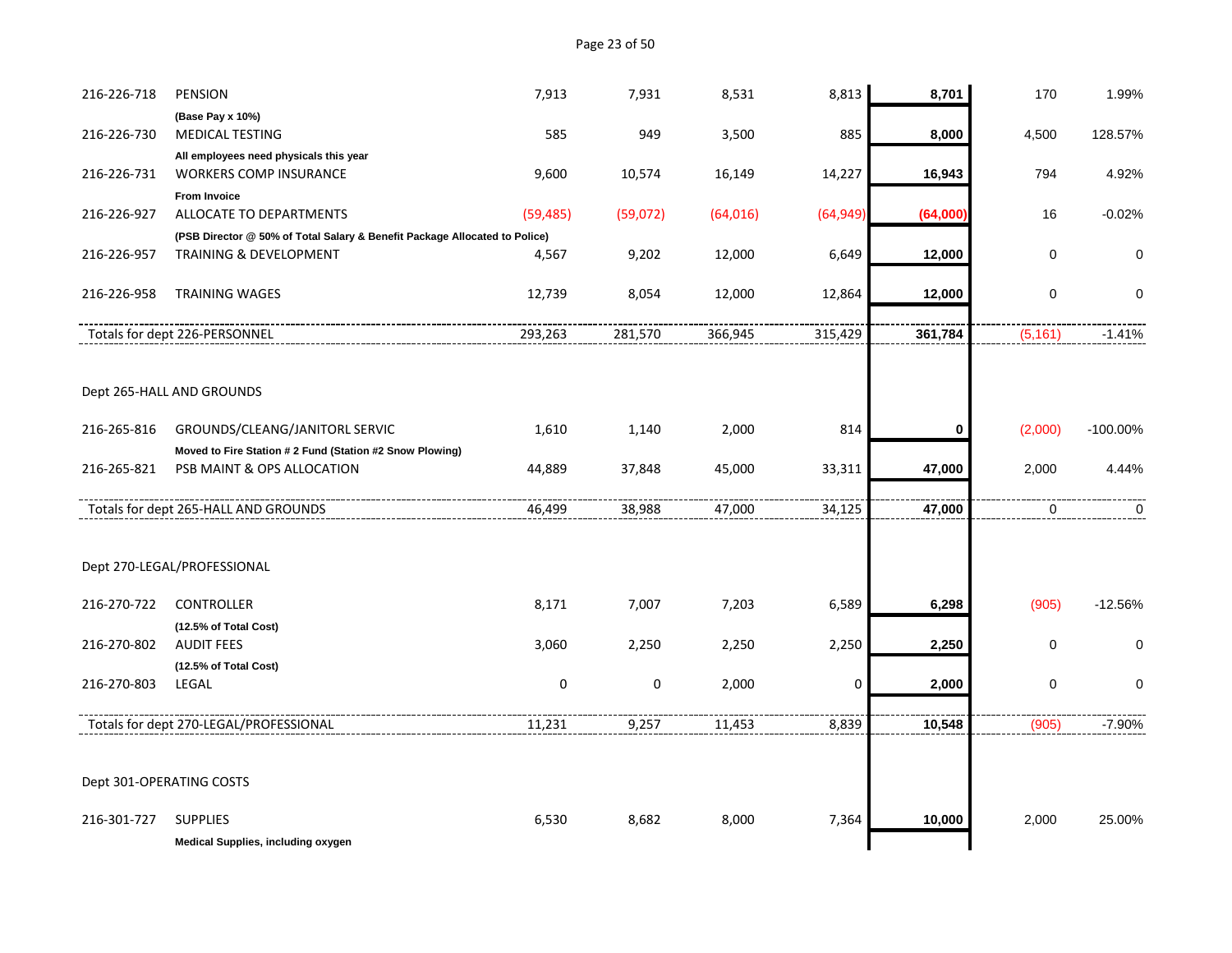Page 24 of 50

| 216-301-741             | UNIFORMS/GEAR & ALLOWANCE                                                                                  | 13,502  | 7,840       | 15,200  | 3,994        | 10,000      | (5,200)     | $-34.21%$   |
|-------------------------|------------------------------------------------------------------------------------------------------------|---------|-------------|---------|--------------|-------------|-------------|-------------|
| 216-301-807             | (Turn Out Gear)<br>MEMBERSHIP DUES                                                                         | 1,175   | 1,430       | 1,500   | 1,655        | 2,500       | 1,000       | 66.67%      |
|                         |                                                                                                            |         |             |         |              |             |             |             |
| 216-301-818             | <b>CONTRACTUAL SERVICES</b>                                                                                | 1,594   | 1,505       | 2,000   | 1,762        | 2,000       | 0           | 0           |
| 216-301-820             | <b>DISPATCH SERVICES</b>                                                                                   | 10,274  | 11,793      | 13,000  | 12,026       | 10,810      | (2, 190)    | $-16.85%$   |
| 216-301-850             | <b>COMMUNICATION</b>                                                                                       | 4,231   | 5,746       | 8,000   | 6,773        | 8,000       | 0           | $\Omega$    |
| 216-301-851             | POSTAGE                                                                                                    | 100     | 37          | 50      | $\mathbf{1}$ | 50          | $\mathbf 0$ | 0           |
| 216-301-900             | PRINTING & PUBLICATIONS                                                                                    | 204     | $\mathbf 0$ | 200     | 146          | 500         | 300         | 150.00%     |
| 216-301-910             | <b>INSURANCE &amp; BONDS</b>                                                                               | 54,585  | 38,928      | 39,712  | 35,649       | 36,990      | (2, 722)    | $-6.85%$    |
| 216-301-920             | <b>UTILITIES</b><br>(Moved Propane Costs to Fire Station #2 Fund- Credit from FY 17 due to warmer weather) | 9,098   | 7,318       | 5,500   | 5,185        | $\mathbf 0$ | (5,500)     | $-100.00\%$ |
| 216-301-929             | <b>GRANT EXPENSE</b>                                                                                       | 0       | 0           | 301,600 | 296,374      |             | (301,600)   | $-100.00\%$ |
| 216-301-930             | <b>REPAIRS &amp; MAINTENANCE</b>                                                                           | 2,816   | 4,219       | 8,000   | 6,368        | 0           | (8,000)     | $-100.00\%$ |
| 216-301-932             | Moved to Fire Station #2 Fund (Station #2 Repairs)<br><b>RADIO REPAIR</b>                                  | 2,200   | 2,600       | 2,500   | 141          | 2,500       | $\mathbf 0$ | 0           |
| 216-301-938             | <b>CHARGEBACKS - PRIOR TAX YEARS</b>                                                                       | 5,521   | 914         | 0       | 491          | 298         | 298         | #DIV/0!     |
| 216-301-972             | <b>COMPUTER</b>                                                                                            | 0       | 3,304       | 4,500   | 3,828        | 6,000       | 1,500       | 33.33%      |
|                         | <b>Computer Leasing</b>                                                                                    |         |             |         |              |             |             |             |
|                         | Totals for dept 301-OPERATING COSTS                                                                        | 111,830 | 94,316      | 409,762 | 381,758      | 89,648      | (320, 114)  | $-78.12%$   |
| Dept 333-TRANSPORTATION |                                                                                                            |         |             |         |              |             |             |             |
| 216-333-860             | <b>FUEL &amp; MILEAGE</b>                                                                                  | 10,337  | 7,185       | 10,000  | 9,254        | 11,000      | 1,000       | 10.00%      |
|                         | (Gas for Fire Trucks)                                                                                      |         |             |         |              |             |             |             |
| 216-333-930             | <b>REPAIRS &amp; MAINTENANCE</b>                                                                           | 21,273  | 24,213      | 30,000  | 28,629       | 30,000      | $\mathbf 0$ | 0           |
|                         | (Repairs to Fire Trucks that Continue to Age)                                                              |         |             |         |              |             |             |             |
|                         | Totals for dept 333-TRANSPORTATION                                                                         | 31,610  | 31,398      | 40,000  | 37,884       | 41,000      | 1,000       | 2.50%       |
|                         |                                                                                                            |         |             |         |              |             |             |             |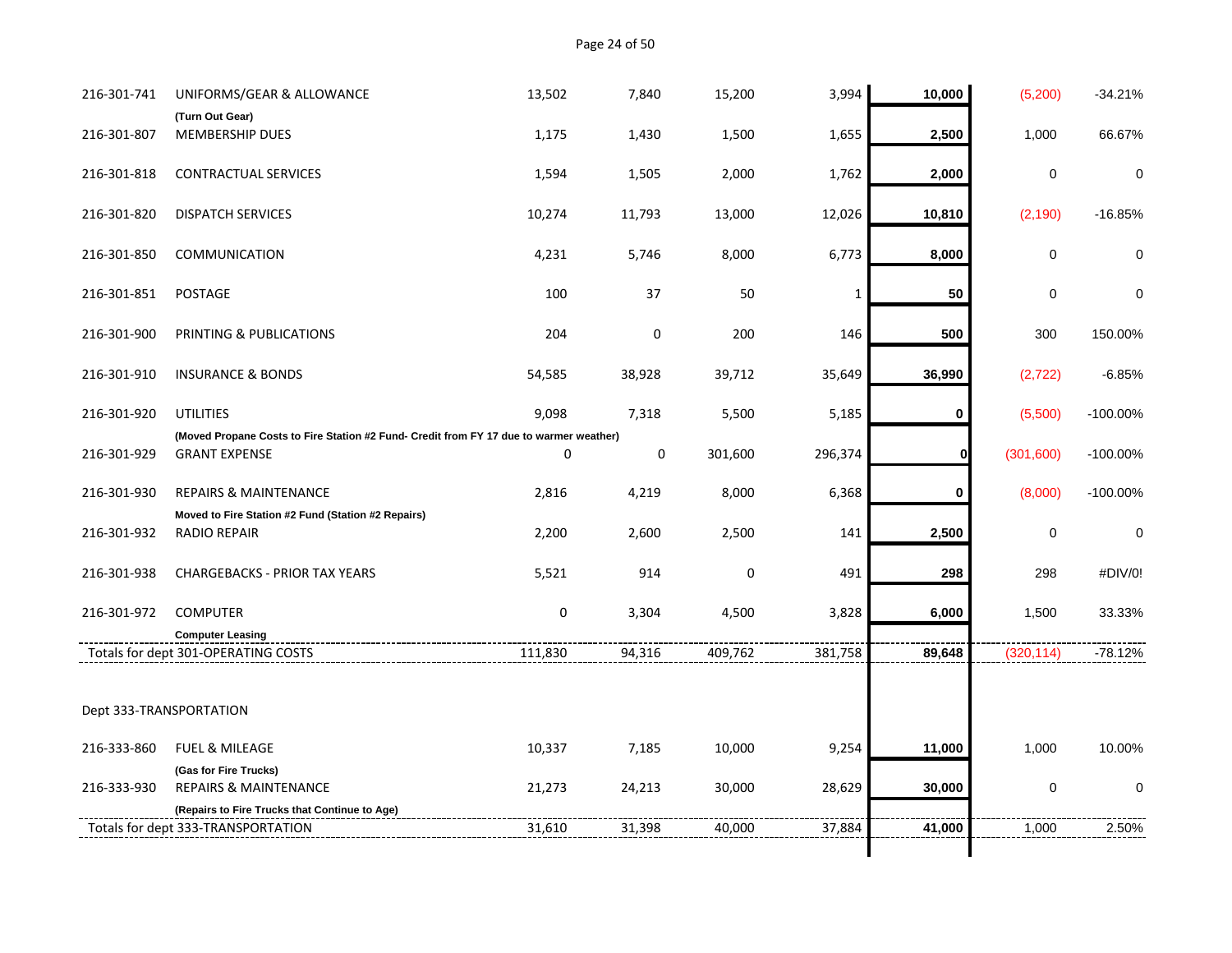Dept 900-CAPITAL OUTLAY 216-900-970 EQUIPMENT 3,898 5,908 260,000 10,484 **12,000** (248,000) -95.38% **(Misc. Equipment)** 216-900-972 COMPUTER 704 0 0 0 **0** 0 #DIV/0! 216-900-974 VEHICLE 0 0 65,000 64,730 **470,000** 405,000 623.08% **Fire Truck Purchase** Totals for dept 900-CAPITAL OUTLAY 4,602 5,908 325,000 75,214 **482,000** 157,000 48.31% Dept 905-DEBT SERVICE 216-905-985 PSB SHARE OF BOND PMT 85,221 87,822 84,696 84,695 **90,045** 5,349 6.32% **(1/3 of Total Pymt - Final Pymt in 2023)** 216-905-991 DEBT SERVICE - PRINCIPAL 43,775 45,899 0 0 **0** 0 #DIV/0! 216-905-995 DEBT SERVICE - INTEREST 4,349 2,226 0 0 **0** 0 #DIV/0! Totals for dept 905-DEBT SERVICE 133,345 133,345 135,947 135,947 84,696 84,695 **90,045** 5,349 6.32% TOTAL APPROPRIATIONS 632,380 597,384 1,284,856 937,943 **1,122,025** (162,831) -12.67% NET OF REVENUES/APPROPRIATIONS - FUND 216 36,777 86,556 7,156 297,196 **(300,021)** (307,177) -4292.57% BEGINNING FUND BALANCE 412,432 449,206 535,762 535,762 **832,958** ENDING FUND BALANCE 449,209 535,762 542,918 832,958 **532,937** Fund Balance Fund Balance Fund Balance

42% 89% 47%

Page 25 of 50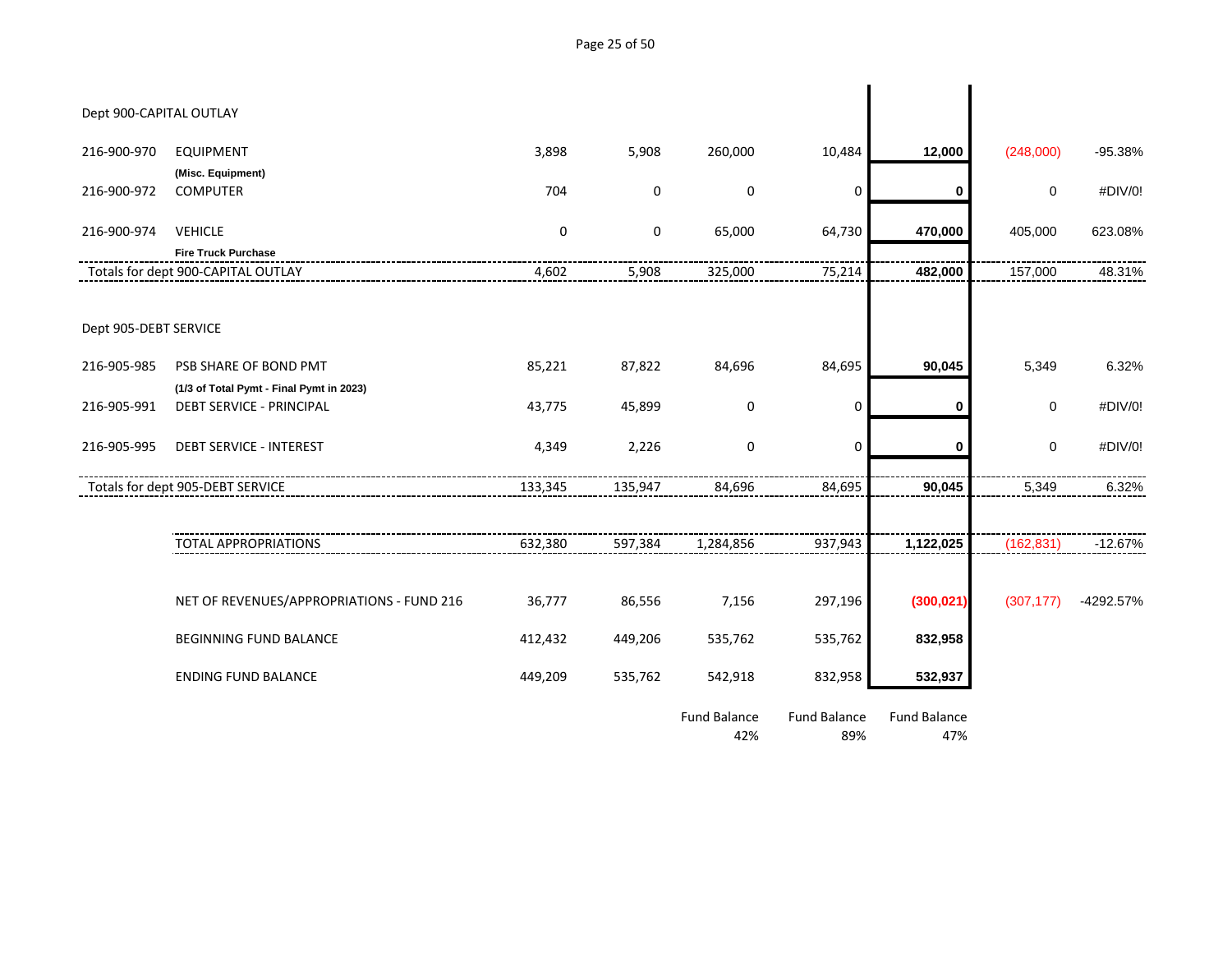#### Page 26 of 50

#### **BUDGET REPORT FOR NORTHFIELD TOWNSHIP Fund 230: DONATION FUND 2017-2018 FISCAL YEAR AS OF 1/17/18**

|                                                   |                                                                           | 2014-15         | 2015-16         | 2016-17<br>AMENDED | 2016-17<br><b>ACTIVITY</b> | 2017-18<br><b>REQUESTED</b> | INC/(DEC) FROM<br>2016-17 AMENDED |             |
|---------------------------------------------------|---------------------------------------------------------------------------|-----------------|-----------------|--------------------|----------------------------|-----------------------------|-----------------------------------|-------------|
| <b>GL NUMBER</b>                                  | <b>DESCRIPTION</b>                                                        | <b>ACTIVITY</b> | <b>ACTIVITY</b> | <b>BUDGET</b>      | THRU 6/30/17               | <b>BUDGET</b>               | AMT                               | PCT         |
| <b>ESTIMATED REVENUES</b><br>Dept 000             |                                                                           |                 |                 |                    |                            |                             |                                   |             |
| 230-000-690                                       | <b>DONATION - DOG PARK</b>                                                | 0               | 0               | 500                | 0                          | 0                           | (500)                             | $-100.00\%$ |
| 230-000-691                                       | <b>DONATION - FIREWORKS</b>                                               | 1,200           | $\pmb{0}$       | $\pmb{0}$          | $\mathbf 0$                | 0                           | $\mathbf 0$                       | #DIV/0!     |
| 230-000-692                                       | DONATION - EVENTS/COMMUNITY PROJECTS                                      | 2,300           | $\pmb{0}$       | 0                  | 0                          | 0                           | $\mathbf 0$                       | #DIV/0!     |
| Totals for dept 000-                              |                                                                           | 3,500           | 0               | 500                | $\pmb{0}$                  | 0                           | (500)                             | $-100.00\%$ |
| TOTAL ESTIMATED REVENUES                          |                                                                           | 3,500           | $\pmb{0}$       | 500                | $\mathbf 0$                | 0                           | (500)                             | $-100.00\%$ |
| <b>APPROPRIATIONS</b><br>Dept 301-OPERATING COSTS |                                                                           |                 |                 |                    |                            |                             |                                   |             |
| 230-301-903                                       | <b>KIWANIS</b>                                                            | 1,025           | 1,400           | $\pmb{0}$          | 0                          | 0                           | $\mathbf 0$                       | #DIV/0!     |
| 230-301-904                                       | EVENTS/COMMUNITY PROJECTS                                                 | 1,377           | 1,875           | $\pmb{0}$          | (475)                      | 0                           | $\pmb{0}$                         | #DIV/0!     |
| 230-301-905                                       | <b>BARK PARK</b><br>Move to Recreation Board Park Maintenance 101-753-770 | 0               | 1,537           | 500                | 257                        | 0                           | (500)                             | $-100.00\%$ |
| Totals for dept 301-OPERATING COSTS               |                                                                           | 2,402           | 4,812           | 500                | (218)                      | 0                           | (500)                             | $-100.00\%$ |
|                                                   | <b>TOTAL APPROPRIATIONS</b>                                               | 2,402           | 4,812           | 500                | (218)                      | 0                           | (500)                             | $-100.00\%$ |
|                                                   | NET OF REVENUES/APPROPRIATIONS - FUND 230                                 | 1,098           | (4, 812)        | $\pmb{0}$          | 218                        | 0                           | $\mathbf 0$                       | #DIV/0!     |
|                                                   | <b>BEGINNING FUND BALANCE</b>                                             | 4,064           | 5,163           | 351                | 351                        | 569                         |                                   |             |
|                                                   | <b>ENDING FUND BALANCE</b>                                                | 5,162           | 351             | 351                | 569                        | 569                         |                                   |             |

Fund Balance Fund Balance Fund Balance 70% -261% #DIV/0!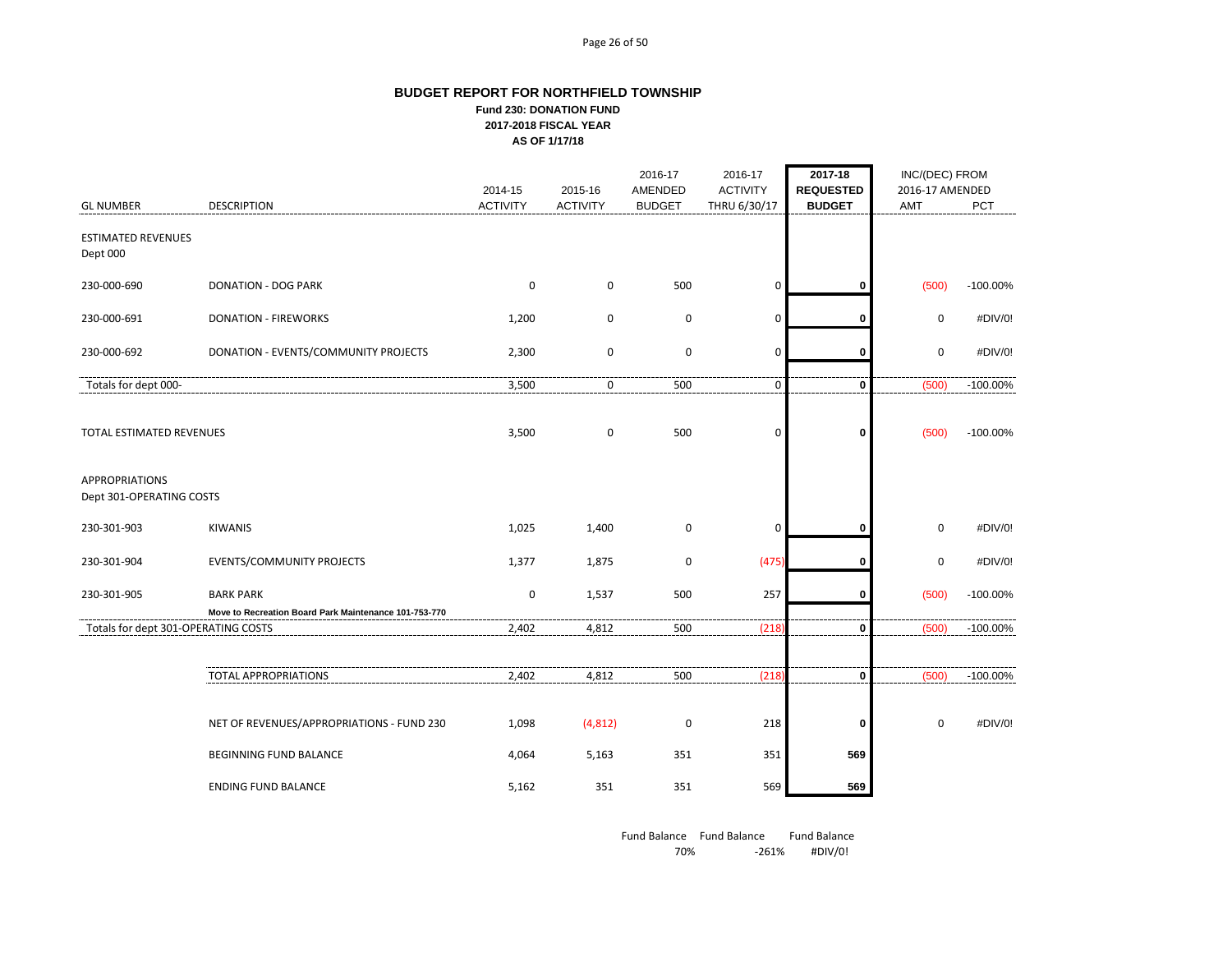#### Page 27 of 50

# **BUDGET REPORT FOR NORTHFIELD TOWNSHIP Fund 248: DDA FUND 2017-2018 FISCAL YEAR AS OF 1/17/18**

|                                       |                                                                                                                             | 2014-15         | 2015-16         | 2016-17<br>AMENDED | 2016-17<br><b>ACTIVITY</b> | 2017-18<br><b>REQUESTED</b> | INC/(DEC) FROM<br>2016-17 AMENDED |             |
|---------------------------------------|-----------------------------------------------------------------------------------------------------------------------------|-----------------|-----------------|--------------------|----------------------------|-----------------------------|-----------------------------------|-------------|
| <b>GL NUMBER</b>                      | <b>DESCRIPTION</b>                                                                                                          | <b>ACTIVITY</b> | <b>ACTIVITY</b> | <b>BUDGET</b>      | THRU 6/30/17               | <b>BUDGET</b>               | <b>AMT</b>                        | PCT         |
| <b>ESTIMATED REVENUES</b><br>Dept 000 |                                                                                                                             |                 |                 |                    |                            |                             |                                   |             |
| 248-000-671                           | REIMBURSEMENT/OTHER INCOME                                                                                                  | 4               | $\mathbf 0$     | 0                  | 0                          | 0                           | $\mathbf 0$                       | #DIV/0!     |
| Totals for dept 000-                  |                                                                                                                             | 4               | 0               | 0                  | $\mathbf 0$                | $\mathbf 0$                 | 0                                 | #DIV/0!     |
|                                       | TOTAL ESTIMATED REVENUES                                                                                                    | 4               | $\pmb{0}$       | $\pmb{0}$          | 0                          | $\mathbf 0$                 | $\pmb{0}$                         | #DIV/0!     |
| <b>APPROPRIATIONS</b>                 | Dept 301-OPERATING COSTS                                                                                                    |                 |                 |                    |                            |                             |                                   |             |
| 248-301-800                           | OTHER PROFESSIONAL FEES                                                                                                     | 5,538           | 0               | 5,000              | 0                          | 5,000                       | $\mathbf 0$                       | 0           |
| 248-301-801                           | <b>PLANNER FEES</b><br>\$25,000 for McKenna for Planning                                                                    | 0               | $\mathbf 0$     | 10,000             | 5478                       | 15,000                      | 5,000                             | 50.00%      |
| 248-301-816                           | GROUNDS/CLEANG/JANITORL SERVIC                                                                                              | $\pmb{0}$       | $\pmb{0}$       | 1,000              | 0                          | 1,000                       | $\pmb{0}$                         | $\mathbf 0$ |
|                                       | Totals for dept 301-OPERATING COSTS                                                                                         | 5,538           | 0               | 16,000             | 5,478                      | 21,000                      | 5,000                             | 31.25%      |
| Dept 449-ROAD WORK                    |                                                                                                                             |                 |                 |                    |                            |                             |                                   |             |
| 248-449-814                           | <b>ROAD IMPROVEMENTS</b>                                                                                                    | 20,000          | $\mathbf 0$     | 4,538              | 2,269                      | 0                           | (4,538)                           | $-100.00\%$ |
|                                       | \$4,538 for asphalt repair and restriping for 75 Barker Rd (Reimbursement for half requested from BOT) will be paid in 2017 |                 |                 |                    |                            |                             |                                   |             |
|                                       | Totals for dept 449-ROAD WORK                                                                                               | 20,000          | 0               | 4,538              | 2,269                      | 0                           | (4,538)                           | $-100.00\%$ |
| Dept 900-CAPITAL OUTLAY               |                                                                                                                             |                 |                 |                    |                            |                             |                                   |             |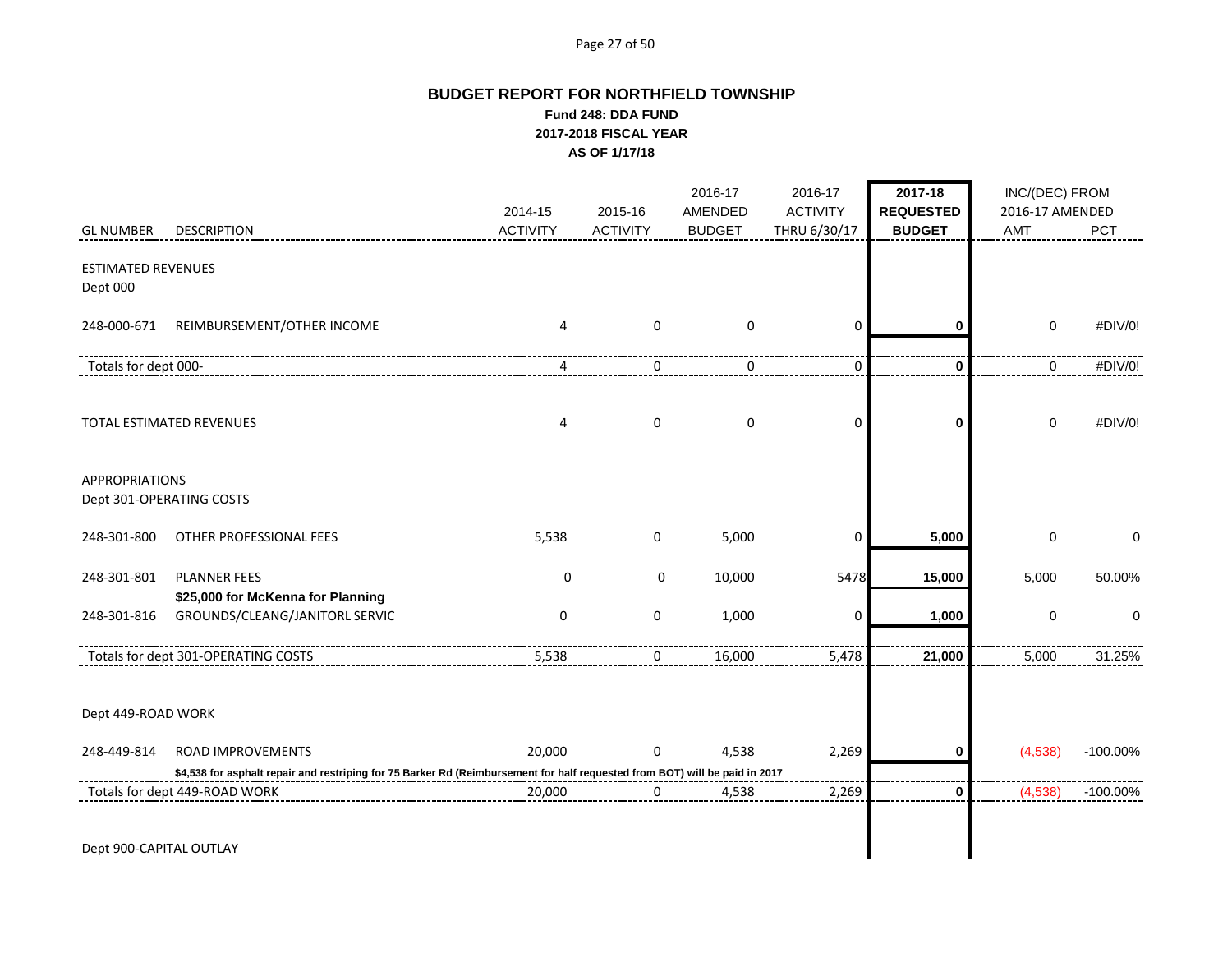Page 28 of 50

| 248-900-925 | <b>STREETSCAPING</b><br>\$500 added for flowers for Main Street Beautification |           | 242    | 5,000                       | 3,317                       | 500                         | (4,500) | $-90.00\%$ |
|-------------|--------------------------------------------------------------------------------|-----------|--------|-----------------------------|-----------------------------|-----------------------------|---------|------------|
|             | Totals for dept 900-CAPITAL OUTLAY                                             |           | 242    | 5,000                       | 3,317                       | 500                         | (4,500) | $-90.00\%$ |
|             | <b>TOTAL APPROPRIATIONS</b>                                                    | 25,538    | 242    | 25,538                      | 11,064                      | 21,500                      | (4,038) | -15.81%    |
|             | NET OF REVENUES/APPROPRIATIONS - FUND 248                                      | (25, 534) | (242)  | (25, 538)                   | (11,064)                    | (21,500)                    | 4,038   | $-15.81%$  |
|             | <b>BEGINNING FUND BALANCE</b>                                                  | 91,499    | 65,965 | 65,724                      | 65,724                      | 54,660                      |         |            |
|             | <b>ENDING FUND BALANCE</b>                                                     | 65,965    | 65,723 | 40,186                      | 54,660                      | 33,160                      |         |            |
|             |                                                                                |           |        | <b>Fund Balance</b><br>157% | <b>Fund Balance</b><br>494% | <b>Fund Balance</b><br>154% |         |            |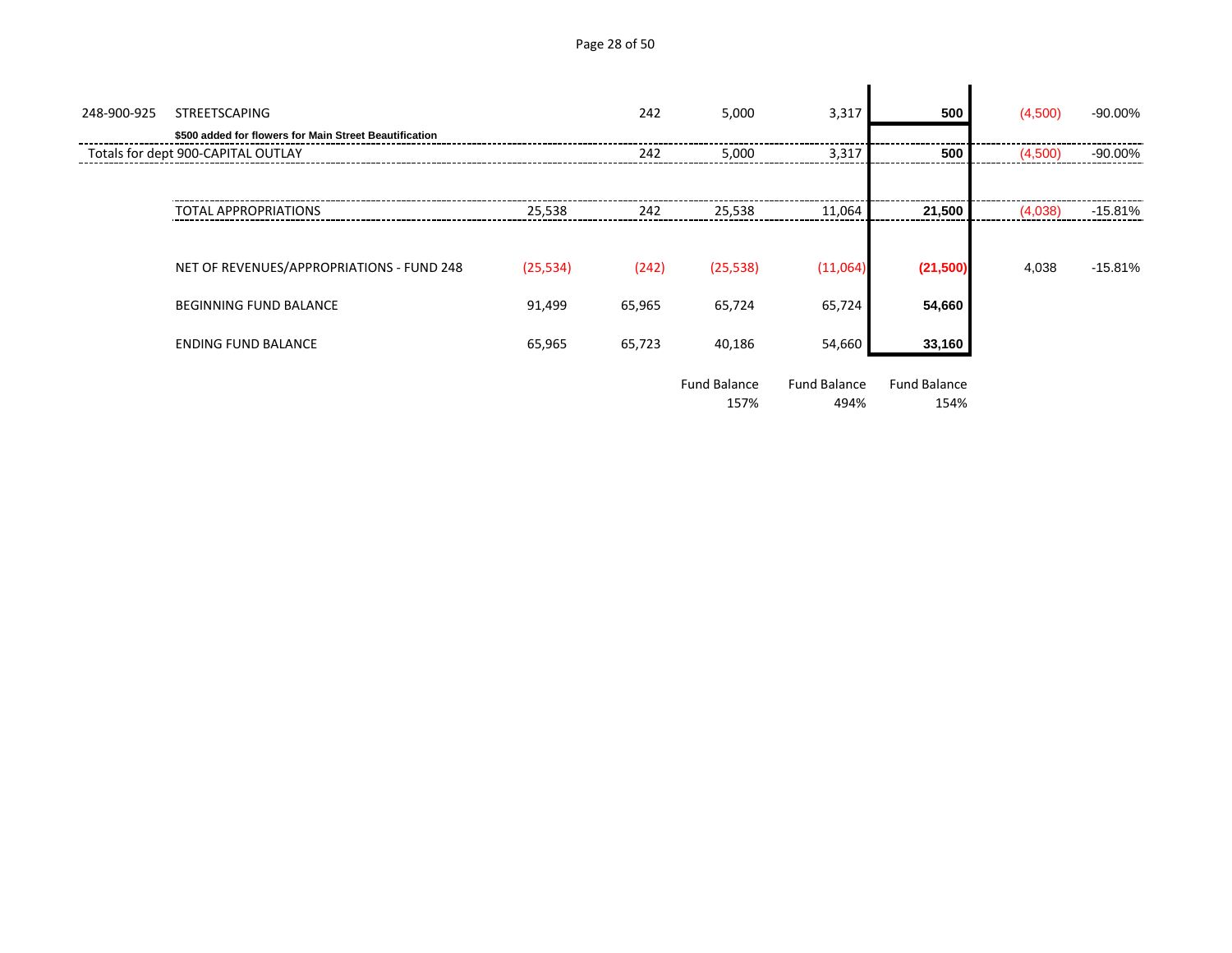#### Page 29 of 50

# **BUDGET REPORT FOR NORTHFIELD TOWNSHIP Fund 265: STATE NARC FUND 2017-2018 FISCAL YEAR AS OF 1/17/18**

|                                       |                                     | 2014-15         | 2015-16         | 2016-17<br>AMENDED | 2016-17<br><b>ACTIVITY</b> | 2017-18<br><b>AMENDED</b> | INC/(DEC) FROM<br>2016-17 AMENDED |             |
|---------------------------------------|-------------------------------------|-----------------|-----------------|--------------------|----------------------------|---------------------------|-----------------------------------|-------------|
| <b>GL NUMBER</b>                      | <b>DESCRIPTION</b>                  | <b>ACTIVITY</b> | <b>ACTIVITY</b> | <b>BUDGET</b>      | THRU 6/30/17               | <b>BUDGET</b>             | AMT                               | <b>PCT</b>  |
| <b>ESTIMATED REVENUES</b><br>Dept 000 |                                     |                 |                 |                    |                            |                           |                                   |             |
| 265-000-661                           | <b>FORFEITURES</b>                  | 74,709          | 92,543          | 58,000             | 66,661                     | 58,000                    | 0                                 | 0           |
| 265-000-673                           | SALE OF FIXED ASSETS                | $\pmb{0}$       | 0               | $\pmb{0}$          | 0                          | 15,075                    | 15,075                            | #DIV/0!     |
| Totals for dept 000-                  |                                     | 74,709          | 92,543          | 58,000             | 66,661                     | 73,075                    | 15,075                            | 25.99%      |
|                                       | TOTAL ESTIMATED REVENUES            | 74,709          | 92,543          | 58,000             | 66,661                     | 73,075                    | 15,075                            | 25.99%      |
| <b>APPROPRIATIONS</b>                 | Dept 301-OPERATING COSTS            |                 |                 |                    |                            |                           |                                   |             |
| 265-301-727                           | <b>SUPPLIES</b>                     | 0               | 2,819           | 4,000              | 2,017                      | 4,000                     | $\mathbf 0$                       | $\mathbf 0$ |
| 265-301-899                           | <b>FORFEITURE SHARING</b>           | 13,386          | 88,017          | 30,000             | 7,965                      | 30,000                    | 0                                 | $\pmb{0}$   |
| 265-301-956                           | MISCELLANEOUS                       | 134             | 1,116           | 5,000              | 2,229                      | 5,000                     | 0                                 | $\pmb{0}$   |
| 265-301-972                           | <b>COMPUTER</b>                     | $\pmb{0}$       | 5,187           | 8,000              | 2,372                      | 4,000                     | (4,000)                           | $-50.00%$   |
|                                       | Totals for dept 301-OPERATING COSTS | 13,520          | 97,139          | 47,000             | 14,582                     | 43,000                    | (4,000)                           | $-8.51%$    |
| Dept 336-CONTRIBUTIONS                |                                     |                 |                 |                    |                            |                           |                                   |             |
| 265-336-967                           | <b>CONTRIBUTION-LAW ENFORCEMENT</b> | 1,000           | 0               | 0                  | 0                          | 0                         | 0                                 | #DIV/0!     |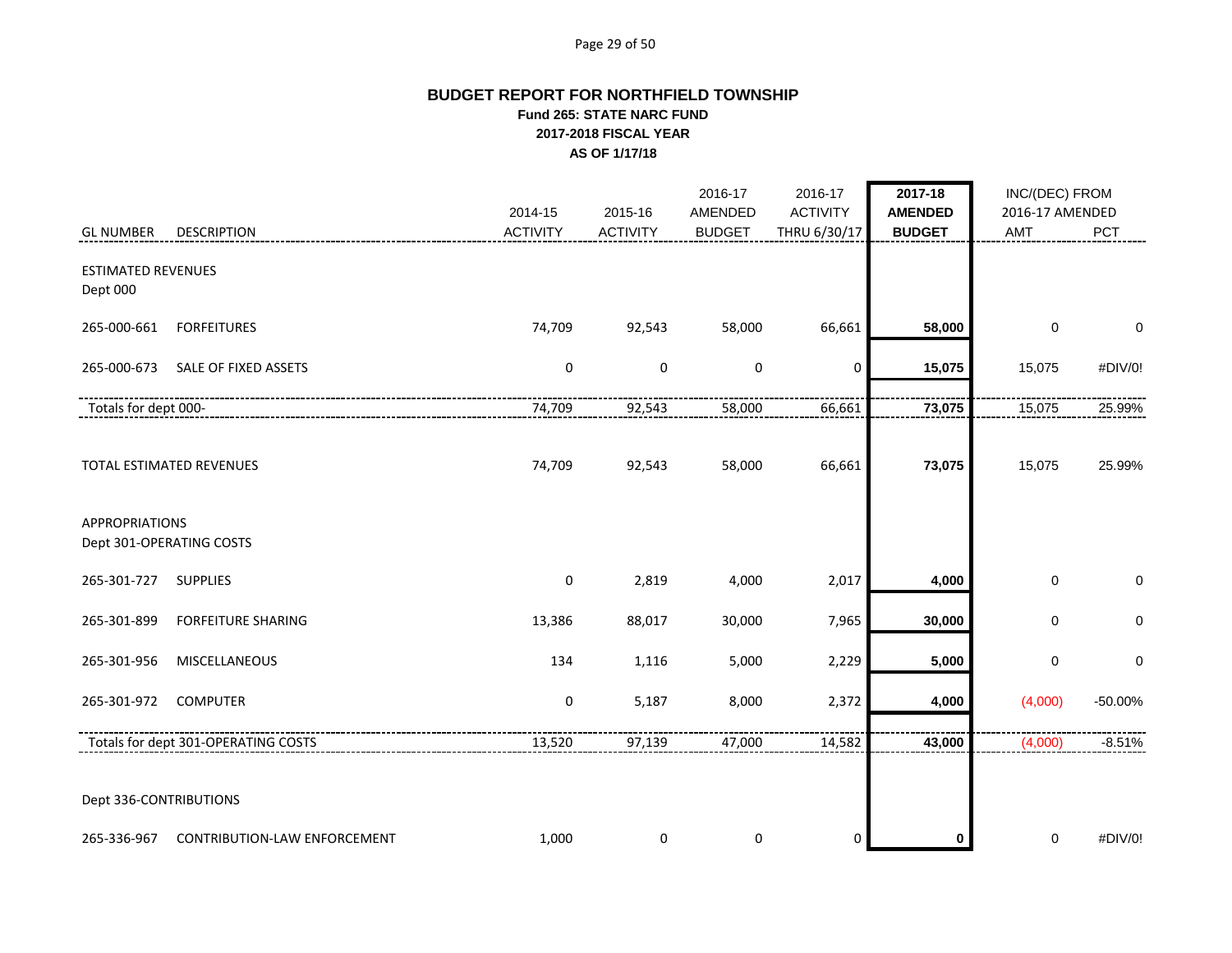Page 30 of 50

|                         | Totals for dept 336-CONTRIBUTIONS                       | 1,000  |         |                             | 0                    | 0                    | 0      | #DIV/0! |
|-------------------------|---------------------------------------------------------|--------|---------|-----------------------------|----------------------|----------------------|--------|---------|
|                         |                                                         |        |         |                             |                      |                      |        |         |
| Dept 900-CAPITAL OUTLAY |                                                         |        |         |                             |                      |                      |        |         |
| 265-900-970             | <b>EQUIPMENT</b>                                        | 6,591  | 1,104   | 9,000                       | 858                  | 15,000               | 6,000  | 66.67%  |
|                         | Traffic Control Equipment andn Fire Arm Training System |        |         |                             |                      |                      |        |         |
|                         | Totals for dept 900-CAPITAL OUTLAY                      | 6,591  | 1,104   | 9,000                       | 858                  | 15,000               | 6,000  | 66.67%  |
|                         |                                                         |        |         |                             |                      |                      |        |         |
|                         | <b>TOTAL APPROPRIATIONS</b>                             | 21,111 | 98,243  | 56,000                      | 15,440               | 58,000               | 2,000  | 3.57%   |
|                         |                                                         |        |         |                             |                      |                      |        |         |
|                         | NET OF REVENUES/APPROPRIATIONS - FUND 265               | 53,598 | (5,700) | 2,000                       | 51,221               | 15,075               | 13,075 | 653.75% |
|                         | BEGINNING FUND BALANCE                                  | 46,246 | 99,844  | 94,144                      | 94,144               | 145,365              |        |         |
|                         | <b>ENDING FUND BALANCE</b>                              | 99,844 | 94,144  | 96,144                      | 145,365              | 160,440              |        |         |
|                         |                                                         |        |         | <b>Fund Balance</b><br>172% | Fund Balance<br>941% | Fund Balance<br>277% |        |         |
|                         |                                                         |        |         |                             |                      |                      |        |         |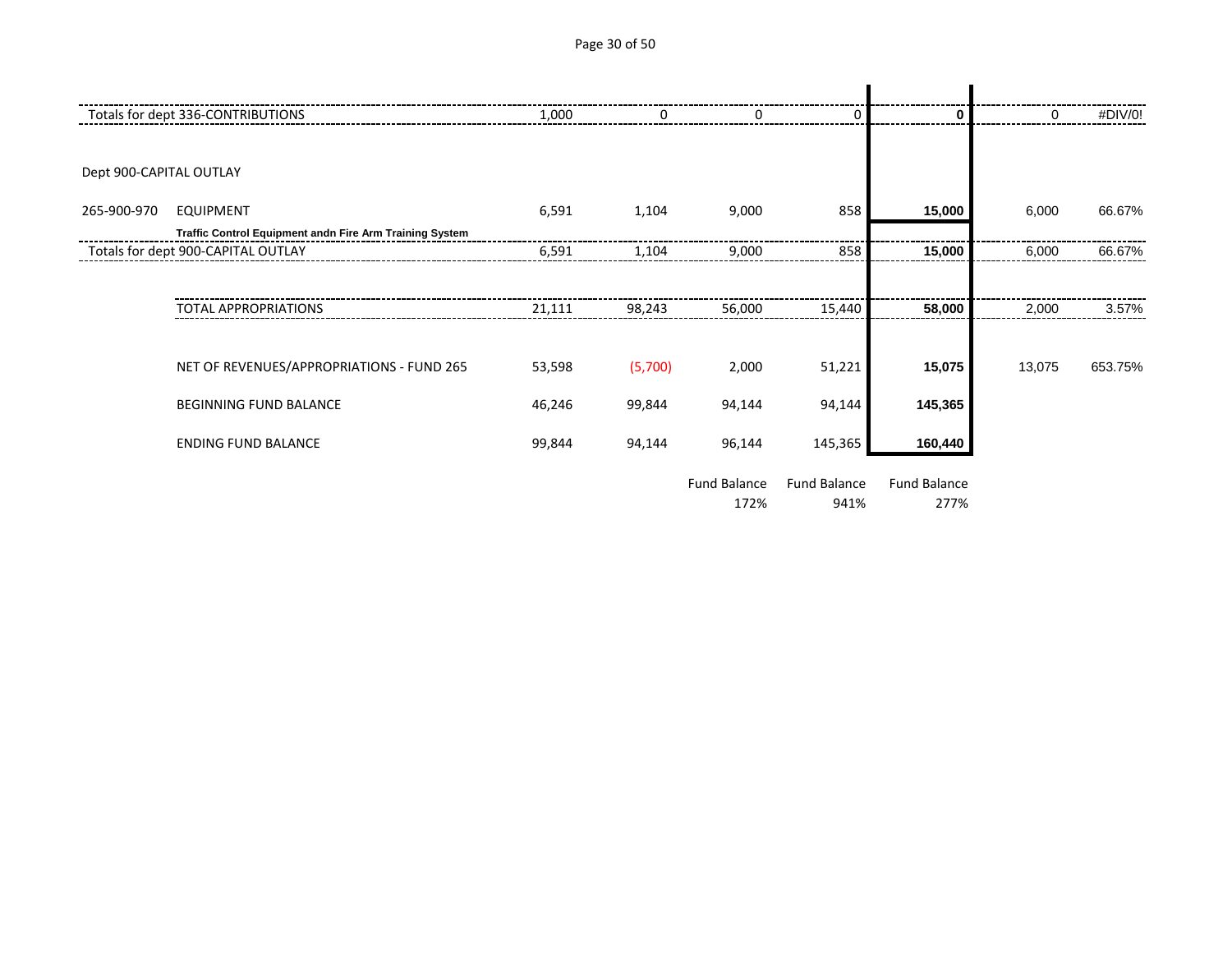#### Page 31 of 50

# **BUDGET REPORT FOR NORTHFIELD TOWNSHIP Fund 266: FEDERAL NARC FUND 2017-2018 FISCAL YEAR AS OF 1/17/18**

|                                                    |                            |                            | 2016-17                  | 2016-17                          | 2017-18                           | INC/(DEC) FROM         |            |
|----------------------------------------------------|----------------------------|----------------------------|--------------------------|----------------------------------|-----------------------------------|------------------------|------------|
| <b>DESCRIPTION</b><br><b>GL NUMBER</b>             | 2014-15<br><b>ACTIVITY</b> | 2015-16<br><b>ACTIVITY</b> | AMENDED<br><b>BUDGET</b> | <b>ACTIVITY</b><br>THRU 06/30/17 | <b>REQUESTED</b><br><b>BUDGET</b> | 2016-17 AMENDED<br>AMT | <b>PCT</b> |
| <b>ESTIMATED REVENUES</b><br>Dept 000              |                            |                            |                          |                                  |                                   |                        |            |
| 266-000-661<br><b>FORFEITURES</b>                  | 93,272                     | 104,628                    | 100,000                  | 45,690                           | 100,000                           | $\mathbf 0$            | 0          |
| Totals for dept 000-                               | 93,272                     | 104,628                    | 100,000                  | 45,690                           | 100,000                           | 0                      | 0          |
| TOTAL ESTIMATED REVENUES                           | 93,272                     | 104,628                    | 100,000                  | 45,690                           | 100,000                           | $\mathbf 0$            | 0          |
| <b>APPROPRIATIONS</b><br>Dept 301-OPERATING COSTS  |                            |                            |                          |                                  |                                   |                        |            |
| 266-301-727<br><b>SUPPLIES</b>                     | 9,537                      | 12,153                     | 12,000                   | 5,232                            | 12,000                            | $\pmb{0}$              | 0          |
| MISCELLANEOUS<br>266-301-956                       | 4,588                      | 6,636                      | 12,000                   | 4,656                            | 12,000                            | $\pmb{0}$              | $\pmb{0}$  |
| Totals for dept 301-OPERATING COSTS                | 14,125                     | 18,789                     | 24,000                   | 9,888                            | 24,000                            | 0                      | 0          |
| Dept 336-CONTRIBUTIONS                             |                            |                            |                          |                                  |                                   |                        |            |
| <b>CONTRIBUTION-LAW ENFORCEMENT</b><br>266-336-967 | 35,000                     | 35,000                     | 35,000                   | 35,000                           | 35,000                            | $\mathbf 0$            | 0          |
| Totals for dept 336-CONTRIBUTIONS                  | 35,000                     | 35,000                     | 35,000                   | 35,000                           | 35,000                            | 0                      | 0          |
| Dept 900-CAPITAL OUTLAY                            |                            |                            |                          |                                  |                                   |                        |            |
| 266-900-970<br><b>EQUIPMENT</b>                    | 137,069                    | 162,997                    | 85,000                   | 33,575                           | 48,000                            | (37,000)               | $-43.53%$  |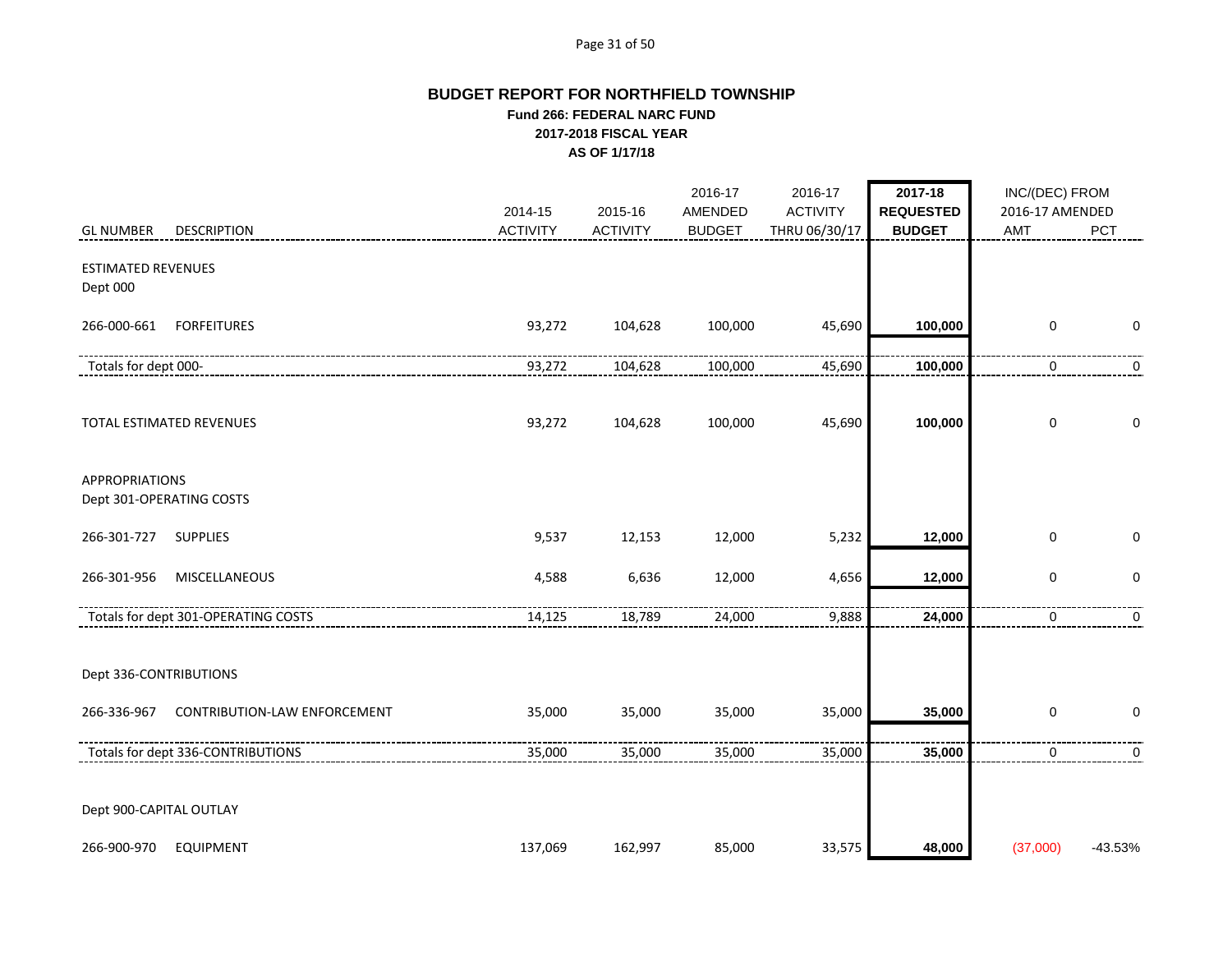| Page 32 of 50 |  |  |  |
|---------------|--|--|--|
|---------------|--|--|--|

| 266-900-974 | <b>VEHICLE</b>                            | 62,874     | 0          | 125,000                    | 101,672                    |                            | (125,000) | -100.00%  |
|-------------|-------------------------------------------|------------|------------|----------------------------|----------------------------|----------------------------|-----------|-----------|
|             | Totals for dept 900-CAPITAL OUTLAY        | 199,943    | 162,997    | 210,000                    | 135,247                    | 48,000                     | (162,000) | $-77.14%$ |
|             |                                           |            |            |                            |                            |                            |           |           |
|             | <b>TOTAL APPROPRIATIONS</b>               | 249,068    | 216,786    | 269,000                    | 180,135                    | 107,000                    | (162,000) | $-60.22%$ |
|             |                                           |            |            |                            |                            |                            |           |           |
|             | NET OF REVENUES/APPROPRIATIONS - FUND 266 | (155, 796) | (112, 158) | (169,000)                  | (134, 444)                 | (7,000)                    | 162,000   | -95.86%   |
|             | <b>BEGINNING FUND BALANCE</b>             | 515,709    | 359,912    | 247,754                    | 247,754                    | 113,310                    |           |           |
|             | <b>ENDING FUND BALANCE</b>                | 359,913    | 247,754    | 78,754                     | 113,310                    | 106,310                    |           |           |
|             |                                           |            |            | <b>Fund Balance</b><br>29% | <b>Fund Balance</b><br>63% | <b>Fund Balance</b><br>99% |           |           |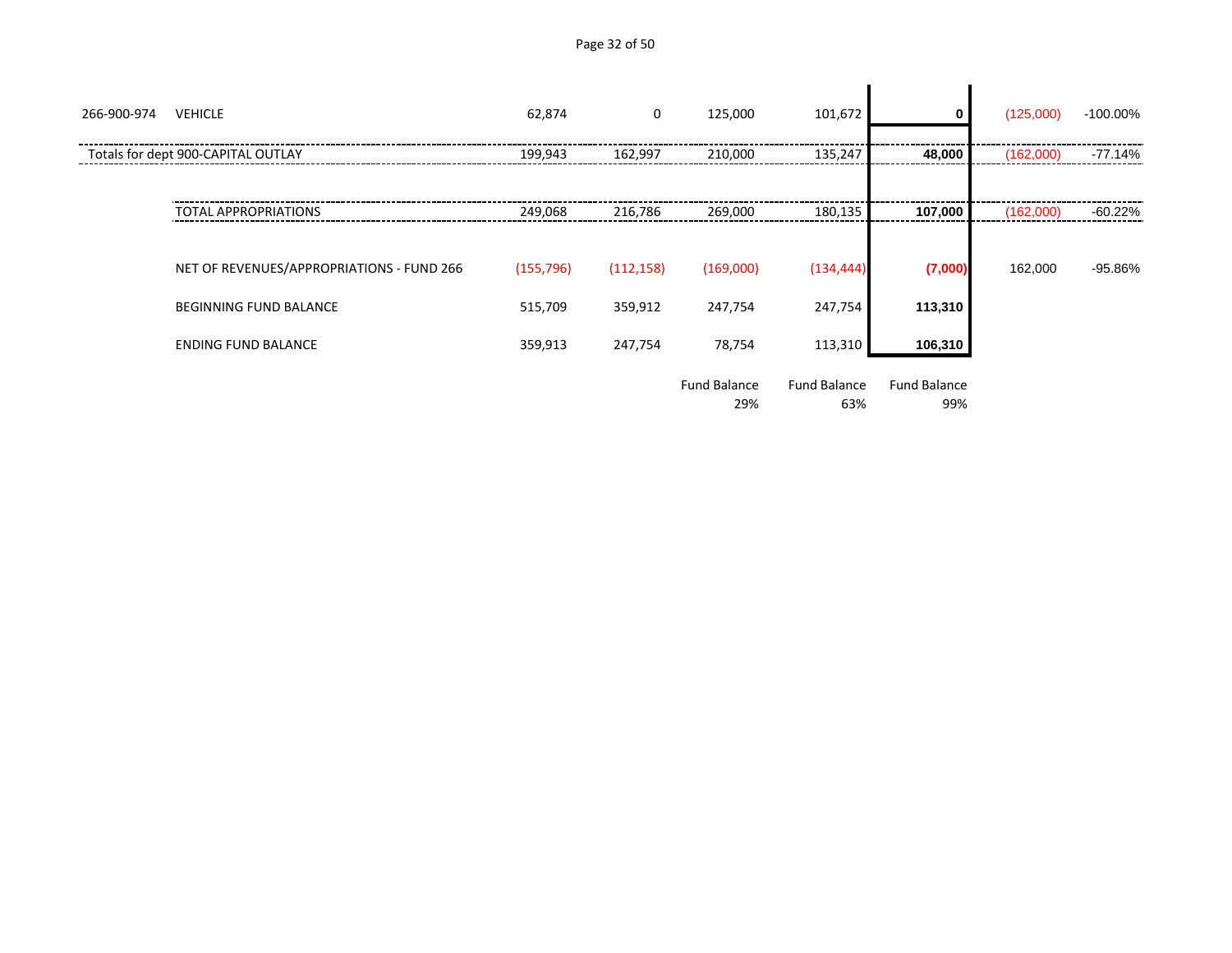#### Page 33 of 50

# **BUDGET REPORT FOR NORTHFIELD TOWNSHIP Fund 287: BUILDING DEPARTMENT FUND 2017-2018 FISCAL YEAR AS OF 1/17/18**

|                                             |                                                                                       | 2014-15         | 2015-16         | 2016-17<br>AMENDED | 2016-17<br><b>ACTIVITY</b> | 2017-18<br><b>REQUESTED</b> | INC/(DEC) FROM<br>2016-17 AMENDED |          |
|---------------------------------------------|---------------------------------------------------------------------------------------|-----------------|-----------------|--------------------|----------------------------|-----------------------------|-----------------------------------|----------|
| <b>GL NUMBER</b>                            | <b>DESCRIPTION</b>                                                                    | <b>ACTIVITY</b> | <b>ACTIVITY</b> | <b>BUDGET</b>      | THRU 06/30/17              | <b>BUDGET</b>               | <b>AMT</b>                        | PCT      |
| <b>ESTIMATED REVENUES</b><br>Dept 000       |                                                                                       |                 |                 |                    |                            |                             |                                   |          |
| 287-000-481                                 | <b>SIGN PERMITS</b>                                                                   | 0               | 180             | $\mathbf 0$        | 0                          | 0                           | $\pmb{0}$                         | #DIV/0!  |
| 287-000-484                                 | <b>BUILDING PLAN REVIEW FEES</b>                                                      | 3,243           | 5,318           | 6,960              | 8,149                      | 6,960                       | 0                                 | 0        |
| 287-000-485                                 | <b>BUILDING PERMIT FEES</b>                                                           | 35,170          | 45,800          | 72,870             | 118,052                    | 72,870                      | 0                                 | 0        |
| 287-000-486                                 | <b>CONTRACTOR'S REGISTRATION</b>                                                      | 2,340           | 2,550           | 2,500              | 2,700                      | 2,500                       | 0                                 | 0        |
| 287-000-488                                 | <b>TRADE PERMIT FEES</b>                                                              | 32,054          | 37,105          | 45,730             | 42,480                     | 45,730                      | 0                                 | 0        |
| 287-000-626                                 | COPY & FOIA INCOME                                                                    | 0               | 0               | 0                  | 130                        | 0                           | 0                                 | #DIV/0!  |
| 287-000-671                                 | REIMBURSEMENT/OTHER INCOME                                                            | $\mathbf 0$     | 56              | $\mathbf 0$        | $\mathbf{0}$               | 0                           | 0                                 | #DIV/0!  |
| Totals for dept 000-                        |                                                                                       | 72,807          | 91,009          | 128,060            | 171,511                    | 128,060                     | $\mathbf 0$                       | 0        |
|                                             | TOTAL ESTIMATED REVENUES                                                              | 72,807          | 91,009          | 128,060            | 171,511                    | 128,060                     | 0                                 | 0        |
| <b>APPROPRIATIONS</b><br>Dept 226-PERSONNEL |                                                                                       |                 |                 |                    |                            |                             |                                   |          |
| 287-226-703                                 | <b>SALARIES</b>                                                                       | 0               | $\mathbf 0$     | 0                  |                            | 20,800                      | 20,800                            | #DIV/0!  |
| 287-226-715                                 | Code Enforcement moved from GF (\$25/hr x 16 hrs/wk 52 wks)<br><b>SOCIAL SECURITY</b> | $\mathbf 0$     | $\mathbf 0$     | $\pmb{0}$          |                            | 1,591                       | 1,591                             | #DIV/0!  |
| 287-226-731                                 | Salaries x 7.65%<br><b>WORKERS COMP INSURANCE</b>                                     | 0               | 0               | 500                | 480                        | 491                         | (9)                               | $-1.80%$ |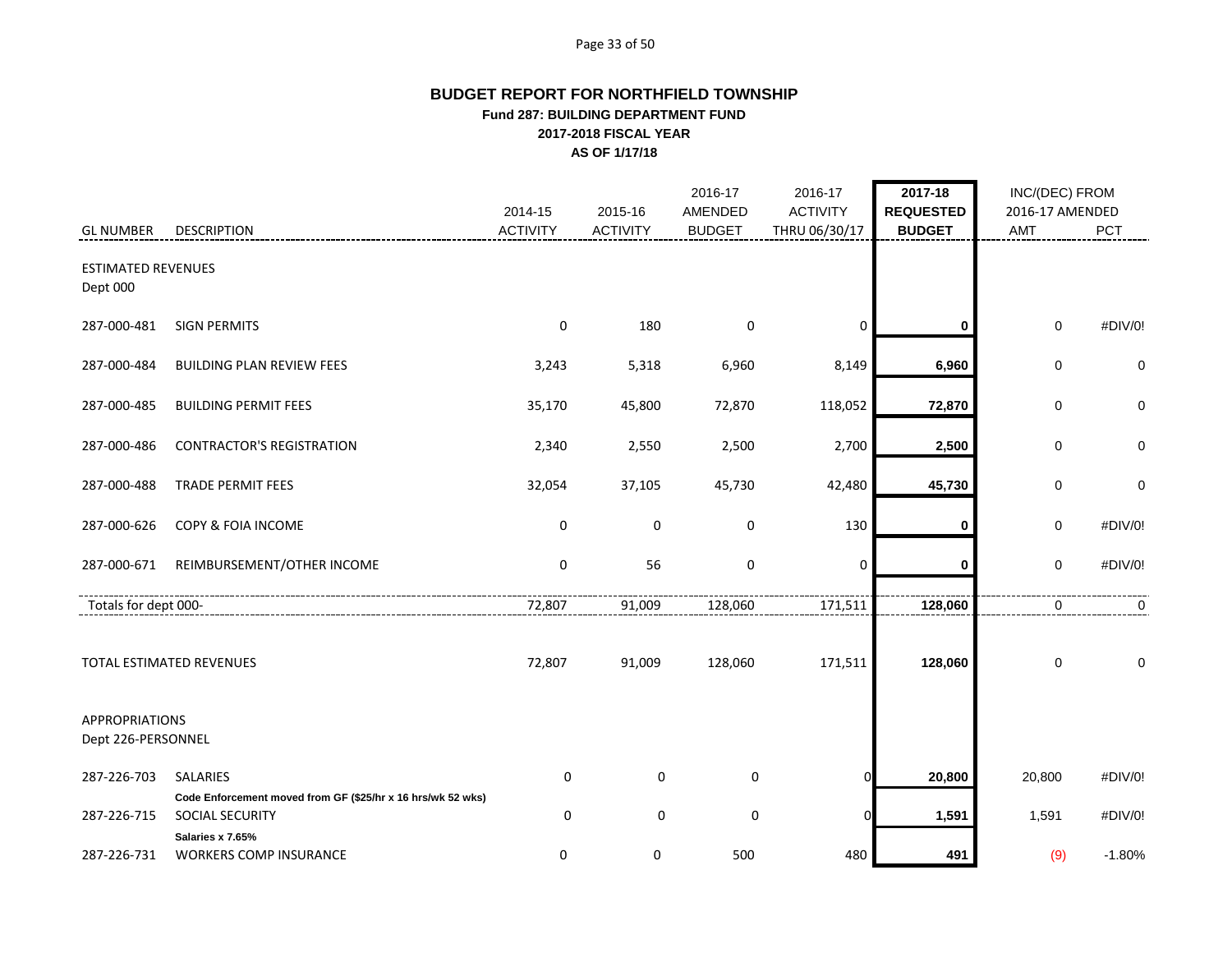287-226-927 ALLOCATE TO DEPARTMENTS 18,341 15,613 37,397 38,279 **38,519** 1,122 3.00% **3% increase** Totals for dept 226-PERSONNEL 18,341 15,613 37,897 38,759 **61,401** 23,504 62.02% Dept 261-GOVERNMENT SHARED SERVICES 287-261-725 BUILDING INSPECTIONS 31,200 41,551 27,163 22,065 **27,163** 0 0 287-261-737 PLAN REVIEW 0 0 5,800 0 **5,800** 0 0 287-261-738 MISC BUILDING ADMINISTRATION 0 0 3,000 0 **3,000** 0 0 Totals for dept 261-GOVERNMENT SHARED SERVICES 31,200 41,551 35,963 22,065 **35,963** 0 0 Dept 270-LEGAL/PROFESSIONAL 287-270-722 CONTROLLER 1,634 2,803 2,881 2,310 **2,519** (362) -12.57% **(5% of Total Cost)** 287-270-802 AUDIT FEES 900 900 900 900 **900** 0 0 **(5% of Total Cost)** 287-270-823 ZONING ADMINISTRATION 0 810 1,000 779 **1,000** 0 0 Totals for dept 270-LEGAL/PROFESSIONAL 2,534 4,513 4,781 3,988 **4,419** (362) -7.57% Dept 301-OPERATING COSTS 287-301-725 ELECTRIC, PLUMB & MECH INSPECTIONS 5,545 8,595 23,994 19,710 **23,994** 0 0 287-301-727 SUPPLIES 392 1,216 500 42 **500** 0 0 287-301-818 CONTRACTUAL SERVICES 0 0 30,000 0 **0** (30,000) -100.00% 287-301-850 COMMUNICATION 346 38 450 440 **450** 0 0

287-301-910 INSURANCE & BONDS 0 0 600 600 **900** 300 50.00%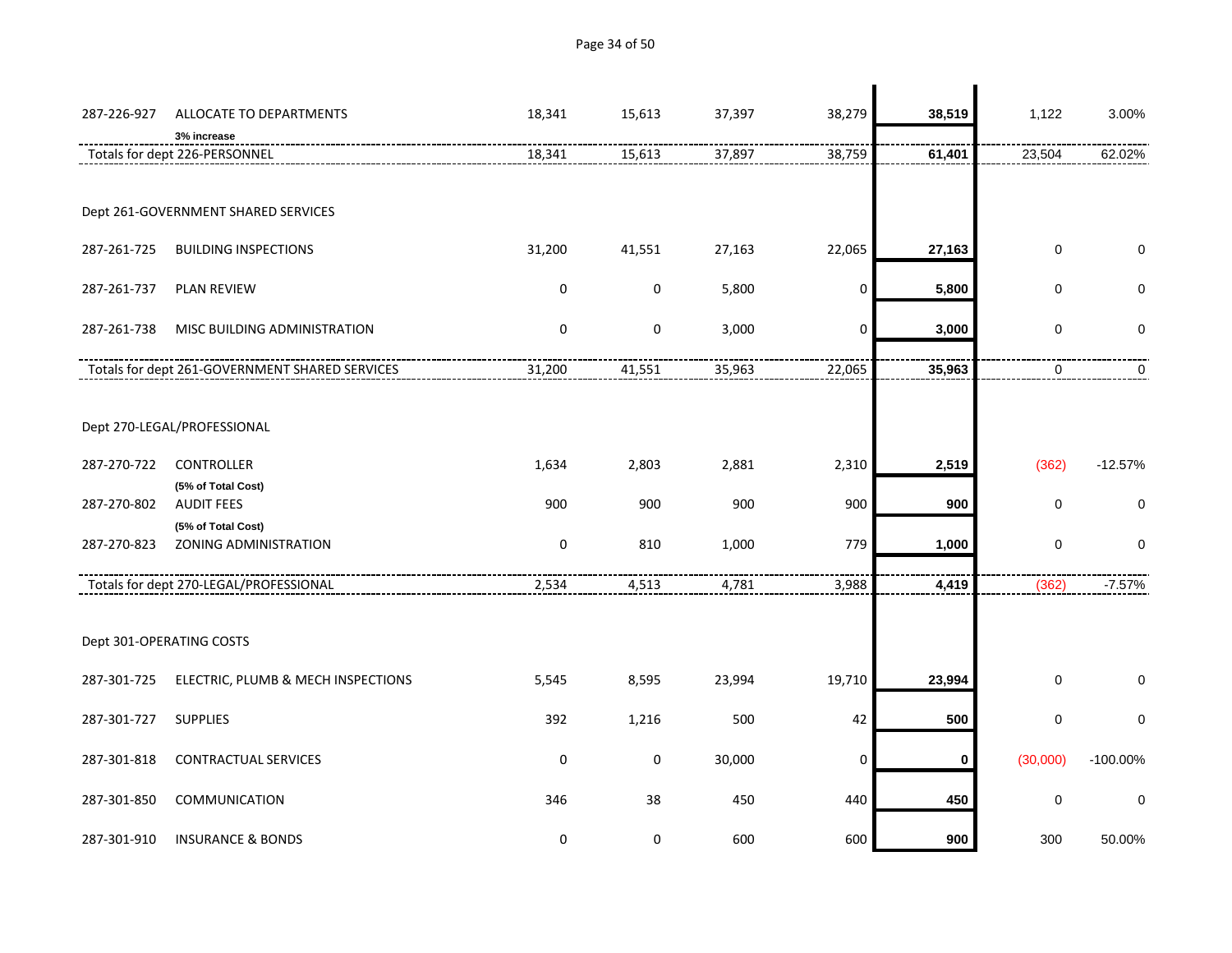| Page 35 of 50 |  |  |  |
|---------------|--|--|--|
|---------------|--|--|--|

| 287-301-927 | ALLOCATE TO DEPARTMENTS                   | $\mathbf 0$ | $\mathbf 0$ | 4,070                      | 2,329                       | 4,200                       | 130       | 3.19%     |
|-------------|-------------------------------------------|-------------|-------------|----------------------------|-----------------------------|-----------------------------|-----------|-----------|
|             | Totals for dept 301-OPERATING COSTS       | 6,283       | 9,849       | 59,614                     | 23,121                      | 30,044                      | (29, 570) | -49.60%   |
|             |                                           |             |             |                            |                             |                             |           |           |
|             | <b>TOTAL APPROPRIATIONS</b>               | 58,358      | 71,526      | 138,255                    | 87,933                      | 131,827                     | (6, 428)  | $-4.65%$  |
|             |                                           |             |             |                            |                             |                             |           |           |
|             | NET OF REVENUES/APPROPRIATIONS - FUND 287 | 14,449      | 19,483      | (10, 195)                  | 83,578                      | (3,767)                     | 6,428     | $-63.05%$ |
|             | <b>BEGINNING FUND BALANCE</b>             | 65,414      | 79,862      | 99,346                     | 99,346                      | 182,924                     |           |           |
|             | <b>ENDING FUND BALANCE</b>                | 79,863      | 99,345      | 89,151                     | 182,924                     | 179,157                     |           |           |
|             |                                           |             |             | <b>Fund Balance</b><br>64% | <b>Fund Balance</b><br>208% | <b>Fund Balance</b><br>136% |           |           |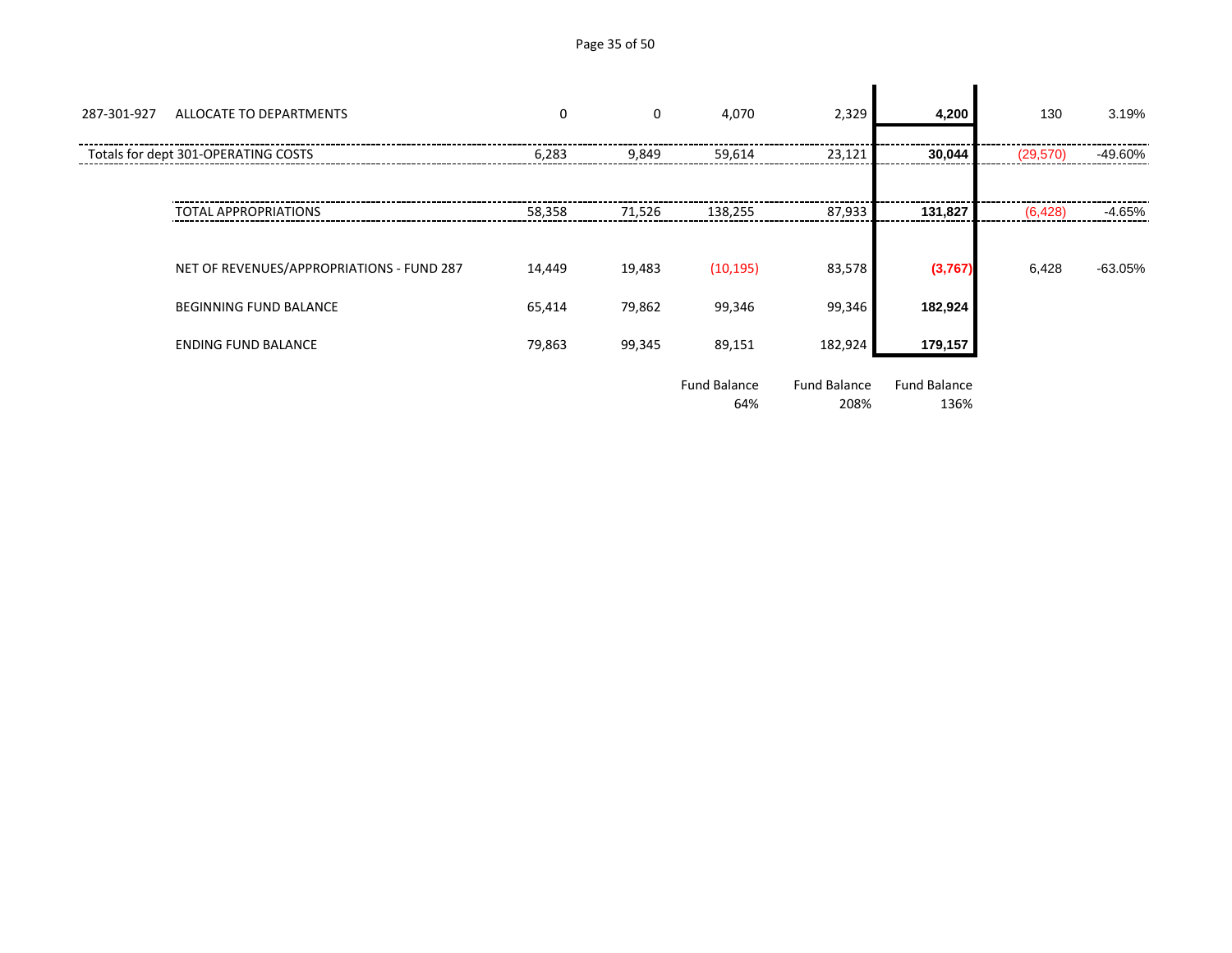#### Page 36 of 50

# **BUDGET REPORT FOR NORTHFIELD TOWNSHIP Fund 369: BUILDING AUTHORITY DEBT FUND 2017-2018 FISCAL YEAR AS OF 1/17/18**

|                                                |                                           | 2014-15         | 2015-16         | 2016-17<br>AMENDED | 2016-17<br><b>ACTIVITY</b> | 2017-18<br><b>REQUESTED</b> | INC/(DEC) FROM<br>2016-17 AMENDED |       |
|------------------------------------------------|-------------------------------------------|-----------------|-----------------|--------------------|----------------------------|-----------------------------|-----------------------------------|-------|
| <b>GL NUMBER</b>                               | <b>DESCRIPTION</b>                        | <b>ACTIVITY</b> | <b>ACTIVITY</b> | <b>BUDGET</b>      | THRU 06/30/17              | <b>BUDGET</b>               | AMT                               | PCT   |
| <b>ESTIMATED REVENUES</b><br>Dept 000          |                                           |                 |                 |                    |                            |                             |                                   |       |
| 369-000-685                                    | FUNDS XFER FOR 3.5 BOND PMT               | 255,662         | 263,466         | 254,087            | 254,086                    | 276,354                     | 22,267                            | 8.76% |
| Totals for dept 000-                           |                                           | 255,662         | 263,466         | 254,087            | 254,086                    | 276,354                     | 22,267                            | 8.76% |
|                                                | TOTAL ESTIMATED REVENUES                  | 255,662         | 263,466         | 254,087            | 254,086                    | 276,354                     | 22,267                            | 8.76% |
| <b>APPROPRIATIONS</b><br>Dept 905-DEBT SERVICE |                                           |                 |                 |                    |                            |                             |                                   |       |
| 369-905-942                                    | 3 M BOND BLDG AUTH                        | 206,854         | 219,518         | 215,297            | 215,297                    | 236,404                     | 21,107                            | 9.80% |
| 369-905-987                                    | <b>INTEREST 3 M BOND</b>                  | 48,809          | 43,948          | 38,790             | 38,789                     | 39,950                      | 1,160                             | 2.99% |
|                                                | Totals for dept 905-DEBT SERVICE          | 255,663         | 263,466         | 254,087            | 254,086                    | 276,354                     | 22,267                            | 8.76% |
|                                                | TOTAL APPROPRIATIONS                      | 255,663         | 263,466         | 254,087            | 254,086                    | 276,354                     | 22,267                            | 8.76% |
|                                                | NET OF REVENUES/APPROPRIATIONS - FUND 369 | (1)             | 0               | 0                  | 0                          | 0                           |                                   |       |
|                                                | <b>BEGINNING FUND BALANCE</b>             |                 | $\mathbf 0$     | 0                  | 0                          | $\mathbf 0$                 |                                   |       |
|                                                | <b>ENDING FUND BALANCE</b>                | (1)             | 0               | 0                  | 0                          | 0                           |                                   |       |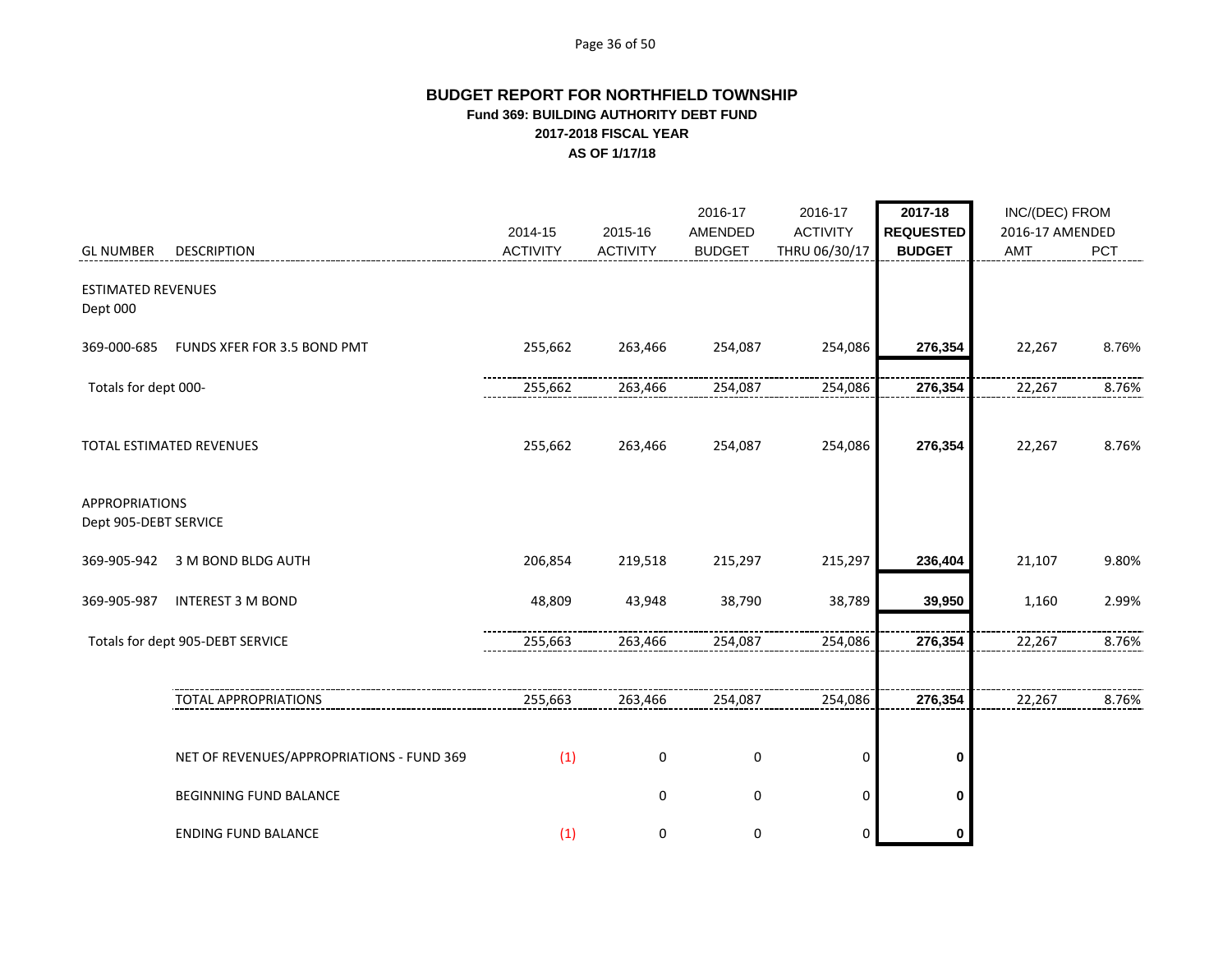#### Page 37 of 50

# **BUDGET REPORT FOR NORTHFIELD TOWNSHIP Fund 370: PSB DEBT FUND 2017-2018 FISCAL YEAR AS OF 1/17/18**

|                                                   |                                   | 2014-15         | 2015-16         | 2016-17<br>AMENDED | 2016-17<br><b>ACTIVITY</b> | 2017-18<br><b>AMENDED</b> | INC/(DEC) FROM<br>2016-17 AMENDED |          |
|---------------------------------------------------|-----------------------------------|-----------------|-----------------|--------------------|----------------------------|---------------------------|-----------------------------------|----------|
| <b>GL NUMBER</b>                                  | <b>DESCRIPTION</b>                | <b>ACTIVITY</b> | <b>ACTIVITY</b> | <b>BUDGET</b>      | THRU 06/30/17              | <b>BUDGET</b>             | AMT                               | PCT      |
| <b>ESTIMATED REVENUES</b><br>Dept 000             |                                   |                 |                 |                    |                            |                           |                                   |          |
| 370-000-402                                       | <b>CURRENT PROPERTY TAX</b>       | 280,808         | 274,942         | 265,135            | 264,677                    | 279,728                   | 14,593                            | 5.50%    |
|                                                   | (Based on 2017 Millage Rates)     |                 |                 |                    |                            |                           |                                   |          |
| 370-000-441                                       | STATE REVENUE SHARING-LCSA        | 0               | 0               | 0                  | 4887.87                    | 4,888                     | 4,888                             | #DIV/0!  |
| 370-000-445                                       | PENALTY & INTEREST ON TAXES       | 440             | 101             | 0                  | 89                         | 100                       | 100                               | #DIV/0!  |
| 370-000-588                                       | <b>CONTRIBUTION OTHER FUND(S)</b> | 134,668         | 113,546         | 134,968            | 99,930                     | 140,000                   | 5,032                             | 3.73%    |
| 370-000-671                                       | REIMBURSEMENT/OTHER INCOME        | 0               | 560             | $\pmb{0}$          | $\mathbf 0$                | 0                         | $\boldsymbol{0}$                  | #DIV/0!  |
| Totals for dept 000-                              |                                   | 415,916         | 389,149         | 400,103            | 369,583                    | 424,716                   | 24,613                            | 6.15%    |
|                                                   | TOTAL ESTIMATED REVENUES          | 415,916         | 389,149         | 400,103            | 369,583                    | 424,716                   | 24,613                            | 6.15%    |
| <b>APPROPRIATIONS</b><br>Dept 301-OPERATING COSTS |                                   |                 |                 |                    |                            |                           |                                   |          |
| 370-301-727                                       | <b>SUPPLIES</b>                   | 1,086           | 925             | 1,200              | 1,057                      | 1,500                     | 300                               | 25.00%   |
| 370-301-816                                       | GROUNDS/CLEANG/JANITORL SERVIC    | 11,400          | 10,190          | 11,500             | 9,942                      | 12,000                    | 500                               | 4.35%    |
| 370-301-818                                       | <b>CONTRACTUAL SERVICES</b>       | 7,363           | 8,867           | 10,200             | 6,728                      | 10,000                    | (200)                             | $-1.96%$ |
| 370-301-850                                       | <b>COMMUNICATION</b>              | 2,890           | 4,162           | 4,860              | 5,814                      | 7,000                     | 2,140                             | 44.03%   |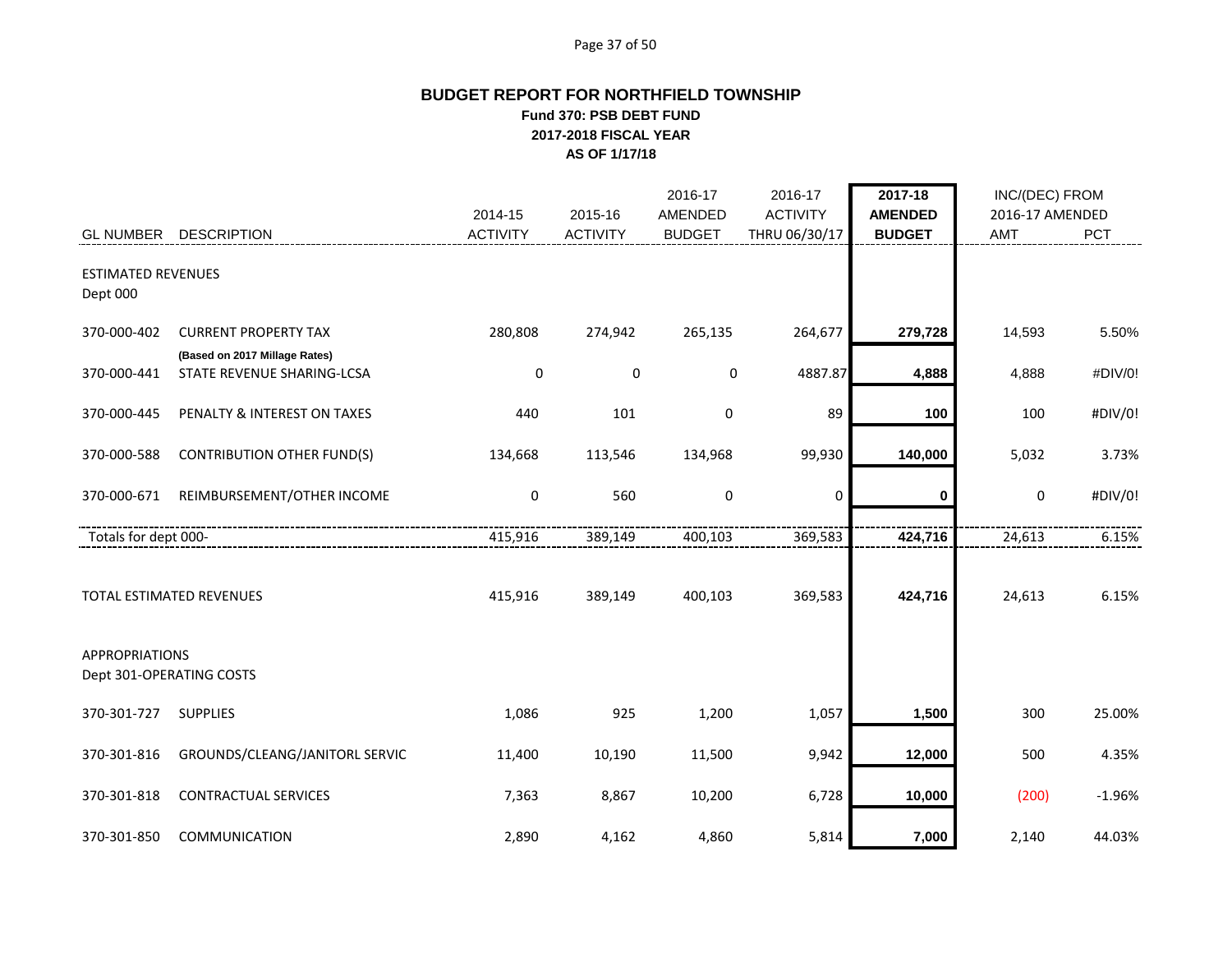Page 38 of 50

| 370-301-910           | <b>INSURANCE &amp; BONDS</b>                            | 6,038       | 7,046       | 7,208                     | 7,462                     | 7,795                     | 587         | 8.14%      |
|-----------------------|---------------------------------------------------------|-------------|-------------|---------------------------|---------------------------|---------------------------|-------------|------------|
| 370-301-920           | <b>UTILITIES</b>                                        | 71,989      | 61,907      | 68,000                    | 63,207                    | 68,000                    | $\pmb{0}$   | 0          |
| 370-301-930           | <b>REPAIRS &amp; MAINTENANCE</b>                        | 72,383      | 26,303      | 30,000                    | 15,176                    | 30,000                    | $\pmb{0}$   | 0          |
| 370-301-938           | <b>CHARGEBACKS - PRIOR TAX YEARS</b>                    | 2,594       | 413         | 2,000                     | 213                       | 2,000                     | $\pmb{0}$   | 0          |
|                       | Totals for dept 301-OPERATING COSTS                     | 175,743     | 119,813     | 134,968                   | 109,600                   | 138,295                   | 3,327       | 2.47%      |
| Dept 905-DEBT SERVICE |                                                         |             |             |                           |                           |                           |             |            |
| 370-905-942           | 3 M BOND BLDG AUTH                                      | $\mathbf 0$ | $\Omega$    | 0                         | 0                         | 0                         | $\mathbf 0$ | #DIV/0!    |
| 370-905-943           | 500K CAPITAL IMP                                        | $\mathbf 0$ | $\mathbf 0$ | $\mathbf 0$               | $\pmb{0}$                 | 0                         | $\mathbf 0$ | #DIV/0!    |
| 370-905-945           | 2.415 M PSB BOND                                        | 235,000     | 235,000     | 230,000                   | 230,000                   | 250,000                   | 20,000      | 8.70%      |
| 370-905-987           | (Final Payment April, 2022)<br><b>INTEREST 3 M BOND</b> | $\mathbf 0$ | (14)        | $\mathbf 0$               | $\pmb{0}$                 | 0                         | $\pmb{0}$   | #DIV/0!    |
| 370-905-992           | <b>INTEREST 500K BOND</b>                               | 0           | $\mathbf 0$ | $\mathbf 0$               | 0                         | $\bf{0}$                  | $\pmb{0}$   | #DIV/0!    |
| 370-905-994           | INTEREST 2.415 BOND PSB                                 | 46,178      | 40,640      | 35,164                    | 35,164                    | 29,728                    | (5,436)     | $-15.46%$  |
|                       | (Final Payment April, 2022)                             |             |             |                           |                           |                           |             |            |
|                       | Totals for dept 905-DEBT SERVICE                        | 281,178     | 275,626     | 265,164                   | 265,164                   | 279,728                   | 14,564      | 5.49%      |
|                       | <b>TOTAL APPROPRIATIONS</b>                             | 456,921     | 395,439     | 400,132                   | 374,764                   | 418,023                   | 17,891      | 4.47%      |
|                       |                                                         |             |             |                           |                           |                           |             |            |
|                       | NET OF REVENUES/APPROPRIATIONS - FUND                   | (41,005)    | (6, 290)    | (29)                      | (5, 181)                  | 6,693                     | 6,722       | -23179.31% |
|                       | BEGINNING FUND BALANCE                                  | 54,215      | 13,210      | 6,922                     | 6,922                     | 1,741                     |             |            |
|                       | <b>ENDING FUND BALANCE</b>                              | 13,210      | 6,920       | 6,893                     | 1,741                     | 8,434                     |             |            |
|                       |                                                         |             |             | <b>Fund Balance</b><br>2% | <b>Fund Balance</b><br>0% | <b>Fund Balance</b><br>2% |             |            |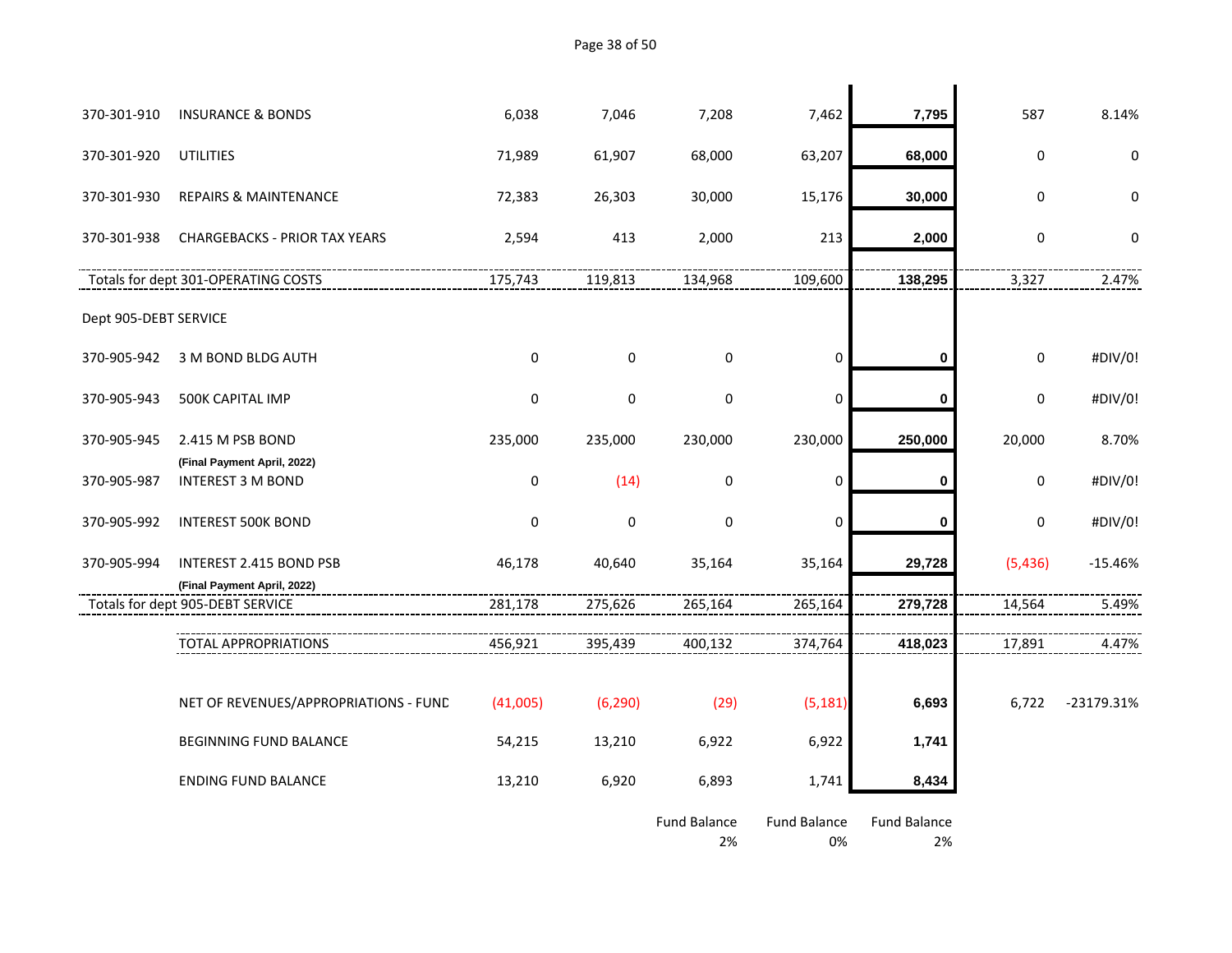#### Page 39 of 50

# **BUDGET REPORT FOR NORTHFIELD TOWNSHIP Fund 571: WWTP FUND 2017-2018 FISCAL YEAR AS OF 1/17/18**

|                                       |                                         | 2014-15         | 2015-16         | 2016-17<br>AMENDED | 2016-17<br><b>ACTIVITY</b> | 2017-18<br><b>REQUESTED</b> | INC/(DEC) FROM<br>2016-17 AMENDED |             |
|---------------------------------------|-----------------------------------------|-----------------|-----------------|--------------------|----------------------------|-----------------------------|-----------------------------------|-------------|
| <b>GL NUMBER</b>                      | <b>DESCRIPTION</b>                      | <b>ACTIVITY</b> | <b>ACTIVITY</b> | <b>BUDGET</b>      | THRU 6/30/17               | <b>BUDGET</b>               | AMT                               | PCT         |
| <b>ESTIMATED REVENUES</b><br>Dept 000 |                                         |                 |                 |                    |                            |                             |                                   |             |
| 571-000-445                           | PENALTY & INTEREST ON TAXES             | 10              | 15              | 0                  | 5                          | 0                           | $\mathbf 0$                       | #DIV/0!     |
| 571-000-500                           | <b>TAP-IN FEES</b>                      | 7,100           | 25,560          | 0                  | 28,400                     | 19,046                      | 19,046                            | #DIV/0!     |
| 571-000-651                           | <b>USAGE FEES</b>                       | 1,347,408       | 1,345,564       | 1,365,000          | 1,356,181                  | 1,365,000                   | $\pmb{0}$                         | 0           |
| 571-000-665                           | <b>INTEREST INCOME</b>                  | 2,474           | 3,046           | 1,500              | 1,473                      | 1,500                       | $\mathbf 0$                       | $\mathbf 0$ |
| 571-000-671                           | REIMBURSEMENT/OTHER INCOME              | 5,024           | 9,387           | 1,800              | 5,584                      | 1,800                       | $\pmb{0}$                         | 0           |
| 571-000-672                           | <b>SAD INTEREST</b><br>(Lake Point SAD) | 73              | 64              | 55                 | 55                         | 45                          | (10)                              | $-18.18%$   |
| 571-000-673                           | SALE OF FIXED ASSETS                    | $\pmb{0}$       | $\pmb{0}$       | $\mathbf 0$        |                            | 2565                        | 2,565                             | #DIV/0!     |
| 571-000-690                           | UNREALIZED GAIN/LOSS                    | 3,008           | 1,063           | $\mathbf 0$        | $\mathbf 0$                | 0                           | $\mathbf 0$                       | #DIV/0!     |
| Totals for dept 000-                  |                                         | 1,365,097       | 1,384,699       | 1,368,355          | 1,391,698                  | 1,389,956                   | 21,601                            | 1.58%       |
| Dept 336-CONTRIBUTIONS                |                                         |                 |                 |                    |                            |                             |                                   |             |
| 571-336-588                           | <b>CONTRIBUTION OTHER FUND(S)</b>       | 15,000          | $\mathbf 0$     | $\mathbf 0$        | $\mathbf 0$                | 0                           | $\mathbf 0$                       | #DIV/0!     |
|                                       | Totals for dept 336-CONTRIBUTIONS       | 15,000          | 0               | 0                  | $\mathbf 0$                | $\mathbf 0$                 | 0                                 | #DIV/0!     |
|                                       | TOTAL ESTIMATED REVENUES                | 1,380,097       | 1,384,699       | 1,368,355          | 1,391,698                  | 1,389,956                   | 21,601                            | 1.58%       |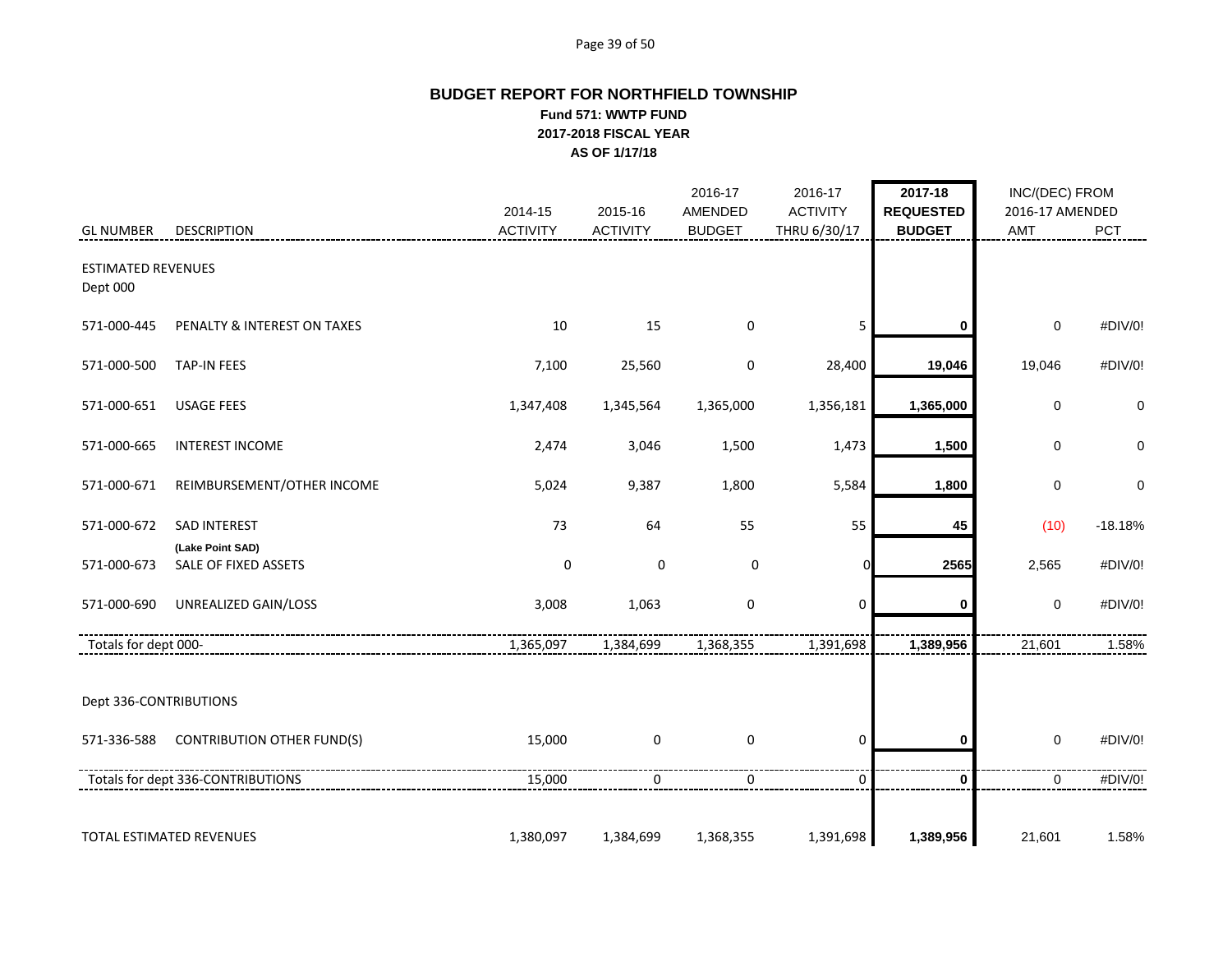| <b>APPROPRIATIONS</b> |                                                                                         |         |             |         |             |         |             |           |
|-----------------------|-----------------------------------------------------------------------------------------|---------|-------------|---------|-------------|---------|-------------|-----------|
| Dept 226-PERSONNEL    |                                                                                         |         |             |         |             |         |             |           |
| 571-226-701           | SALARIES                                                                                | 65,310  | 65,500      | 65,500  | 75,252      | 64,890  | (610)       | $-0.93%$  |
|                       | 3% increase for new department head                                                     |         |             |         |             |         |             |           |
| 571-226-702           | SALARIES                                                                                | 184,858 | 197,156     | 199,624 | 201,353     | 197,501 | (2, 123)    | $-1.06%$  |
|                       | 3% increase for employees in new positions, decreased due to promotion of new dept head |         |             |         |             |         |             |           |
| 571-226-711           | SALARIES-OVERTIME                                                                       | 11,684  | 2,308       | 18,000  | 5,579       | 18,540  | 540         | 3.00%     |
|                       | 3% increase                                                                             |         |             |         |             |         |             |           |
| 571-226-715           | <b>SOCIAL SECURITY</b>                                                                  | 20,032  | 20,279      | 21,660  | 21,445      | 22,310  | 650         | 3.00%     |
|                       | 3% increase                                                                             |         |             |         |             |         |             |           |
| 571-226-716           | <b>HOSPITALIZATION</b>                                                                  | 99,421  | 98,532      | 108,900 | 97,287      | 100,055 | (8, 845)    | $-8.12%$  |
|                       | (\$6,101.01 x 5 Mths plus (\$6,101.01 x 1.10) x 7 Mths plus \$22,570 HSA Contribution)  |         |             |         |             |         |             |           |
| 571-226-717           | LIFE/DISB. INSURANCE                                                                    | 3,021   | 3,021       | 3,175   | 2,929       | 3,447   | 272         | 8.57%     |
|                       | (\$287.24 x 12 Mths)                                                                    |         |             |         |             |         |             |           |
| 571-226-718           | PENSION                                                                                 | 23,815  | 24,684      | 25,417  | 25,199      | 28,093  | 2,676       | 10.53%    |
|                       | 3% increase                                                                             |         |             |         |             |         |             |           |
| 571-226-720           | <b>BANKED PTO</b>                                                                       | 12,359  | 647         | 0       | 14,441      | 0       | 0           | #DIV/0!   |
| 571-226-731           | <b>WORKERS COMP INSURANCE</b>                                                           | 4,312   | 4,640       | 6,750   | 5,899       | 6,616   | (134)       | $-1.99%$  |
|                       | <b>From Invoice</b>                                                                     |         |             |         |             |         |             |           |
| 571-226-957           | <b>TRAINING &amp; DEVELOPMENT</b>                                                       | 2,070   | 670         | 3,500   | 630         | 3,500   | 0           | 0         |
|                       | Totals for dept 226-PERSONNEL                                                           | 426,882 | 417,437     | 452,526 | 450,013     | 444,952 | (7, 574)    | $-1.67%$  |
|                       |                                                                                         |         |             |         |             |         |             |           |
|                       | Dept 270-LEGAL/PROFESSIONAL                                                             |         |             |         |             |         |             |           |
| 571-270-722           | <b>CONTROLLER</b>                                                                       | 13,620  | 19,621      | 20,170  | 18,448      | 17,633  | (2,537)     | $-12.58%$ |
|                       | (35% of Total Cost)                                                                     |         |             |         |             |         |             |           |
| 571-270-802           | <b>AUDIT FEES</b>                                                                       | 6,480   | 6,300       | 6,300   | 6,300       | 6,300   | $\mathbf 0$ | 0         |
|                       | (35% of Total Cost)                                                                     |         |             |         |             |         |             |           |
| 571-270-803           | LEGAL                                                                                   | 0       | $\mathbf 0$ | 500     | $\mathbf 0$ | 500     | $\mathbf 0$ | 0         |
| 571-270-806           | <b>ENGINEER</b>                                                                         | 29,127  | 44,134      | 30,000  | 24,324      | 30,000  | 0           | $\Omega$  |
|                       | Totals for dept 270-LEGAL/PROFESSIONAL                                                  | 49,227  | 70,055      | 56,970  | 49,072      | 54,433  | (2,537)     | $-4.45%$  |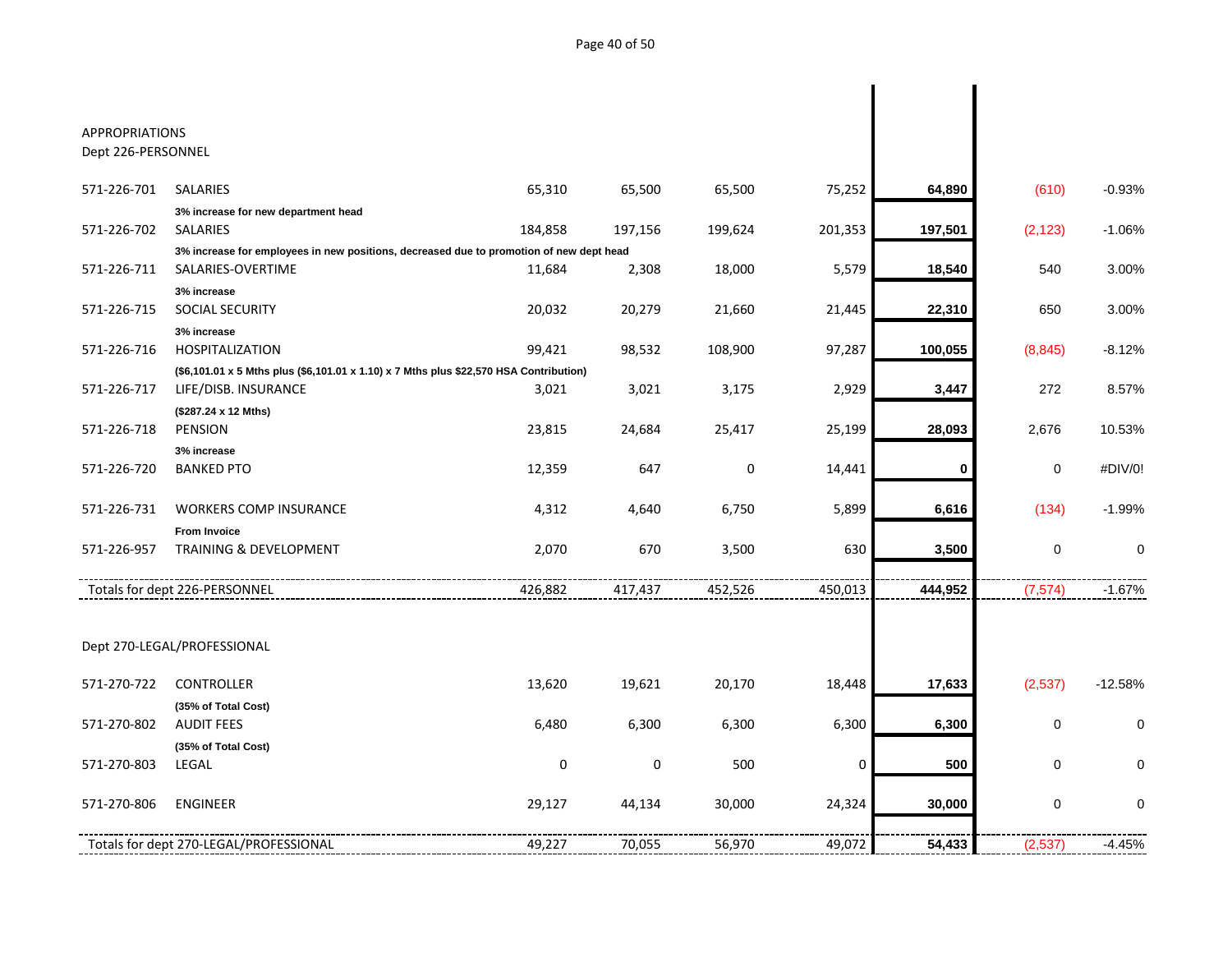| Dept 301-OPERATING COSTS |                                     |             |         |         |             |         |             |             |
|--------------------------|-------------------------------------|-------------|---------|---------|-------------|---------|-------------|-------------|
| 571-301-727              | <b>SUPPLIES</b>                     | 1,444       | 1,988   | 2,500   | 1,563       | 2,500   | $\pmb{0}$   | $\Omega$    |
| 571-301-740              | <b>OPERATING SUPPLIES</b>           | 41,118      | 45,465  | 55,000  | 49,132      | 55,000  | $\pmb{0}$   | $\mathbf 0$ |
| 571-301-741              | UNIFORMS/GEAR & ALLOWANCE           | 2,771       | 1,178   | 2,500   | 2,413       | 3,000   | 500         | 20.00%      |
| 571-301-807              | MEMBERSHIP DUES                     | 590         | 620     | 1,000   | 0           | 1,000   | 0           | $\mathbf 0$ |
| 571-301-817              | LAB & TESTING                       | 8,613       | 4,630   | 7,000   | 3,874       | 7,000   | 0           | 0           |
| 571-301-819              | <b>COLLECTION SYS ANNUAL MAINT</b>  | 45,319      | 32,556  | 55,000  | 42,160      | 55,000  | $\mathbf 0$ | $\mathbf 0$ |
| 571-301-825              | SEWER ADMINISTRATION FEES           | 35,000      | 37,500  | 37,500  | 37,500      | 37,500  | $\mathbf 0$ | $\mathbf 0$ |
| 571-301-850              | COMMUNICATION                       | 4,217       | 5,701   | 6,000   | 4,946       | 6,000   | $\mathbf 0$ | $\mathbf 0$ |
| 571-301-851              | POSTAGE                             | 3,501       | 2,442   | 2,500   | 3,570       | 3,000   | 500         | 20.00%      |
| 571-301-900              | PRINTING & PUBLICATIONS             | $\mathbf 0$ | 19      | 200     | 15          | 200     | 0           | $\mathbf 0$ |
| 571-301-910              | <b>INSURANCE &amp; BONDS</b>        | 17,016      | 21,112  | 21,598  | 24,272      | 25,350  | 3,752       | 17.37%      |
| 571-301-920              | <b>UTILITIES</b>                    | 103,261     | 93,616  | 100,000 | 118,764     | 100,000 | 0           | 0           |
| 571-301-930              | <b>REPAIRS &amp; MAINTENANCE</b>    | 89,031      | 45,288  | 110,000 | 72,567      | 110,000 | 0           | 0           |
| 571-301-940              | RENTAL EQUIPMENT                    | 832         | 828     | 750     | 1,247       | 1,000   | 250         | 33.33%      |
| 571-301-950              | <b>LAND LEASING</b>                 | 258         | 258     | 260     | $\mathbf 0$ | 260     | 0           | $\mathbf 0$ |
| 571-301-968              | <b>DEPRECIATION EXPENSE</b>         | 241,242     | 255,587 | 255,461 | 256,704     | 245,652 | (9,809)     | $-3.84%$    |
|                          | Totals for dept 301-OPERATING COSTS | 594,213     | 548,788 | 657,269 | 618,727     | 652,462 | (4,807)     | $-0.73%$    |
|                          |                                     |             |         |         |             |         |             |             |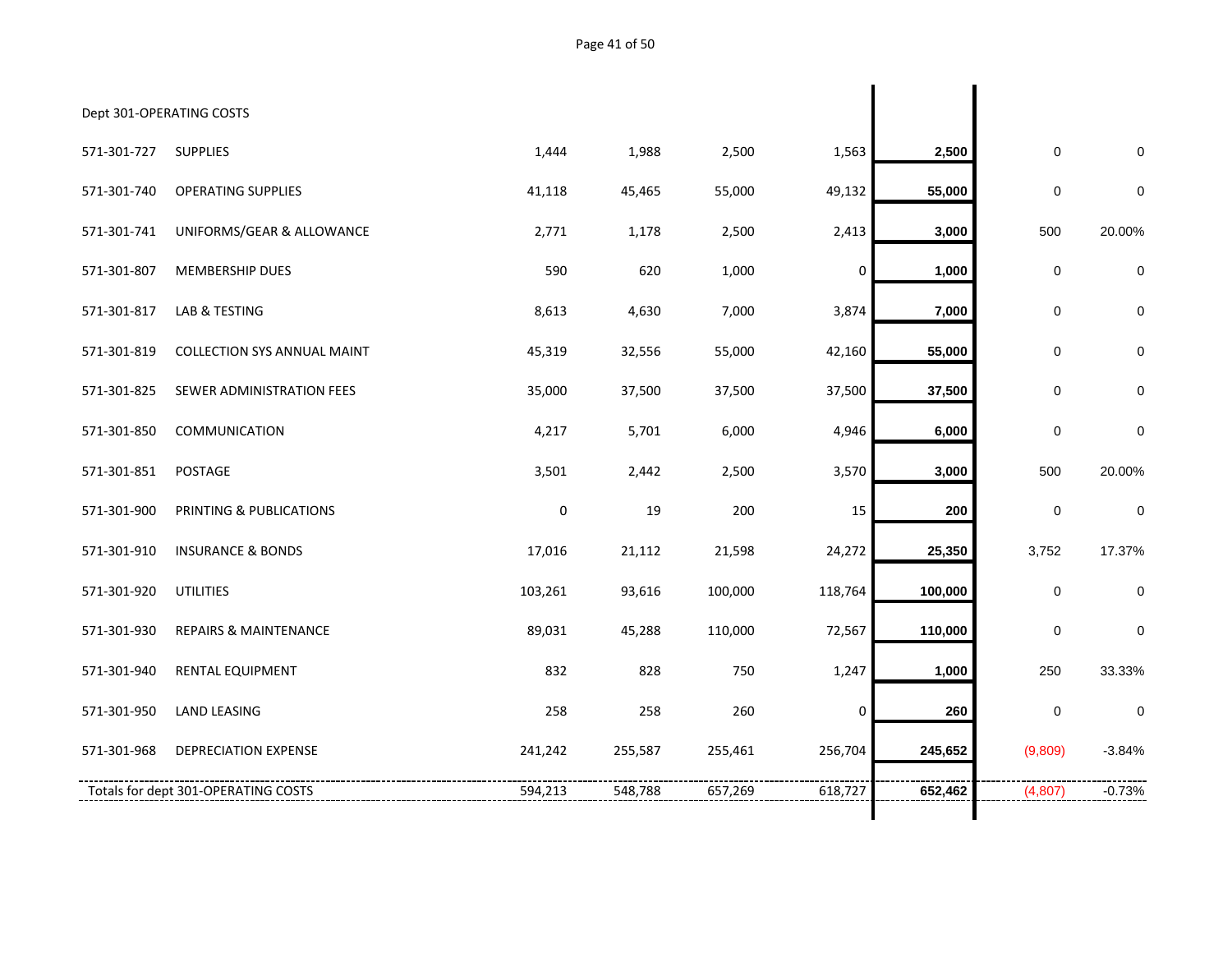Dept 333-TRANSPORTATION 571-333-860 FUEL & MILEAGE 6,555 4,768 7,000 4,022 **7,000** 0 0 571-333-930 REPAIRS & MAINTENANCE 36 431 1,500 199 **1,500** 0 0 Totals for dept 333-TRANSPORTATION 6,591 5,199 8,500 4,221 **8,500** 0 0 Dept 528-O & M - BOND & INTEREST 571-528-954 AGENT FEES 648 648 700 648 **700** 0 0 571-528-989 INTEREST 1992 BOND 15,339 13,939 12,240 12,239 **10,520** (1,720) -14.05% 571-528-995 DEBT SERVICE - INTEREST 38,628 24,758 10,370 9,805 **0** (10,370) -100.00% **No interest due** Totals for dept 528-O & M - BOND & INTEREST 54,615 39,345 23,310 22,692 **11,220** (12,090) -51.87% Dept 900-CAPITAL OUTLAY 571-900-970 EQUIPMENT 0 0 90,000 59,654 **110,000** 20,000 22.22% 571-900-972 COMPUTER 1,505 0 0 0 **0** 0 #DIV/0! Totals for dept 900-CAPITAL OUTLAY 1,505 90,000 59,654 **110,000** 20,000 22.22% TOTAL APPROPRIATIONS 1,133,033 1,080,824 1,288,575 1,204,379 1,281,567 7,008) -0.54% NET OF REVENUES/APPROPRIATIONS - FUND 571 247,064 303,875 79,780 187,319 **108,389** 28,609 35.86% BEGINNING FUND BALANCE 6,001,763 6,248,829 6,552,702 6,552,702 **6,740,021** ENDING FUND BALANCE 6,248,827 6,552,704 6,632,482 6,740,021 **6,848,410** Fund Balance Fund Balance Fund Balance

515% 560% 534%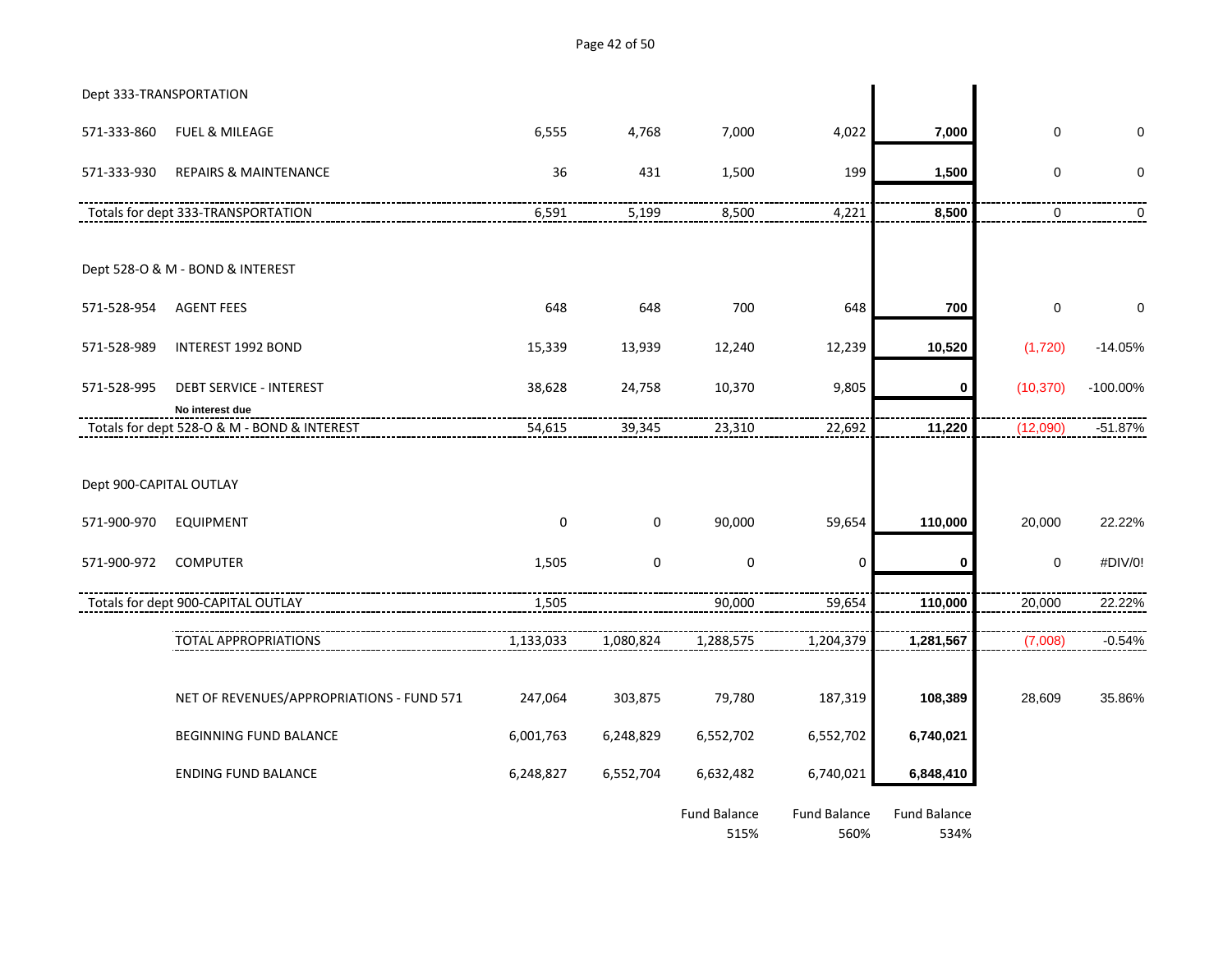# Page 43 of 50

# **BUDGET REPORT FOR NORTHFIELD TOWNSHIP Fund 815: 7 MILE SEWER FUND 2017-2018 FISCAL YEAR AS OF 1/17/18**

|                                       |                                     | 2014-15         | 2015-16         | 2016-17<br>AMENDED | 2016-17<br><b>ACTIVITY</b> | 2017-18<br><b>REQUESTED</b> | INC/(DEC) FROM<br>2016-17 AMENDED |             |
|---------------------------------------|-------------------------------------|-----------------|-----------------|--------------------|----------------------------|-----------------------------|-----------------------------------|-------------|
| <b>GL NUMBER</b>                      | <b>DESCRIPTION</b>                  | <b>ACTIVITY</b> | <b>ACTIVITY</b> | <b>BUDGET</b>      | THRU 6/30/17               | <b>BUDGET</b>               | AMT                               | PCT         |
| <b>ESTIMATED REVENUES</b><br>Dept 000 |                                     |                 |                 |                    |                            |                             |                                   |             |
| 815-000-665                           | <b>INTEREST INCOME</b>              | 575             | 387             | 150                | 98                         | 150                         | 0                                 | $\mathbf 0$ |
| 815-000-672                           | SAD INTEREST                        | 10,220          | 9,258           | 7,950              | 7,255                      | 6,218                       | (1, 732)                          | $-21.79%$   |
| 815-000-690                           | UNREALIZED GAIN/LOSS                | 376             | 138             | $\pmb{0}$          | 0                          | 0                           | 0                                 | #DIV/0!     |
| Totals for dept 000-                  |                                     | 11,171          | 9,783           | 8,100              | 7,353                      | 6,368                       | (1, 732)                          | $-21.38%$   |
|                                       | TOTAL ESTIMATED REVENUES            | 11,171          | 9,783           | 8,100              | 7,353                      | 6,368                       | (1, 732)                          | $-21.38%$   |
| <b>APPROPRIATIONS</b>                 | Dept 301-OPERATING COSTS            |                 |                 |                    |                            |                             |                                   |             |
| 815-301-968                           | <b>DEPRECIATION EXPENSE</b>         | 17,519          | 17,519          | 17,519             | 17,519                     | 17,519                      | $\mathbf 0$                       | $\Omega$    |
|                                       | Totals for dept 301-OPERATING COSTS | 17,519          | 17,519          | 17,519             | 17,519                     | 17,519                      | 0                                 | 0           |
| Dept 905-DEBT SERVICE                 |                                     |                 |                 |                    |                            |                             |                                   |             |
| 815-905-995                           | <b>DEBT SERVICE - INTEREST</b>      | 9,001           | 8,102           | 7,153              | 7,153                      | 6,220                       | (933)                             | $-13.04%$   |
|                                       | Totals for dept 905-DEBT SERVICE    | 9,001           | 8,102           | 7,153              | 7,153                      | 6,220                       | (933)                             | $-13.04%$   |
|                                       | <b>TOTAL APPROPRIATIONS</b>         | 26,520          | 25,621          | 24,672             | 24,672                     | 23,739                      | (933)                             | $-3.78%$    |
|                                       |                                     |                 |                 |                    |                            |                             |                                   |             |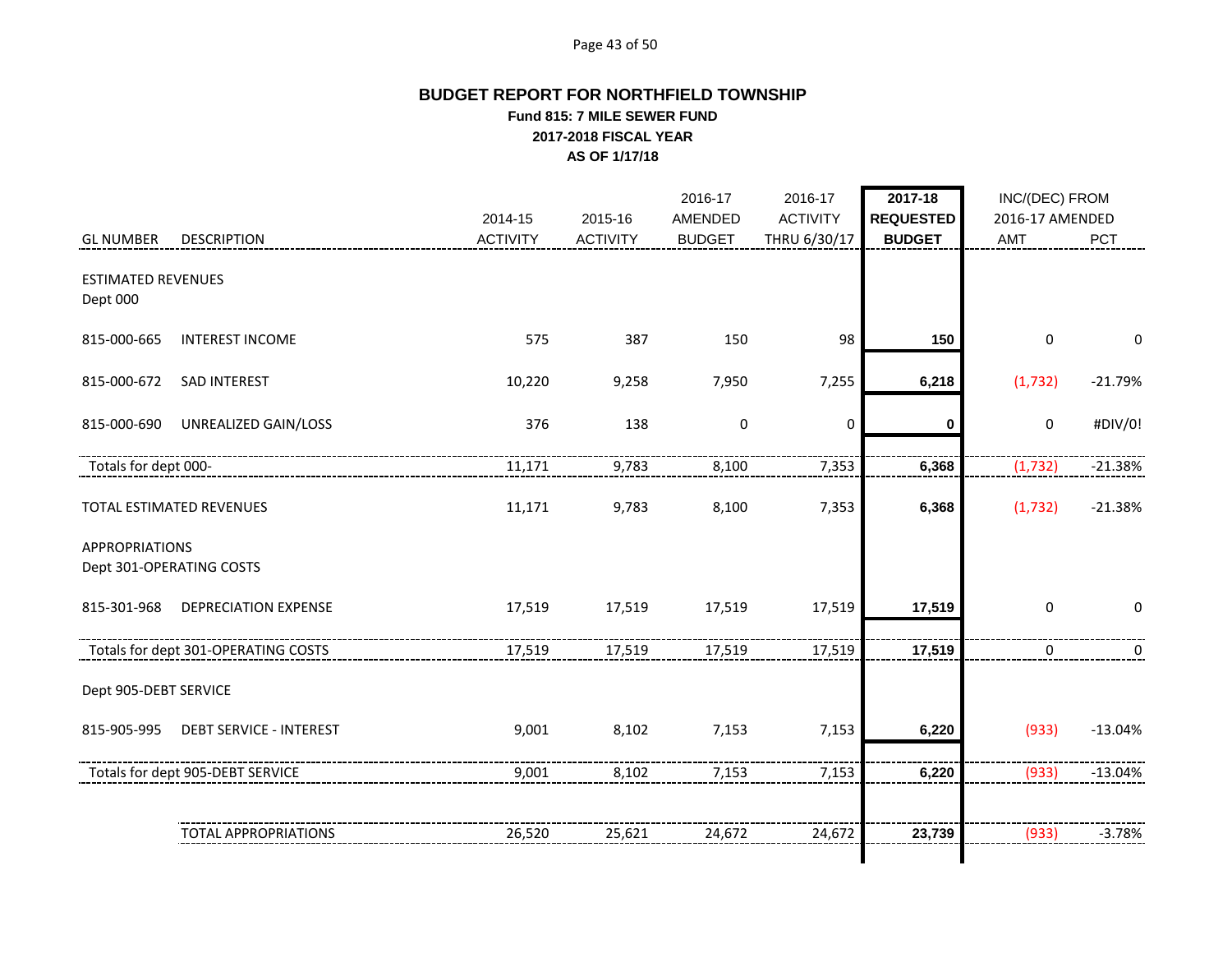| NET OF REVENUES/APPROPRIATIONS - FUNE | (15, 349) | (15, 838) | (16, 572)           | (17, 319)           | (17, 371)           | (799) | 4.82% |
|---------------------------------------|-----------|-----------|---------------------|---------------------|---------------------|-------|-------|
| <b>BEGINNING FUND BALANCE</b>         | 613,438   | 597,827   | 581,988             | 581,988             | 564,669             |       |       |
| <b>FUND BALANCE ADJUSTMENTS</b>       | (263)     | 0         | 0                   |                     | $\mathbf 0$         |       |       |
| <b>ENDING FUND BALANCE</b>            | 597,826   | 581,989   | 565,416             | 564,669             | 547,298             |       |       |
|                                       |           |           | <b>Fund Balance</b> | <b>Fund Balance</b> | <b>Fund Balance</b> |       |       |

| טטושוטכ | i unu bulunce | i unu bulunce |
|---------|---------------|---------------|
| 2292%   | 2289%         | 2305%         |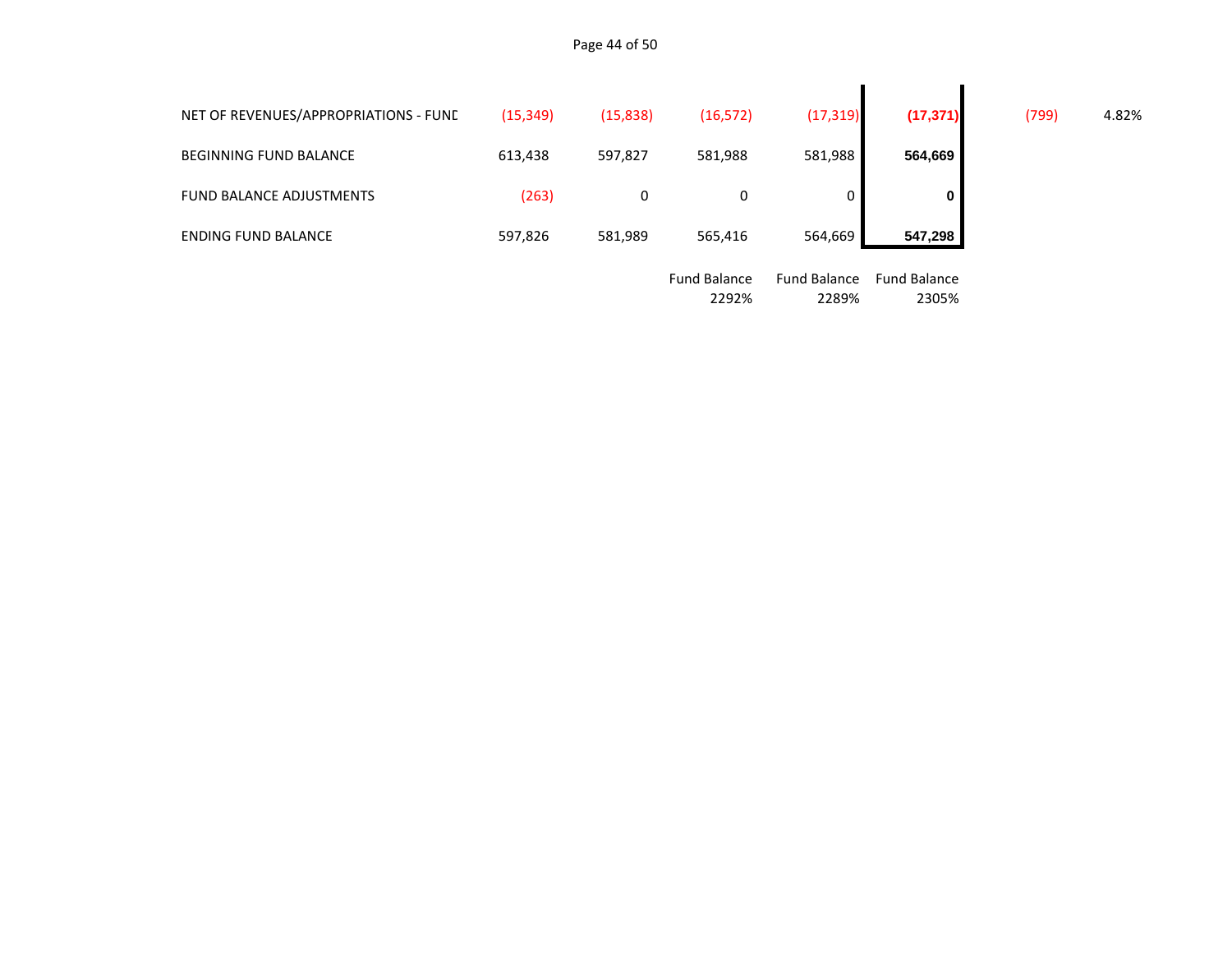## Page 45 of 50

# **BUDGET REPORT FOR NORTHFIELD TOWNSHIP Fund 890: NORTH TERRITORIAL SEWER FUND 2017-2018 FISCAL YEAR AS OF 1/17/18**

|                                       |                                     | 2014-15         | 2015-16         | 2016-17<br>AMENDED | 2016-17<br><b>ACTIVITY</b> | 2017-18<br><b>REQUESTED</b> | INC/(DEC) FROM<br>2016-17 AMENDED |             |
|---------------------------------------|-------------------------------------|-----------------|-----------------|--------------------|----------------------------|-----------------------------|-----------------------------------|-------------|
| <b>GL NUMBER</b>                      | <b>DESCRIPTION</b>                  | <b>ACTIVITY</b> | <b>ACTIVITY</b> | <b>BUDGET</b>      | THRU 6/30/17               | <b>BUDGET</b>               | AMT                               | PCT         |
| <b>ESTIMATED REVENUES</b><br>Dept 000 |                                     |                 |                 |                    |                            |                             |                                   |             |
| 890-000-665                           | <b>INTEREST INCOME</b>              | 2,832           | 1,898           | 750                | 917                        | 750                         | $\mathbf 0$                       | $\mathbf 0$ |
| 890-000-672                           | <b>SAD INTEREST</b>                 | 49,261          | 38,781          | 27,897             | 27,259                     | 17,902                      | (9,995)                           | $-35.83%$   |
| 890-000-690                           | UNREALIZED GAIN/LOSS                | 1,868           | 664             | $\pmb{0}$          | 0                          | 0                           | $\mathbf 0$                       | #DIV/0!     |
| Totals for dept 000-                  |                                     | 53,961          | 41,343          | 28,647             | 28,176                     | 18,652                      | (9,995)                           | -34.89%     |
|                                       | TOTAL ESTIMATED REVENUES            | 53,961          | 41,343          | 28,647             | 28,176                     | 18,652                      | (9,995)                           | $-34.89%$   |
| <b>APPROPRIATIONS</b>                 | Dept 301-OPERATING COSTS            |                 |                 |                    |                            |                             |                                   |             |
| 890-301-968                           | <b>DEPRECIATION EXPENSE</b>         | 74,187          | 74,187          | 74,187             | 74,187                     | 74,187                      | $\mathbf 0$                       | $\mathbf 0$ |
|                                       | Totals for dept 301-OPERATING COSTS | 74,187          | 74,187          | 74,187             | 74,187                     | 74,187                      | 0                                 | 0           |
| Dept 905-DEBT SERVICE                 |                                     |                 |                 |                    |                            |                             |                                   |             |
| 890-905-954                           | <b>AGENT FEES</b>                   | 414             | 414             | 450                | 414                        | 63                          | (387)                             | $-85.92%$   |
| 890-905-998                           | <b>INTEREST NT BOND</b>             | 24,697          | 15,829          | 6,630              | 7,195                      | 0                           | (6,630)                           | $-100.00\%$ |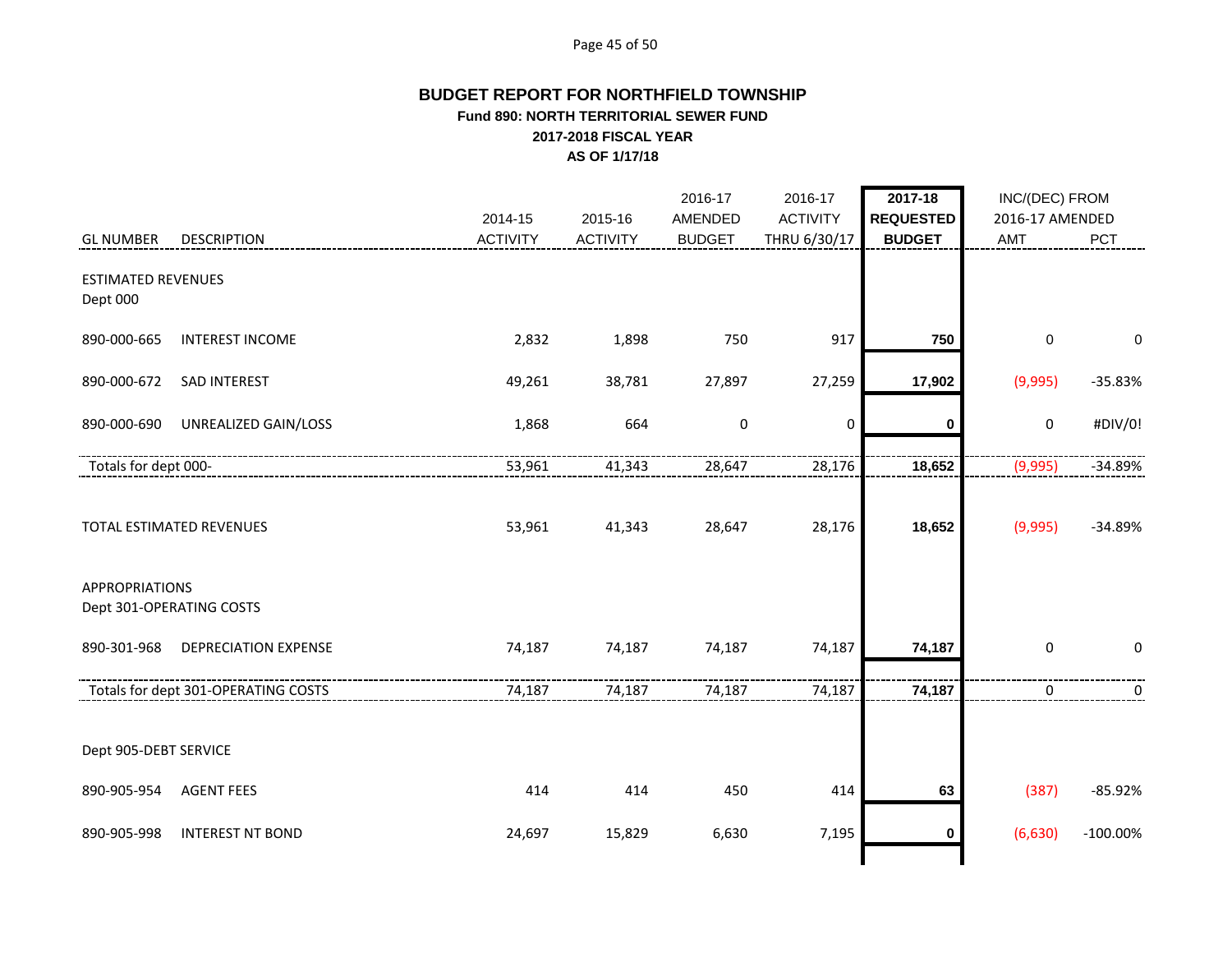Page 46 of 50

| Totals for dept 905-DEBT SERVICE      | 25,111    | 16,243    | 7,080                        | 7,609                        | 63                           | (7,017) | -99.10% |
|---------------------------------------|-----------|-----------|------------------------------|------------------------------|------------------------------|---------|---------|
| TOTAL APPROPRIATIONS                  | 99,298    | 90,430    | 81,267                       | 81,796                       | 74,250                       | (7,017) | -8.63%  |
| NET OF REVENUES/APPROPRIATIONS - FUNE | (45, 337) | (49,087)  | (52, 620)                    | (53, 621)                    | (55, 598)                    | (2,978) | 5.66%   |
| <b>BEGINNING FUND BALANCE</b>         | 3,027,474 | 2,980,847 | 2,931,759                    | 2,931,759                    | 2,878,138                    |         |         |
| <b>FUND BALANCE ADJUSTMENTS</b>       | (1,290)   | 0         | 0                            |                              | 0                            |         |         |
| <b>ENDING FUND BALANCE</b>            | 2,980,847 | 2,931,760 | 2,879,139                    | 2,878,138                    | 2,822,540                    |         |         |
|                                       |           |           | <b>Fund Balance</b><br>3543% | <b>Fund Balance</b><br>3519% | <b>Fund Balance</b><br>3801% |         |         |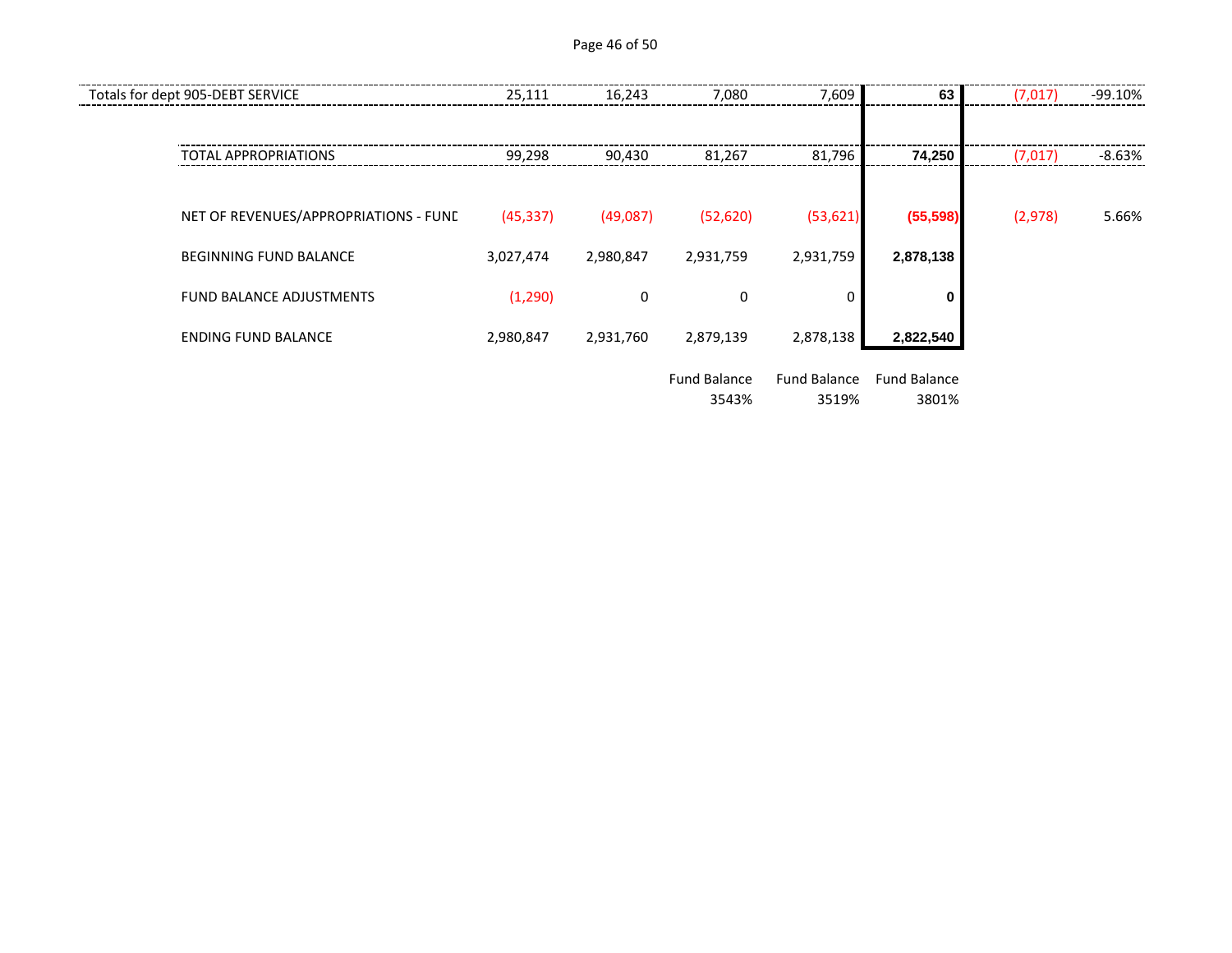# Page 47 of 50

# **BUDGET REPORT FOR NORTHFIELD TOWNSHIP Fund 825: W.L. SEWER FUND 2017-2018 FISCAL YEAR AS OF 1/17/18**

|                                       |                                     | 2014-15          | 2015-16          | 2016-17<br>AMENDED | 2016-17<br><b>ACTIVITY</b> | 2017-18<br><b>REQUESTED</b> | INC/(DEC) FROM<br>2016-17 AMENDED |             |
|---------------------------------------|-------------------------------------|------------------|------------------|--------------------|----------------------------|-----------------------------|-----------------------------------|-------------|
| <b>GL NUMBER</b>                      | <b>DESCRIPTION</b>                  | <b>ACTIVITY</b>  | <b>ACTIVITY</b>  | <b>BUDGET</b>      | THRU 6/30/17               | <b>BUDGET</b>               | AMT                               | PCT         |
| <b>ESTIMATED REVENUES</b><br>Dept 000 |                                     |                  |                  |                    |                            |                             |                                   |             |
| 825-000-445                           | PENALTY & INTEREST ON TAXES         | $\mathbf 0$      | 15               | 0                  | 56                         | 0                           | 0                                 | #DIV/0!     |
| 825-000-668                           | <b>BOND PROCEEDS</b>                | $\mathbf 0$      | 800,000          | 0                  | 0                          | 0                           | 0                                 | #DIV/0!     |
| 825-000-672                           | SAD INTEREST                        | $\pmb{0}$        | $\pmb{0}$        | 38,000             | 38,000                     | 36,000                      | (2,000)                           | $-5.26%$    |
| Totals for dept 000-                  |                                     | $\mathbf 0$      | 800,015          | 38,000             | 38,056                     | 36,000                      | (2,000)                           | $-5.26%$    |
| <b>APPROPRIATIONS</b>                 | TOTAL ESTIMATED REVENUES            | $\mathbf 0$      | 800,015          | 38,000             | 38,056                     | 36,000                      | (2,000)                           | $-5.26%$    |
|                                       | Dept 301-OPERATING COSTS            |                  |                  |                    |                            |                             |                                   |             |
| 825-301-968                           | <b>DEPRECIATION EXPENSE</b>         | $\mathbf 0$      | $\pmb{0}$        | 12,000             | 12,000                     | 12,000                      | $\mathbf 0$                       | $\mathbf 0$ |
|                                       | Totals for dept 301-OPERATING COSTS | $\boldsymbol{0}$ | 0                | 12,000             | 12,000                     | 12,000                      | 0                                 | 0           |
| Dept 905-DEBT SERVICE                 |                                     |                  |                  |                    |                            |                             |                                   |             |
| 825-905-906                           | <b>BOND ISSUANCE COST</b>           | $\mathbf 0$      | 46,842           | 0                  | $\mathbf 0$                | 0                           | 0                                 | #DIV/0!     |
| 825-905-954                           | <b>AGENT FEES</b>                   | $\mathbf 0$      | $\boldsymbol{0}$ | 500                | 500                        | 500                         | 0                                 | 0           |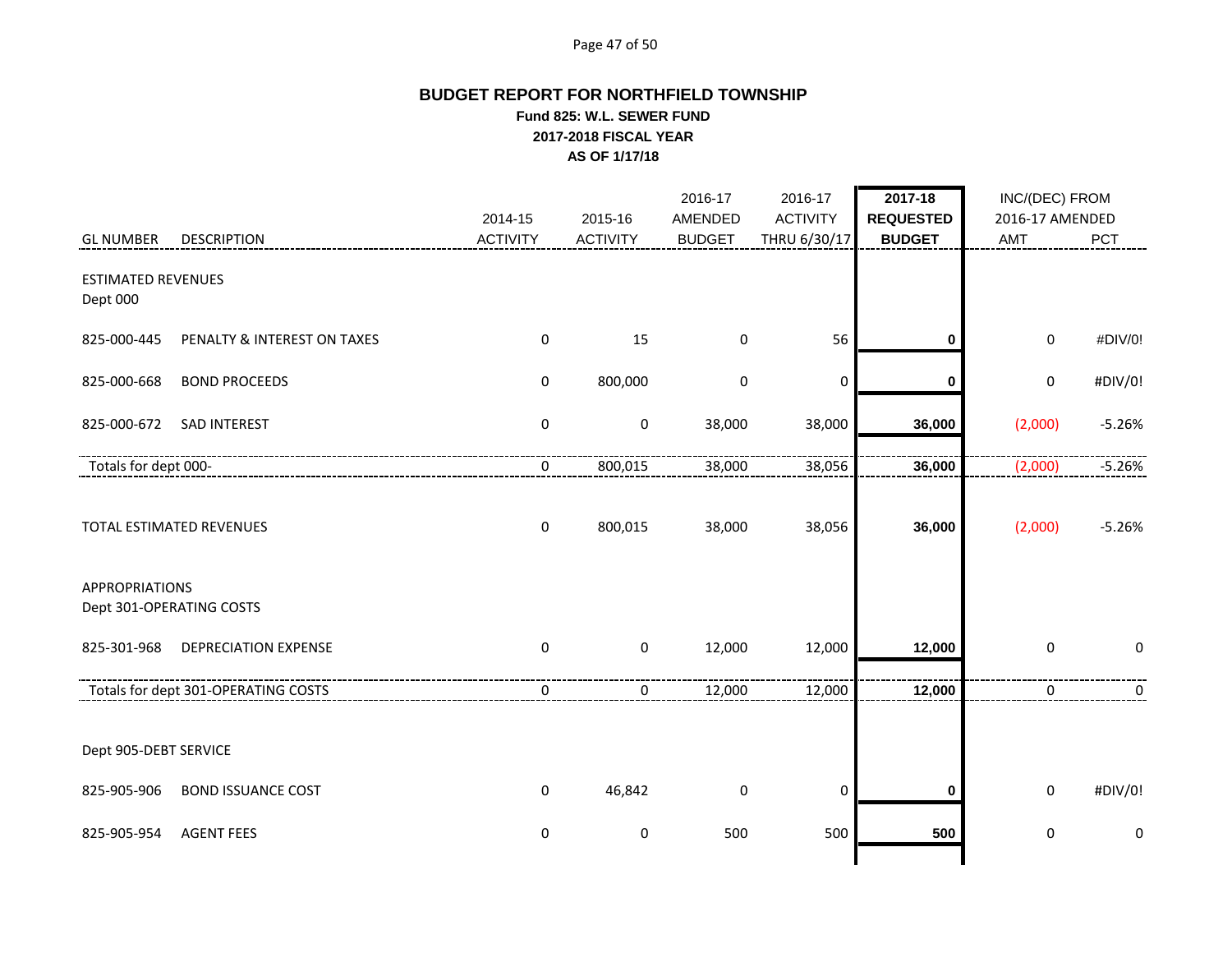# Page 48 of 50

| 825-905-986 | <b>INTEREST EXPENSE - WL SAD BOND</b> | 0        | 0        | 26,140  | 26,137  | 22,394  | (3,746) | $-14.33%$  |
|-------------|---------------------------------------|----------|----------|---------|---------|---------|---------|------------|
| 825-905-998 | <b>BOND INTEREST</b>                  | 0        | (3, 315) | 0       |         |         | 0       | #DIV/0!    |
|             | Totals for dept 905-DEBT SERVICE      | 0        | 43,527   | 26,640  | 26,637  | 22,894  | (3,746) | $-14.06\%$ |
|             |                                       |          |          |         |         |         |         |            |
|             | <b>TOTAL APPROPRIATIONS</b>           | $\Omega$ | 43,527   | 38.640  | 38,637  | 34,894  | (3,746) | -9.69%     |
|             |                                       |          |          |         |         |         |         |            |
|             | NET OF REVENUES/APPROPRIATIONS - FUNE | 0        | 756,488  | (640)   | (581)   | 1,106   | 1,746   | $-272.81%$ |
|             | <b>BEGINNING FUND BALANCE</b>         | 0        | 0        | 756,488 | 756,488 | 755,907 |         |            |
|             | <b>ENDING FUND BALANCE</b>            | 0        | 756,488  | 755,848 | 755,907 | 757,013 |         |            |

Fund Balance Fund Balance Fund Balance 1956%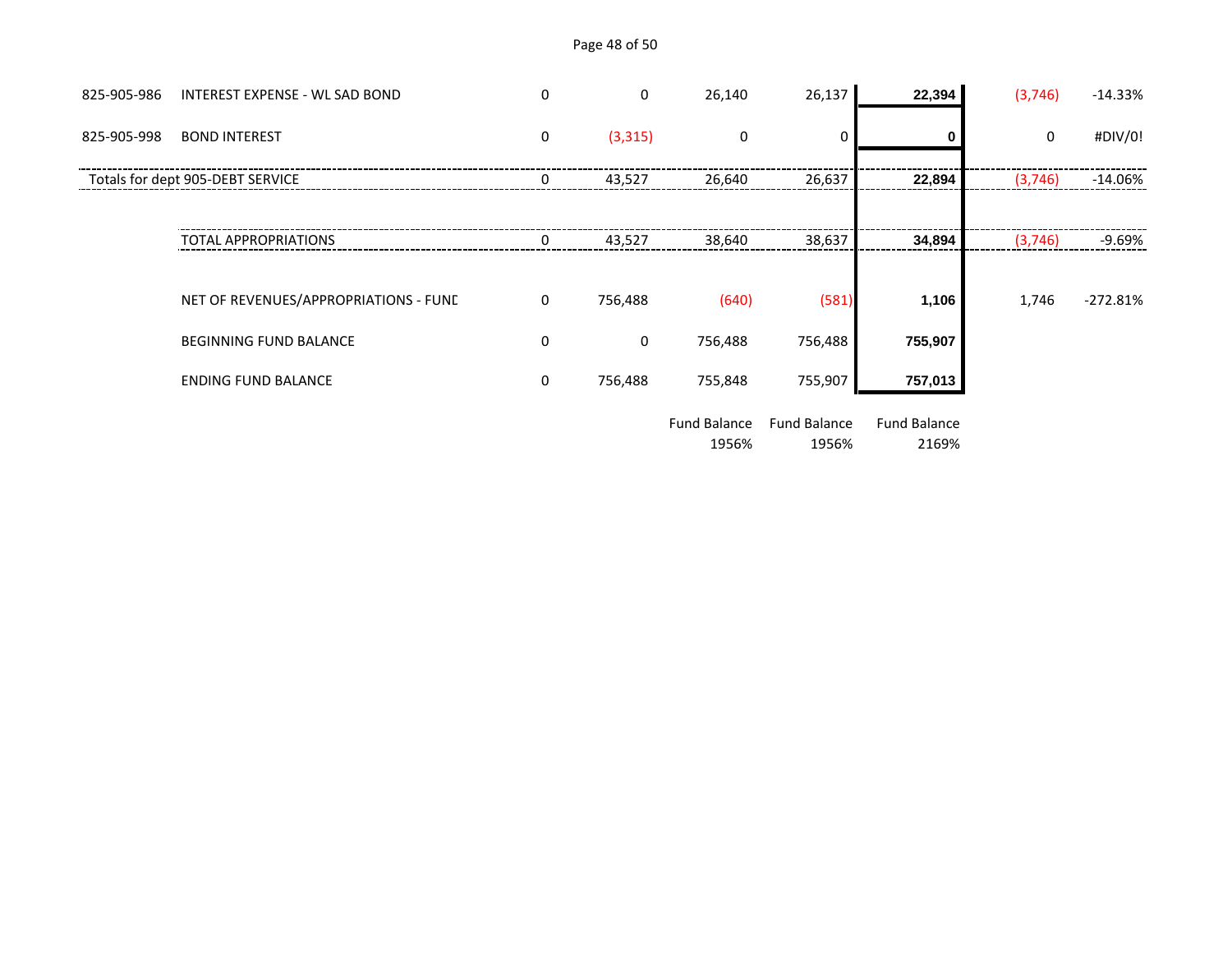#### Page 49 of 50

## **BUDGET REPORT FOR NORTHFIELD TOWNSHIP Fund 211: FIRE STATION #2 FUND 2017-2018 FISCAL YEAR AS OF 1/17/18**

|                                       |                                     | 2014-15         | 2015-16         | 2016-17<br>AMENDED | 2016-17<br><b>ACTIVITY</b> | 2017-18<br><b>REQUESTED</b> | INC/(DEC) FROM<br>2016-17 AMENDED |         |
|---------------------------------------|-------------------------------------|-----------------|-----------------|--------------------|----------------------------|-----------------------------|-----------------------------------|---------|
| <b>GL NUMBER</b>                      | <b>DESCRIPTION</b>                  | <b>ACTIVITY</b> | <b>ACTIVITY</b> | <b>BUDGET</b>      | THRU 6/30/17               | <b>BUDGET</b>               | <b>AMT</b>                        | PCT     |
| <b>ESTIMATED REVENUES</b><br>Dept 000 |                                     |                 |                 |                    |                            |                             |                                   |         |
| 211-000-684                           | <b>CELL TOWER INCOME</b>            | $\mathbf 0$     | $\pmb{0}$       | $\mathbf 0$        | $\mathbf 0$                | 17,136                      | 17,136                            | #DIV/0! |
| Totals for dept 000-                  |                                     | 0               | 0               | $\mathbf 0$        | $\mathbf 0$                | 17,136                      | 17,136                            | #DIV/0! |
|                                       | TOTAL ESTIMATED REVENUES            | $\mathbf 0$     | $\mathbf 0$     | $\mathbf 0$        | 0                          | 17,136                      | 17,136                            | #DIV/0! |
| <b>APPROPRIATIONS</b>                 | Dept 301 - OPERATING COSTS          |                 |                 |                    |                            |                             |                                   |         |
| 211-301-816                           | GROUNDS/CLEANING/JANITORIAL SERVICE | $\mathbf 0$     | $\mathbf 0$     | 0                  | ŋ                          | 2,000                       | 2000                              | #DIV/0! |
| 211-301-920                           | <b>UTILITIES</b>                    | $\mathbf 0$     | $\mathbf 0$     | 0                  | C                          | 6,000                       | 6000                              | #DIV/0! |
| 211-301-930                           | <b>REPAIRS &amp; MAINTENANCE</b>    | $\mathbf 0$     | $\mathbf 0$     | $\mathbf 0$        | n                          | 7,000                       | 7000                              | #DIV/0! |
|                                       | Totals for dept 301-OPERATING COSTS | 0               | 0               | 0                  | $\mathbf 0$                | 15,000                      | 15,000                            | #DIV/0! |
|                                       | <b>TOTAL APPROPRIATIONS</b>         | 0               | 0               | 0                  | 0                          | 15,000                      | 15,000                            | #DIV/0! |
|                                       | NET OF REVENUES/APPROPRIATIONS      | $\mathbf 0$     | $\pmb{0}$       | $\pmb{0}$          | $\mathbf 0$                | 2,136                       | 2,136                             | #DIV/0! |
|                                       | <b>BEGINNING FUND BALANCE</b>       | $\mathbf 0$     | $\mathbf 0$     | $\pmb{0}$          | 0                          | 0                           |                                   |         |
|                                       | <b>ENDING FUND BALANCE</b>          | $\mathbf 0$     | 0               | $\mathbf 0$        | 0                          | 2,136                       |                                   |         |